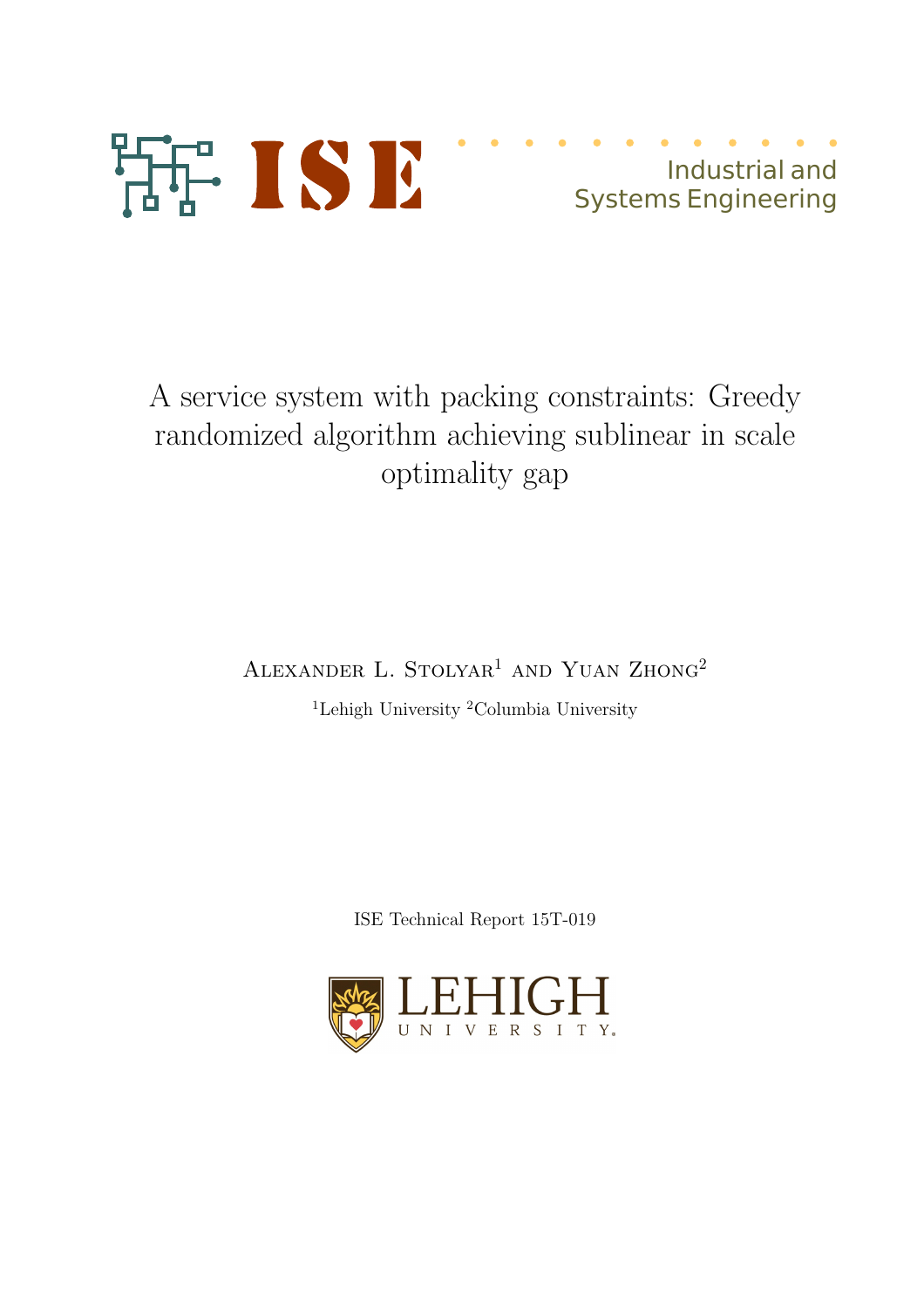# A service system with packing constraints: Greedy randomized algorithm achieving sublinear in scale optimality gap

Alexander L. Stolyar Lehigh University 200 W. Packer Ave., Mohler 484 Bethlehem, PA 18015 stolyar@lehigh.edu

Yuan Zhong Columbia University 500 W. 120 St, Mudd 344 New York, NY 10027 yz2561@columbia.edu

November 10, 2015

#### Abstract

A service system with multiple types of arriving customers is considered. There is an infinite number of homogeneous servers. Multiple customers can be placed for simultaneous service into one server, subject to general *packing constraints*. The service times of different customers are independent, even if they are served simultaneously by the same server; the service time distribution depends on the customer type. Each new arriving customer is placed for service immediately, either into an occupied server, i.e., one already serving other customers, as long as packing constraints are not violated, or into an empty server. After service completion, each customer leaves its server and the system. The basic objective is to minimize the number of occupied servers in steady state.

We study a *Greedy-Random* (GRAND) placement (packing) algorithm, introduced in [23]. This is a simple online algorithm, which places each arriving customer uniformly at random into either one of the already occupied servers that can still fit the customer, or one of the so-called zero-servers, which are empty servers designated to be available to new arrivals. In [23], a version of the algorithm, labeled  $\text{GRAND}(aZ)$ , was considered, where the number of zero servers is  $aZ$ , with Z being the current total number of customers in the system, and  $a > 0$  being an algorithm parameter. GRAND( $aZ$ ) was shown in [23] to be asymptotically optimal in the following sense: (a) the steady-state optimality gap grows linearly in the system scale r (the mean total number of customers in service), i.e. as  $c(a)r$  for some  $c(a) > 0$ ; and (b)  $c(a) \rightarrow 0$  as  $a \rightarrow 0$ .

In this paper, we consider the GRAND( $Z^p$ ) algorithm, in which the number of zero-servers is  $Z^p$ , where  $p \in (1 - 1/(8\kappa), 1)$  is an algorithm parameter, and  $(\kappa - 1)$  is the maximum possible number of customers that a server can fit. We prove the asymptotic optimality of  $\text{GRAND}(Z^p)$  in the sense that the steady-state optimality gap is  $o(r)$ , sublinear in the system scale. This is a stronger form of asymptotic optimality than that of  $\text{GRAND}(aZ)$ .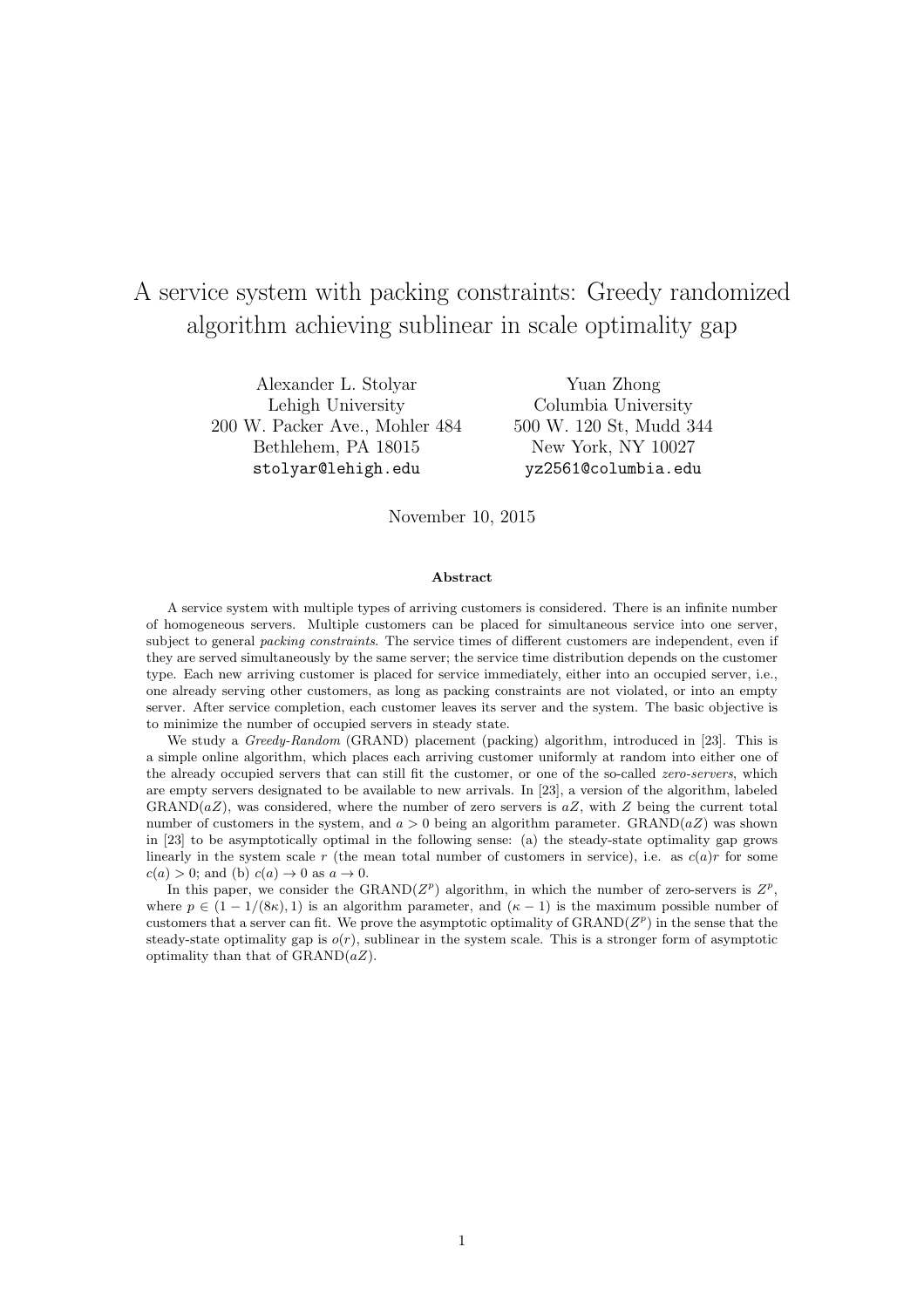# 1 Introduction

Efficient resource allocation in modern cloud computing systems poses many interesting and challenging new problems; see e.g., [10] for an overview. One such problem is that of efficient real-time assignment (or, packing) of virtual machines to physical machines in a cloud data center, where a primary objective is to minimize the number of physical machines being used. This leads to stochastic dynamic bin packing models, where, in contrast to many classical bin packing models, "items" (virtual machines) being placed into "bins" (physical machines) do not stay in the system forever, but leave after a random "service time." For this reason, such models are naturally viewed as service (or queueing) systems, with "items" and "bins" being viewed as customers and servers, respectively.

In this paper, we consider a general service system model that has also been studied in  $[21-23]$ . There is a finite number of customer types, and the number of available servers is infinite. Customers arrive to the system over time, and multiple customers can be placed for simultaneous service (or fit) into the same server, subject to packing constraints. We consider monotone packing, a general class of packing constraints, where we only impose the following natural and non-restrictive *monotonicity* condition: if a certain set of customers can fit into a server, then a subset can fit as well. The servers are homogeneous in that they all have the same packing constraints. The service times of different customers are independent, even if they are served simultaneously by the same server, and the service time distribution depends only on the customer type. Each new arriving customer is placed for service immediately, either into an occupied server, i.e., one that is already serving other customers, as long as packing constraints are not violated, or into an empty server. After service completion, each customer leaves its server and the system – as we mentioned, this is what distinguishes our model from many classical bin packing models (see, e.g.,  $[1, 7]$ ). As in [23], we make Markov assumptions, where customers of each type arrive as an independent Poisson process, and service time distributions are all exponential.

We are interested in designing customer placement (packing) algorithms that minimize the total number of occupied servers in steady state. In addition, given the scale at which modern cloud data centers operate, it is highly desirable that a placement algorithm is online, i.e., it makes decisions based on the current system state only, and *parsimonious*, i.e., it requires only minimal knowledge of system structure and state information.

We study a *Greedy-Random* (GRAND) placement algorithm, introduced in [23]. This is a very parsimonious online algorithm, which places each arriving customer uniformly at random into either one of the already occupied servers (subject to packing constraints), or one of the so-called zero-servers, which are empty servers designated to be available to new arrivals. In [23], a version of the algorithm, which we call  $\text{GRAND}(aZ)$ , was considered, where the number of zero servers depend on the current system state as  $aZ$ , with Z being the current total number of customers in the system, and  $a > 0$  being an algorithm parameter. GRAND( $aZ$ ) was shown in [23] to be asymptotically optimal, in the sense of the following two properties: (a) for each  $a > 0$ , the steady-state optimality gap is of the form  $c^{r}(a)r$ , where r is the system scale, defined to be the expectation of Z in steady state, with  $c^r(a) \to c(a) > 0$  as  $r \to \infty$ ; and (b)  $c(a) \to 0$  as  $a \to 0$ . In other words, under  $\text{GRAND}(aZ)$  the optimality gap grows linearly as the system scale r, with the linear factor going to 0 as the algorithm parameter  $a \to 0$ .

The focus of this paper is the GRAND( $Z^p$ ) algorithm, in which the number of zero-servers is  $Z^p$ , where  $p \in (1 - \frac{1}{8\kappa}, 1)$  is an algorithm parameter, and  $(\kappa - 1)$  is the maximum possible number of customers that a server can fit. Our **main result** is the asymptotic optimality of GRAND( $Z^p$ ), in the sense that the steadystate optimality gap is  $o(r)$ , i.e. it is sublinear in the system scale. This is a stronger form of asymptotic optimality than that of GRAND( $aZ$ ), because GRAND( $Z<sup>p</sup>$ ) achieves the sublinear gap simply as  $r \to \infty$ , without having to take an additional limit on any algorithm parameter. This is in contrast to the case of GRAND(aZ), which achieves asymptotic optimality only by first taking the limit  $r \to \infty$ , and then the limit  $a \rightarrow 0$  on the algorithm parameter a.

Let us provide some remarks on the reasons why this stronger form of the asymptotic optimality of  $\text{GRAND}(Z^p)$ is, on the one hand, natural to expect, and, on the other hand, substantially more difficult to rigorously prove.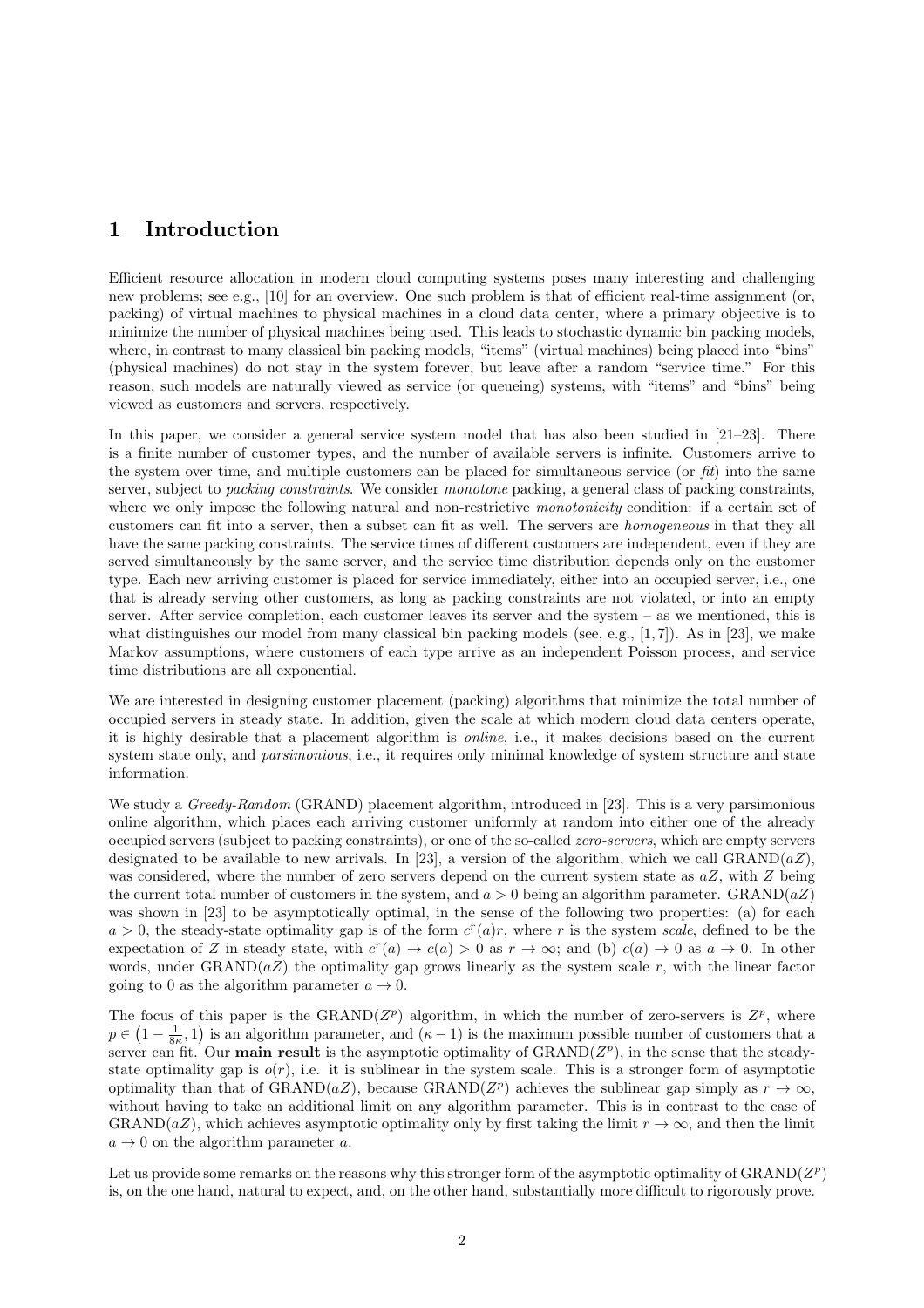Informally speaking,  $\text{GRAND}(Z^p)$  can be viewed as  $\text{GRAND}(aZ)$ , where the parameter a, instead of being fixed, is replaced by a variable that decreases to zero with increasing system scale; namely,  $a = Z^p/Z = Z^{p-1}$ . However, the asymptotic optimality of  $\text{GRAND}(aZ)$  does not, of course, imply the (stronger form of) asymptotic optimality of GRAND( $Z^p$ ), because the system scale  $r \approx Z$ , and, therefore, the "parameter"  $a = Z^{p-1} \approx r^{p-1}$  depends on and changes with the scale r. The key technical difficulty is that the analysis of GRAND( $Z^p$ ) cannot be reduced to the analysis of system fluid limits and/or local fluid limits. See Section 6.1 for a more detailed discussion.

 $\text{GRAND}(Z^p)$ , just like  $\text{GRAND}(aZ)$ , is extremely simple and easy to implement. It does not need to keep track of the exact configurations of the servers, and the only information required at any time is which customer types a given server can still accept for service. As a result, the algorithm only needs to maintain a very small number of variables. Furthermore, the algorithm does not use knowledge of the customer arrival rates or expected service times. We refer the readers to [23] for a more detailed discussion of these attractive implementational features.

### 1.1 Brief Literature Review

Our work is related to several lines of previous research. First, our work is related to the extensive literature on classical bin packing problems, where items of various sizes arrive to the system, and need to be placed in finite-size bins, according to an online algorithm. Once placed, items never leave or move between bins. The worst-case analysis of such problems considers all possible instances of item sizes and sequencings, and aims to develop simple algorithms with performance guarantee over all problem instances. See e.g., [4] for a recent, extensive survey. The stochastic analysis assumes that item sizes are given according to a probability distribution, and the typical objective is to minimize the expected number of occupied bins. For an overview of results, see e.g., [7] and references therein. A recent paper [12] establishes improved results for the classical stochastic setting, and contains some heuristics and simulations for the case with item departures, which is a special case of our model.

Much research on classical bin packing concerns the one-dimensional case, in which both item and bin sizes are scalars. It is possible to generalize one-dimensional bin packing to higher dimensions in multiple ways. For example, in vector packing problems [3, 21], item and bin sizes are vectors, and in box packing problems [1], items and bins are rectangles or hyper-rectangles. Let us also remark that the packing constraints in our model include vector packing and box packing as special cases. See e.g., [1] for an overview of multidimensional packing.

Motivated partly by applications to computer storage allocation, a one-dimensional, dynamic bin packing problem was introduced in [5], where, similar to the model of this paper, items leave the system after a finite service time. Paper [5] contains a worst-case analysis of the problem, so the techniques used are quite distinct from those in our paper. A recent review of results on worst-case dynamic bin packing can be found in [4].

Another related line of works considers bin packing service systems, which have one (see e.g. [6,8]) or several servers (see e.g., [11,13,15,16]). In these systems, random-size items (or customers) arrive over time, and get placed into servers for processing, subject to packing constraints. Customers waiting for service are queued, and a typical problem is to determine the maximum throughput and/or minimum queueing delay under a packing algorithm. Our model is similar to these systems, since they model customer departures, but is also different, mainly because our system has an infinite number of servers, so that there are no queues or problem of stability. Like our work, recent papers on bin packing service systems with multiple servers [11, 13, 15, 16] are also motivated by real-time VM placement problems.

As mentioned in the introduction, the model in this paper is the same as that studied in [21–23]. Papers [21, 22] introduce and study different classes of Greedy algorithms, and prove their asymptotic optimality, as the system scale grows to infinity. A Greedy algorithm does not use the knowledge of the customer arrival rates or mean service times, and makes placement decisions based on the current system state only. However,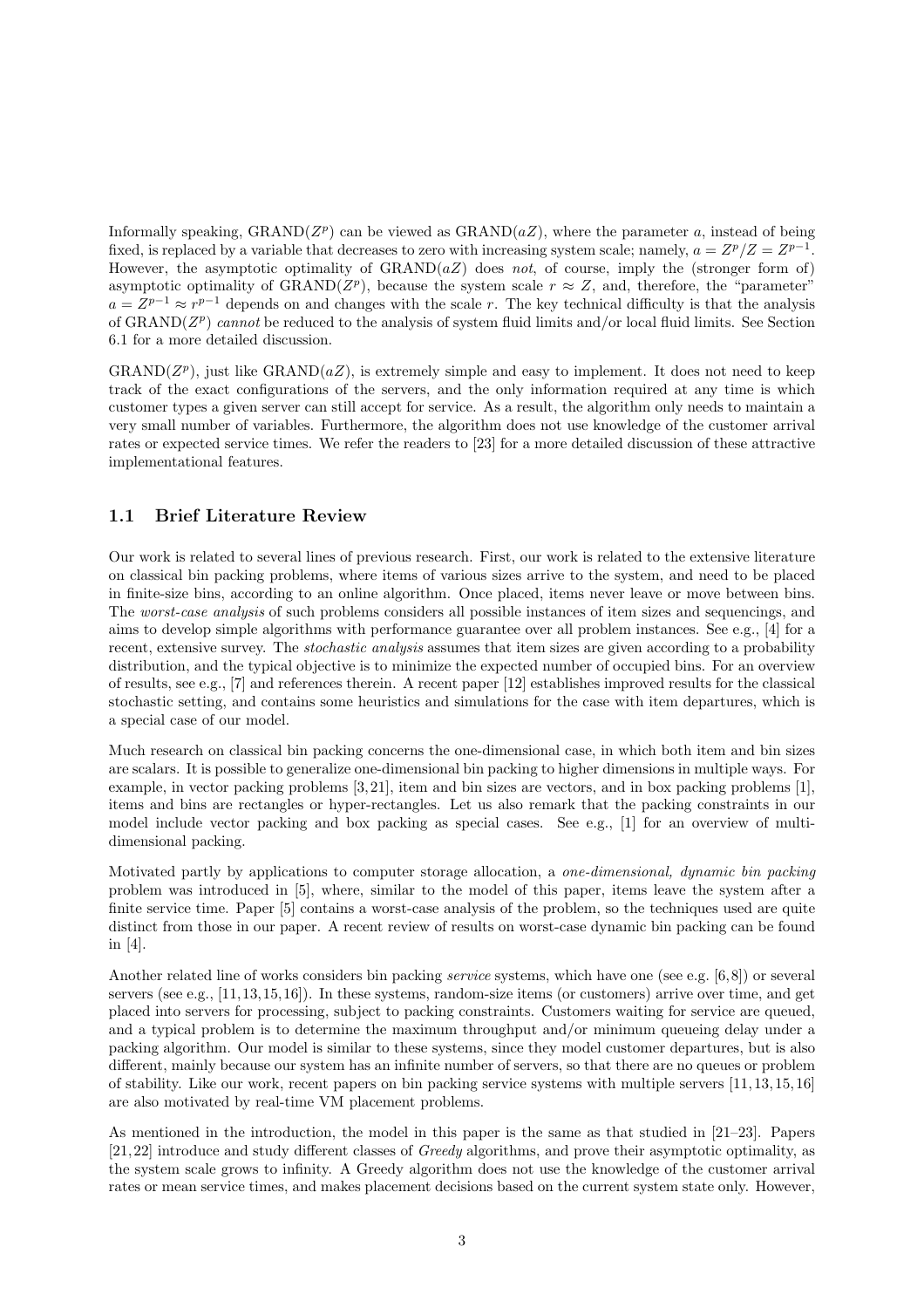unlike GRAND, it does need to keep track of the numbers of servers in different *packing configurations*. The number of possible configurations can be prohibitively large in many practical scenarios, a feature that may limit the implementability of Greedy.

The relation of our main results to those for  $\text{GRAND}(aZ)$  in [23] has already been discussed in much detail. Also related to the GRAND algorithms is a recent paper [24], which generalizes GRAND( $aZ$ ) and its asymptotic optimality to heterogeneous systems with multiple server types, in which packing constraints depend on the server type; it also contains results for heterogeneous systems with finite pools of servers of each type. Finally, a randomized version of the Best-Fit algorithm was studied in [9], which considers the model of this paper with specialized packing constraints, and was proved to be asymptotically optimal, using techniques similar to those in [23].

#### 1.2 Organization

The rest of the paper is organized as follows. In Subsection 1.3, we introduce basic notation and conventions that will be used throughout the paper. The model, the  $\text{GRAND}(Z^p)$  algorithm and the asymptotic regime are formally defined in Section 2. We state Theorem 4, the main result on the asymptotic optimality of  $\text{GRAND}(Z^p)$ , in Section 3. The basic system dynamics, together with additional notation and terminology, are described in Section 4. In Section 5, we collect some results and observations obtained in [23], which are needed for our proofs. The proof of Theorem 4 is in Section 6, with the proofs of some auxilliary results given in the Appendix. The paper is concluded in Section 7 with some discussion and suggestions for future work.

#### 1.3 Basic Notation and Conventions

Sets of real and non-negative real numbers are denoted by  $\mathbb R$  and  $\mathbb R_+$ , respectively. Similarly, sets of integers and non-negative integers are denoted by Z and  $\mathbb{Z}_+$ , respectively. For  $\xi \in \mathbb{R}$ ,  $[\xi]$  denotes the smallest integer greater than or equal to  $\xi$ , and  $|\xi|$  denotes the largest integer smaller than or equal to  $\xi$ . For two vectors  $x, y \in \mathbb{R}^n$ , we use  $x \cdot y$  to denote their scalar (dot) product; i.e.,  $x \cdot y = \sum_i x_i y_i$ . The standard Euclidean norm of a vector  $x \in \mathbb{R}^n$  is denoted by  $||x|| = \sqrt{x \cdot x}$ , and the distance from vector x to a set U in a Euclidean space is denoted by  $d(x, U) = \inf_{u \in U} ||x - u||$ .  $x \to u \in \mathbb{R}^n$  means ordinary convergence in  $\mathbb{R}^n$ , and  $x \to U \subseteq \mathbb{R}^n$  means  $d(x, U) \to 0$ . For  $x \in \mathbb{R}^n$ , we also use  $||x||_1$  to denote the 1-norm of x, defined to be  $||x||_1 = \sum_i |x_i|$ .  $e_i$  is the *i*-th coordinate unit vector in  $\mathbb{R}^n$ . Symbol  $\implies$  denotes convergence in distribution of random variables taking values in space  $\mathbb{R}^n$  equipped with the Borel  $\sigma$ -algebra. Symbol  $\stackrel{d}{=}$ means equal in distribution. The abbreviation w.p.1 means with probability 1. The abbreviation RHS (LHS, respectively) means *right-hand side* (*left-hand side*, respectively). In addition, the abbreviation  $w.r.t$  means with respect to, and abbreviation u.o.c. means uniform on compact sets. We often write  $x(\cdot)$  to mean the function (or random process)  $\{x(t), t \ge 0\}$ , and we write  $\{x_k\}$  to mean the vector  $\{x_k, k \in \mathcal{K}\}$ , where the set of indices K is determined by the context. For a function (or random process)  $x(\cdot)$ , we use  $x(t+)$  to denote its right limit at time t, i.e.,  $x(t+) = \lim_{s \downarrow t} x(s)$ , and use  $x(t-)$  to denote its left limit at time t, i.e.,  $x(t-) = \lim_{s \uparrow t} x(s)$ , whenever these limits exist. For a differentiable function  $f : \mathbb{R}^n \to \mathbb{R}$ , its gradient at  $\boldsymbol{x} \in \mathbb{R}^n$  is denoted by  $\nabla f(\boldsymbol{x}) = \left\{ \frac{\partial}{\partial x_i} f(\boldsymbol{x}), i = 1, \ldots, n \right\}$ . Indicator function  $I\{A\}$  for a condition A is equal to 1 if A holds and 0 otherwise. The cardinality of a finite set N is  $|\mathcal{N}|$ . Notation  $\dot{=}$  means is defined to be. In this paper, we use bold letters to represent vectors, and plain letters to represent scalars.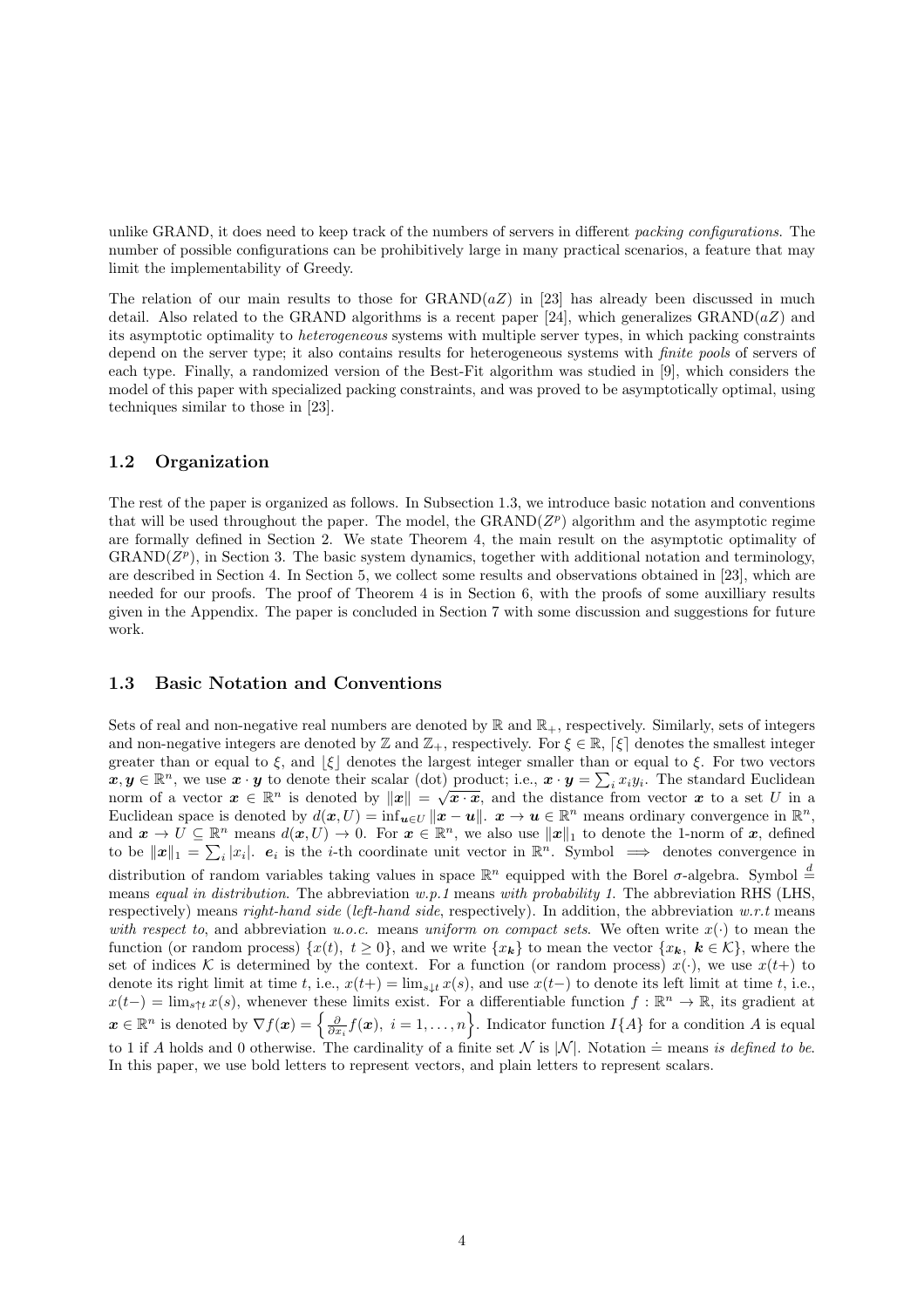### 2 System Model

#### 2.1 Infinite Server System with Packing Constraints

The model that we study in this paper is the same as in  $[21-23]$ . We consider a service system with an infinite number of servers. There are I types of arriving customers, indexed by  $i \in \{1, 2, ..., I\} = \mathcal{I}$ . For each  $i \in \mathcal{I}$ , customers of type i arrive as an independent Poisson process of rate  $\Lambda_i > 0$ , and have service times that are exponentially distributed with mean  $1/\mu_i$ . The service times of all customers are mutually independent, and independent of the arrival processes. Each customer is placed into one of the servers for processing, immediately upon arrival, and departs the system after the service completes. Multiple customers can occupy the same server simultaneously, subject to the so-called monotone packing constraint, which we now describe.

**Definition 1** (Monotone packing). A packing constraint is characterized by a finite set  $K$ , the set of feasible server configurations. A vector  $\mathbf{k} = \{k_i, i \in \mathcal{I}\} \in \bar{\mathcal{K}}$  is a (feasible) server configuration if (a) for each  $i \in \mathcal{I}$ ,  $k_i \in \mathbb{Z}_+$ ; and (b) a server can simultaneously process  $k_1$  customers of type 1,  $k_2$  customers of type 2,  $\cdots$ , and  $k_I$  customers of type I. The packing constraint  $\overline{K}$  is called monotone, if the following condition holds: whenever  $\mathbf{k} \in \overline{\mathcal{K}}$  and  $\mathbf{k}' \leq \mathbf{k}$  componentwise, then  $\mathbf{k}' \in \overline{\mathcal{K}}$  as well.

Without loss of generality, we assume that  $e_i \in \overline{K}$  for all  $i \in \mathcal{I}$ , where  $e_i$  is the *i*-th coordinate unit vector, so that customers of all types can be processed. By definition, the component-wise zero vector 0 belongs to  $\overline{\mathcal{K}}$  – this is the configuration of an empty server. We denote by  $\mathcal{K} = \overline{\mathcal{K}} \setminus \{0\}$  the set of configurations that do not include the zero configuration. As discussed in [21, 22], monotone packing includes important special packing constraints such as vector packing.

An important assumption of the model is that simultaneous service does not affect the service time distributions of individual customers. In other words, the service time of a customer is unaffected by whether or not there are other customers served simultaneously by the same server.

We now define the system state. For each  $k \in \mathcal{K}$ , let  $X_k(t)$  denote the number of servers with configuration k. Then, the vector  $\mathbf{X}(t) = \{X_k(t), k \in \mathcal{K}\}\$ is the system state at time t, and we often write  $\mathbf{X} = \{X_k, k \in \mathcal{K}\}\$ for a generic state. Note that the system state does not include the number of empty servers, which would always be infinite.

# 2.2 GRAND and GRAND $(Z^p)$  Algorithms

In general, a placement (or packing) algorithm determines the servers into which arriving customers are placed dynamically over time. In this paper, we are interested in online placement algorithms, which make placement decisions based only on the current system state  $X$ . Thus, from now on, we will use "placement" algorithms" to mean online ones. Our primary objective is the design of placement algorithms that minimize the total number of occupied servers  $\sum_{\mathbf{k}\in\mathcal{K}} X_{\mathbf{k}}$  in the stationary regime.

Under any well-defined placement algorithm, the process  $\{X(t), t \ge 0\}$  is a continuous-time Markov chain with a countable state space, which is irreducible and positive recurrent. The positive recurrence of  $\{X(t), t \geq 0\}$ 0} can be argued as follows. First, for each  $i \in \mathcal{I}$  and each  $t \geq 0$ , we let

$$
Y_i(t) = \sum_{\mathbf{k} \in \mathcal{K}} k_i X_{\mathbf{k}}(t)
$$
\n(1)

be the number of type-i customers in the system at time  $t$ , and let

$$
Z(t) = \sum_{i} Y_i(t) \tag{2}
$$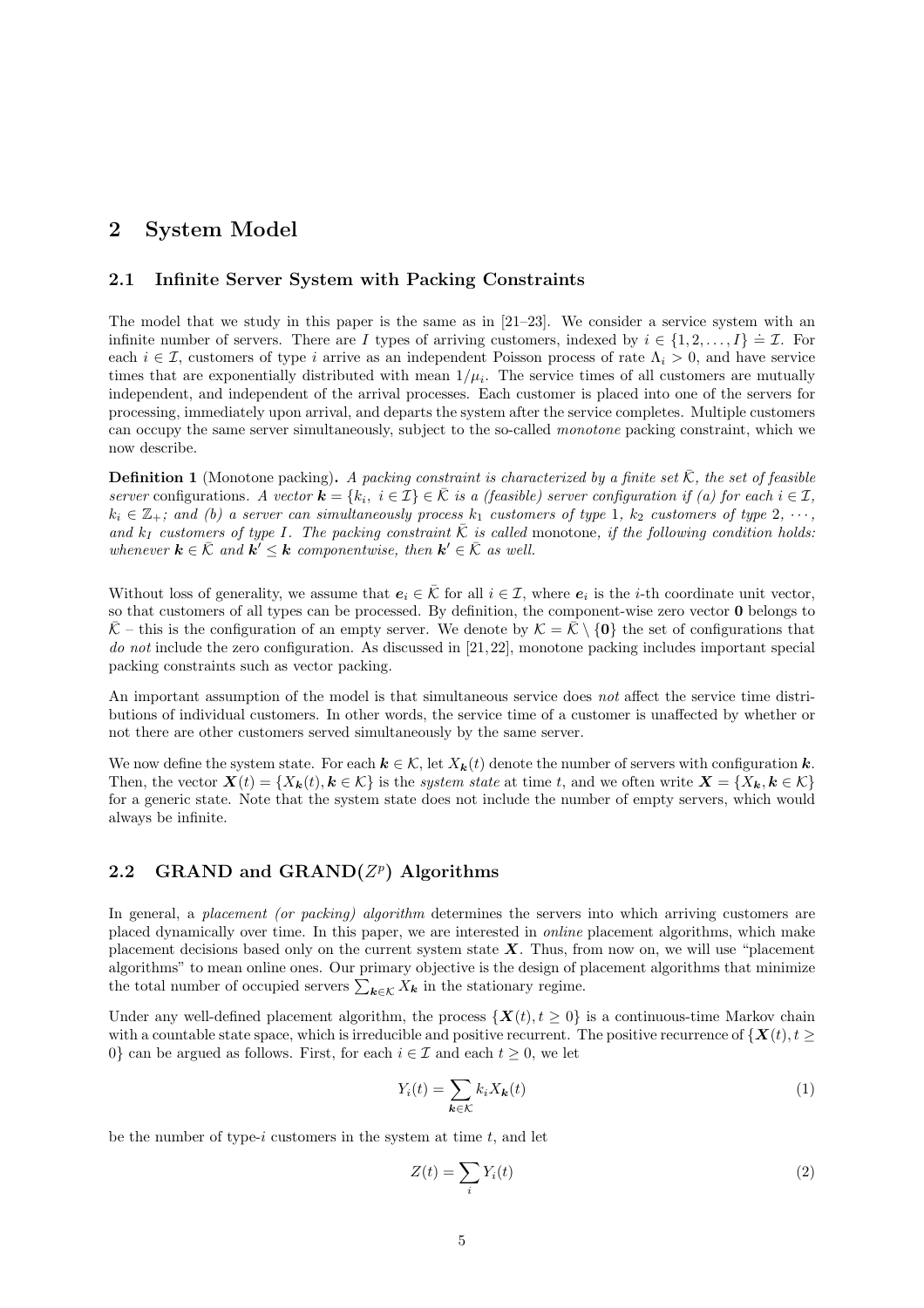be the total number of customers in the system at time t. For each  $i \in \mathcal{I}, \{Y_i(t): t \geq 0\}$  describes exactly the dynamics of an independent  $M/M/\infty$  queueing system with arrival rate  $\Lambda_i$  and service rate  $\mu_i$ , regardless of the placement algorithm, and has a unique stationary distribution. Let us denote by  $Y_i(\infty)$ the random value of  $Y_i(t)$  in the stationary regime. Then,  $Y_i(\infty)$  is a Poisson random variable with mean  $\Lambda_i/\mu_i$  for each  $i \in \mathcal{I}$ . Similarly, the process  $\{Z(t): t \geq 0\}$  also has a unique stationary distribution, and if we let  $Z(\infty)$  be the random value of  $Z(t)$  in the stationary regime, then  $Z(\infty)$  is a Poisson random variable with mean  $\sum_{i\in\mathcal{I}}\Lambda_i/\mu_i$ . Thus, the positive recurrence of the Markov chain  $\{X(t), t\geq 0\}$  follows from the facts that  $\sum_{k \in \mathcal{K}} X_k(t) \leq \sum_i Y_i(t) = Z(t)$  for all  $t \geq 0$ , and that the process  $\{Z(t): t \geq 0\}$  is positive recurrent. Consequently, the process  $\{X(t), t \geq 0\}$  has a unique stationary distribution, and we let  $\mathbf{X}(\infty) = \{X_k(\infty), k \in \mathcal{K}\}\$ be the random system state  $\mathbf{X}(t)$  in the stationary regime.

In [23], we introduced a broad class of placement algorithms, called the Greedy-Random (GRAND) algorithms. For completeness, we include the definition here.

Definition 2 (Greedy-Random (GRAND) algorithm). At any given time t, there is a designated finite set of  $X_0(t)$  empty servers, called zero-servers, where  $X_0(t) = f(X(t))$  is a given fixed function of the system state  $X(t)$ . Suppose that a type-i customer arrives at time t. Then, the customer is placed into a server chosen uniformly at random among the zero-servers and the occupied servers where the customer can fit. In other words, the total number of servers available to a type-i arrival at time t is

$$
X_{(i)}(t) \doteq X_{\mathbf{0}}(t) + \sum_{\mathbf{k} \in \mathcal{K}: \ \mathbf{k} + \mathbf{e}_i \in \mathcal{K}} X_{\mathbf{k}}(t).
$$

If  $X_{(i)}(t) = 0$ , then the customer is placed into an empty server. Furthermore, it is important that immediately after any arrival or departure at time t, the value of  $X_0(t+)$  is reset (if necessary) to  $f(X(t+))$ .

Note that the number  $X_0 = f(X)$  of zero-servers is finite at all times, even though there is always an infinite number of empty servers available. Also, recall that a system state  $\mathbf{X} = \{X_k, k \in \mathcal{K}\}\$  only includes the quantities of servers in non-zero configurations, so it does not include  $X_0$ . Clearly, for a given function  $f(\cdot)$ , GRAND is a well-defined placement algorithm.

The focus of this paper is the following specialization of the general GRAND algorithm.

**Definition 3** (GRAND( $Z^p$ ) algorithm). A special case of the GRAND algorithm, with the number of zeroservers depending only on the total number of customers as

$$
X_{\mathbf{0}}(t) = \lceil Z(t)^p \rceil \quad \forall t \ge 0,
$$

where  $p \in (0, 1)$  is a parameter, is called a GRAND( $Z^p$ ) algorithm.

In [23], we introduced a different specialization of the general GRAND algorithm, namely the GRAND( $aZ$ ) algorithm, where the number of zero-servers  $X_0$  depends on Z, the total number of customers, as  $X_0 = \lfloor aZ \rfloor$ ,  $a > 0$ . GRAND( $Z^p$ ) is similar to GRAND( $aZ$ ) in that under both algorithms,  $X_0$  only depends on the system state  $X$  through  $Z$ , the total number of customers.

As we can see, GRAND are fairly "blind" algorithms in that when they place a customer, they do not prefer one configuration over another, as long as they can fit this additional customer. Similar to  $\text{GRAND}(aZ)$ , GRAND( $Z^p$ ) can be efficiently implemented. At all times, the algorithm only needs to keep track of  $I + 1$ variables to make placement decisions, with the variables being  $(a)$  Z, the total number of customers; and (b) for each  $i \in \mathcal{I}, X_{(i)}$ , the total number of servers that can fit an additional type-i customer, including zero-servers and occupied ones. In contrast to GRAND( $Z<sup>p</sup>$ ) and GRAND( $aZ$ ), the Greedy algorithm [21] and the Greedy-with-Sublinear-safety-Stocks (GSS) algorithm [22] both need to keep track of  $|K|$  number of variables, which is often prohibitively large in real applications.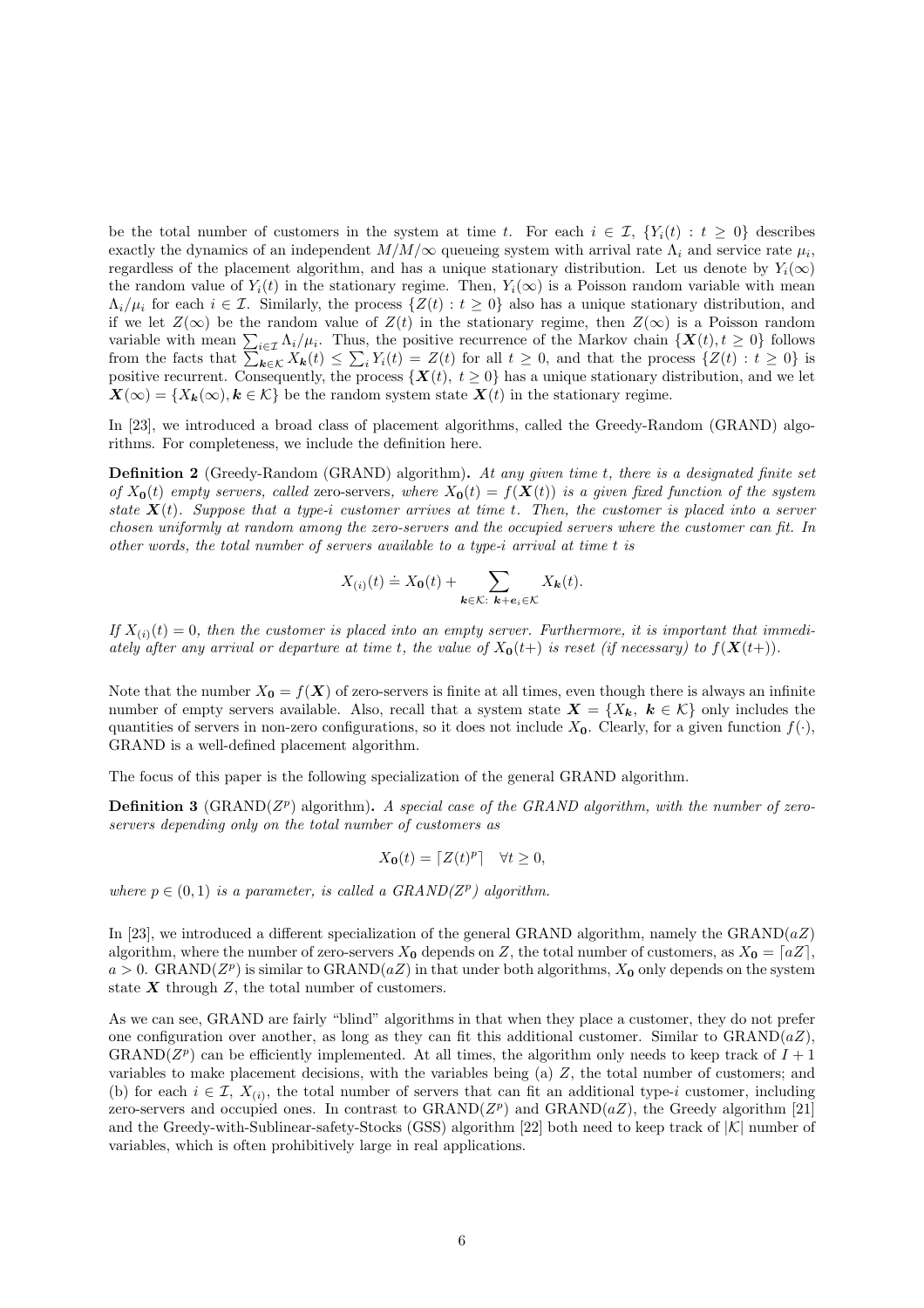### 2.3 Asymptotic Regime

We are interested in the asymptotic performance properties of the GRAND $(Z^p)$  algorithms in the scaling regime  $r \to \infty$ . More specifically, assume that  $r \geq 1$ , and r increases to infinity along a discrete sequence. Customer arrival rates scale linearly with r; i.e., for each r,  $\Lambda_i = \lambda_i r$ , where  $\lambda_i$  are fixed positive parameters. Without loss of generality, we assume that  $\sum_i \lambda_i/\mu_i = 1$ , by suitably re-defining r if required. For each r, let  $\mathbf{X}^r(\cdot)$  be the random process associated with the system parametrized by r, let  $\mathbf{X}^r(\infty)$  be the (random) system state in the stationary regime, and let  $X_0^r(t)$  be the number of zero-servers in the system at time t. For each  $i \in \mathcal{I}$ , let  $Y_i^r(t) = \sum_{k \in \mathcal{K}} k_i X_k^r(t)$  be the total number of type-i customers at time t, and let  $Y_i^r(\infty) = \sum_{k \in \mathcal{K}} k_i X_k^r(\infty)$ . Similarly, let  $Z^r(t) = \sum_{i \in \mathcal{I}} Y_i^r(t)$  be the total number of customers at time t and let  $Z^r(\infty) = \sum_i Y_i^r(\infty)$ . As explained in Section 2.2, for each  $i \in \mathcal{I}, Y_i^r(\infty)$  is an independent Poisson random variable with mean  $r\rho_i$ , where  $\rho_i \equiv \lambda_i/\mu_i$ , and  $Z^r(\infty)$  is a Poisson random variable with mean  $r\sum_i \rho_i=r.$ 

The fluid-scaled processes are defined to be  $\{x^r(t): t \geq 0\}$  for each r, where  $x^r(t) = X^r(t)/r$ . We also define  $\boldsymbol{x}^r(\infty) = \boldsymbol{X}^r(\infty)/r$ . For any r,  $\boldsymbol{x}^r(t)$  takes values in the non-negative orthant  $\mathbb{R}_+^{|K|}$ . Similarly,  $y_i^r(t) =$  $Y_i^r(t)/r$ ,  $z^r(t) = Z^r(t)/r$ ,  $x_0^r(t) = X_0^r(t)/r$  and  $x_{(i)}^r(t) = X_{(i)}^r(t)/r$ , for  $t \in [0,\infty]$ . Since  $\sum_{k \in \mathcal{K}} x_k^r(\infty) \le$  $\sum_i y_i^r(\infty) \leq z^r(\infty) = Z^r(\infty)/r$ , the family of random variables  $\sum_{k \in \mathcal{K}} x_k^r(\infty)$  is uniformly integrable in r. This in particular implies that the sequence of distributions of  $x^r(\infty)$  is tight, so there always exists a limit  $x(\infty)$  in distribution, and  $x^r(\infty) \implies x(\infty)$ , along a subsequence of r.

Since  $Y_i^r(\infty)$  is a Poisson random variable of mean  $\rho_i r$ , any weak limit point  $y_i(\infty)$  of  $\{y_i^r(\infty)\}_r$  must concentrate at the constant  $\rho_i$ . Thus, the limit (random) vector  $x(\infty)$  satisfies the following conservation laws:

$$
\sum_{\mathbf{k}\in\mathcal{K}}k_ix_{\mathbf{k}}(\infty)\equiv y_i(\infty)=\rho_i, \quad \forall i,
$$
\n(3)

which, in particular, implies that

$$
z_i(\infty) \equiv \sum_i y_i(\infty) \equiv \sum_i \rho_i = 1. \tag{4}
$$

Therefore, the values of  $x(\infty)$  are confined to the convex compact  $(|\mathcal{K}|-I)$ -dimensional polyhedron

$$
\mathcal{X} \doteq \left\{ \boldsymbol{x} \in \mathbb{R}_+^{|\mathcal{K}|} \middle| \sum_{\boldsymbol{k}} k_i x_{\boldsymbol{k}} = \rho_i, \ \forall i \in \mathcal{I} \right\}.
$$
 (5)

We will slightly abuse notation by using symbol  $x$  for a generic element of  $\mathbb{R}^{|\mathcal{K}|}_+$ ; while  $x^r(\infty), x(\infty), x^r(t)$ , and later  $x(t)$ , refer to random vectors taking values in  $\mathbb{R}^{|\mathcal{K}|}_+$ .

Note that the asymptotic regime and the associated basic properties  $(3)$  and  $(4)$  hold for any placement algorithm. Indeed, (3) and (4) only depend on the fact that  $Y_i^r(\infty)$  are mutually independent Poisson random variables with means  $\rho_i r$ , discussed earlier.

Consider the following linear program (LP) of minimizing  $\sum_{k \in \mathcal{K}} x_k$ , the number of occupied servers on the fluid scale.

(LP) Minimize X k∈K x<sup>k</sup> (6)

subject to  $\sum$  $\boldsymbol{k} \in \mathcal{K}$  $k_i x_{\mathbf{k}} = \rho_i \quad \forall i \in \mathcal{I},$  (7)

$$
x_{\mathbf{k}} \ge 0, \quad \forall \mathbf{k} \in \mathcal{K}.\tag{8}
$$

Denote by  $\mathcal{X}^* \subseteq \mathcal{X}$  the set of its optimal solutions, and by  $L^*$  its optimal value. Since constraints (7) hold for  $x(\infty)$  under any placement algorithm, the optimal value  $L^*$  provides a lower bound on  $\sum_k x_k(\infty)$ , the steady-state total number of occupied servers on the fluid scale, under any placement algorithm.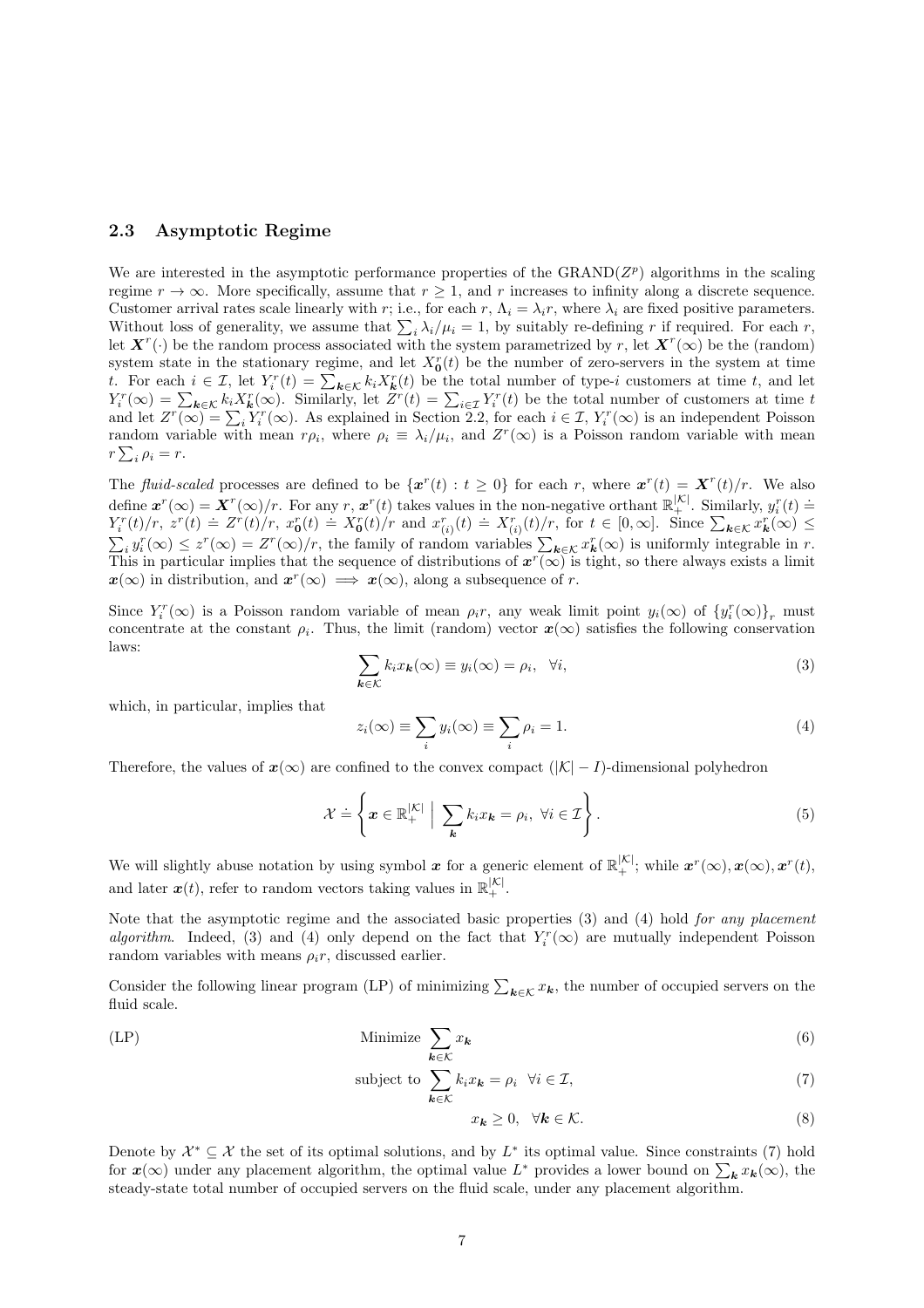# 3 Main Result

The main result of this paper is the following theorem. It shows that  $\text{GRAND}(Z^p)$  is asymptotically optimal, when parameter  $p$  is sufficiently close to 1, which depends on the structure of the packing constraint specified by  $K$ .

**Theorem 4.** Denote  $\kappa \doteq 1 + \max_k \sum_i k_i$ , and assume that  $p < 1$  and

$$
1 - \kappa(1 - p) > \frac{7}{8}, \quad \text{or equivalently,} \quad p > 1 - \frac{1}{8\kappa}.\tag{9}
$$

Consider a sequence of systems, with parameter  $r \to \infty$ , operating under the GRAND(Z<sup>p</sup>) algorithm. For each r, let  $x^r(\infty)$  denote the random state of the fluid-scaled process in the stationary regime. Then as  $r \to \infty$ ,

$$
d(\boldsymbol{x}^r(\infty), \mathcal{X}^*) \Rightarrow 0.
$$

We would like to compare our main result, Theorem 4, with the main results (Theorems 3 and 4) of [23], on the asymptotic performance of the GRAND( $aZ$ ) algorithm. For any given p that satisfies (9), GRAND( $Z^p$ ) is asymptotically optimal in the sense that the *fluid-scaled optimality gap*, as measured by  $d(\mathbf{x}^r(\infty), \mathcal{X}^*),$ goes to 0 as the system scale r grows to infinity. In contrast,  $\text{GRAND}(aZ)$  is asymptotically optimal in the following (essentially, weaker) sense: for any fixed parameter  $a > 0$  and under GRAND( $aZ$ ), as  $r \to \infty$ , the fluid-scaled optimality gap  $d(x^r(\infty), \mathcal{X}^*)$  converges to a constant  $c(a)$ , which is not necessarily (and typically is not) zero; however,  $c(a) \to 0$  as  $a \to 0$ . So, speaking informally, GRAND( $Z^p$ ) optimality requires only that  $r \to \infty$ , while the optimality of GRAND(aZ) requires that  $r \to \infty$  and then  $a \to 0$ .

### 4 Basic System Dynamics

We now describe the basic system dynamics under customer arrivals and departures, and introduce some additional notation and terminology that will be used in the sequel. We note that the dynamics to be described here is general, and is not limited to  $\text{GRAND}(Z^p)$ , or any other placement algorithm. In other words, here the question of how placement decisions are made is irrelevant.

Define  $\mathcal{M} = \{(\mathbf{k}, i): \mathbf{k} \in \mathcal{K}, \mathbf{k} - \mathbf{e}_i \in \overline{\mathcal{K}}\}.$  Note that  $(\mathbf{k}, i) \in \mathcal{M}$  are in one-to-one correspondence with the pairs  $(k, k - e_i)$  with  $k \in \mathcal{K}$  and  $k - e_i \in \overline{\mathcal{K}}$ , so  $(k, i)$  can be viewed as a shorthand for  $(k, k - e_i)$ . For this reason, we call a pair  $(k, i) \in \mathcal{M}$  an *edge*.

The placement of a type-i arrival into a server with configuration  $k - e_i$  to form configuration k is called an arrival along the edge  $(k, i)$ , and the departure of a type-i customer from a server with configuration  $k$ , which changes the server configuration to  $\mathbf{k} - \mathbf{e}_i$ , is called a departure along the edge  $(\mathbf{k}, i)$ .

If each non-empty server is viewed as a particle, then  $X_k$  is the number of particles with configuration k. Then, arrivals and departures along edges can be interpreted as particle movements as follows. An arrival along an edge  $(k, i) \in \mathcal{M}$  at time t causes the following changes to the system state  $X(t)$ . If  $k - e_i = 0$ , this means that the customer is placed into an empty server, and then the only state change is a particle creation at  $X_{e_i}$ ; i.e.,  $X_{e_i}(t+) = X_{e_i}(t-) + 1$ , and  $X_{k'}(t+) = X_{k'}(t-)$  for all  $k' \neq e_i, k' \in \mathcal{K}$ . If  $k - e_i \neq 0$ , then the only state change is a particle movement from  $X_{k-e_i}$  to  $X_k$ ; i.e.,  $X_{k-e_i}(t+) = X_{k-e_i}(t-) - 1$ ,  $X_{k}(t+) = X_{k}(t-) + 1$ , and  $X_{k}(t+) = X_{k}(t-)$  for all  $k' \in \mathcal{K}$  such that  $k' \neq k$  and  $k' \neq k + e_{i}$ . Similarly, for a departure along an edge  $(k, i) \in \mathcal{M}$  at time t, if  $k = e_i$ , then we have a *particle annihilation* at  $X_k$ ; i.e,  $X_{k}(t+) = X_{k}(t-) - 1$ , and  $X_{k}(t+) = X_{k}(t-)$  for all  $k' \neq k$ . If  $k \neq e_i$ , then we have a particle movement from  $X_k$  to  $X_{k-e_i}$ ; i.e.,  $X_k(t+) = X_k(t-) - 1$ ,  $X_{k-e_i}(t+) = X_{k-e_i}(t-) + 1$ , and  $X_{k'}(t+) = X_{k'}(t-)$  for all  $k' \in \mathcal{K}$  such that  $k' \neq k$  and  $k' \neq k - e_i$ .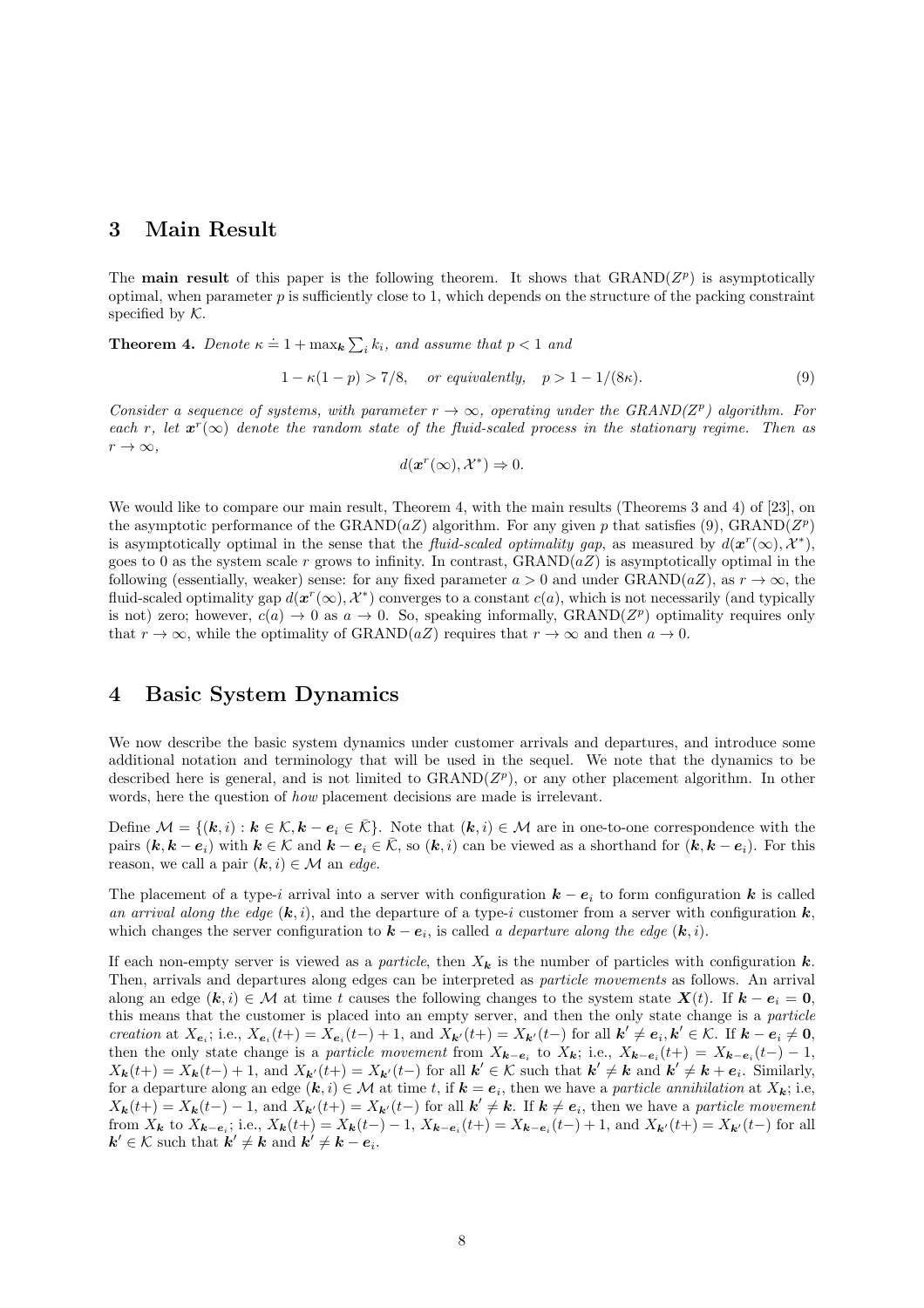# 5 Preliminaries

In this section, we present some definitions and facts from [23], to provide enough background needed for the proof of Theorem 4, our main result.

**Dual characterization of (LP).** Using the monotonicity of  $\overline{K}$  (cf. Definition 1), it is easy to check that if, in the program  $(LP)$  defined by  $(6)-(8)$ , we replace equality constraints (7) with the inequality constraints

$$
\sum_{\mathbf{k}\in\mathcal{K}}k_ix_{\mathbf{k}}\geq\rho_i,\quad\forall i,
$$
\n(10)

we form a new linear program (LP') with the same optimal value as (LP). More explicitly, (LP') is given by

(LP')  
\nMinimize 
$$
\sum_{\mathbf{k}\in\mathcal{K}} x_{\mathbf{k}}
$$
  
\nsubject to  $\sum_{\mathbf{k}\in\mathcal{K}} k_i x_{\mathbf{k}} \ge \rho_i \quad \forall i \in \mathcal{I}$ ,  
\n $x_{\mathbf{k}} \ge 0 \quad \forall \mathbf{k} \in \mathcal{K}$ .

Let  $\mathcal{X}^{**}$  denote the set of optimal solutions of (LP'). Then,  $\mathcal{X}^{**}$  contains  $\mathcal{X}^*$ , the set of optimal solutions of (LP); or more precisely,  $\mathcal{X}^* = \mathcal{X}^{**} \cap \mathcal{X}$ . The dual program (DUAL') of (LP') is given by

(DUAL')  
Maximize 
$$
\sum_{i \in \mathcal{I}} \rho_i \eta_i
$$
 (11)

subject to 
$$
\sum_{i \in \mathcal{I}} k_i \eta_i \leq 1, \quad \forall \mathbf{k} \in \mathcal{K},
$$
 (12)

$$
\eta_i \ge 0, \quad \forall i \in \mathcal{I}.\tag{13}
$$

The following lemma is a simple consequence of the Kuhn-Tucker theorem.

**Lemma 5.** Vector  $x$  is an optimal solution of (LP), i.e.,  $x \in \mathcal{X}^*$ , if and only if  $x \in \mathcal{X}$ , and there exists a vector  $\boldsymbol{\eta} = \{\eta_i, i \in \mathcal{I}\}\$  that satisfies (12), (13) and the complementary slackness condition:

for any 
$$
\mathbf{k} \in \mathcal{K}
$$
, if  $\sum_{i} k_i \eta_i < 1$ , then  $x_{\mathbf{k}} = 0$ . (14)

(Clearly, any such vector  $\eta$  is an optimal solution of (DUAL').)

Let  $\mathcal{H}^*$  be the set of vectors  $\eta$  that satisfy (12)-(14) for some  $x \in \mathcal{X}$ .

**A** useful Lyapunov function. For any parameter  $a \in (0,1)$ , define the function  $L^{(a)} : \mathbb{R}^{|K|}_+ \to \mathbb{R}$  by

$$
L^{(a)}(\mathbf{x}) \doteq -\frac{1}{\log a} \sum_{\mathbf{k} \in \mathcal{K}} x_{\mathbf{k}} \log \left( \frac{x_{\mathbf{k}} c_{\mathbf{k}}}{ea} \right), \tag{15}
$$

where  $c_{\mathbf{k}} \doteq \prod_i k_i!$ ,  $0! = 1$ , and we use the convention that  $0 \log 0 = 0$ .

Function  $L^{(a)}(x)$  can be viewed as as an approximation to the linear function  $\sum_{k \in \mathcal{K}} x_k$ . Indeed, it has been shown [23] that as  $a \to 0$ ,  $L^{(a)}(x) \to \sum_{k \in \mathcal{K}} x_k$  uniformly over any compact set.

Throughout the paper, we will use notation  $b = -\log a$ . Then, for each  $k \in \mathcal{K}$ , we have

$$
\frac{\partial}{\partial x_{\boldsymbol{k}}} L^{(a)}(\boldsymbol{x}) = \frac{1}{b} \log \left( \frac{c_{\boldsymbol{k}} x_{\boldsymbol{k}}}{a} \right).
$$
 (16)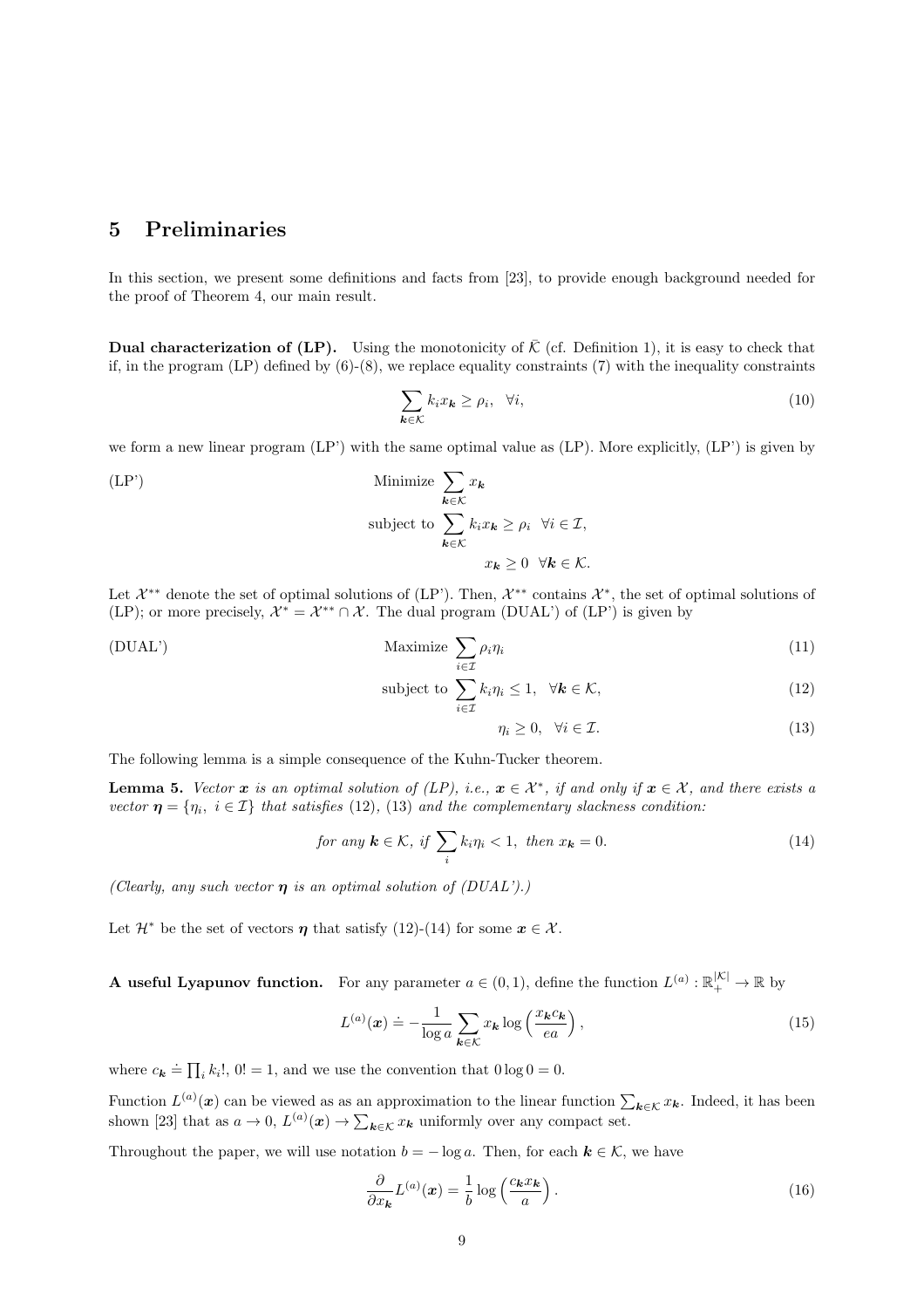Note that if we adopt the convention that

$$
\frac{\partial}{\partial x_0} L^{(a)}(x) \Big|_{x_0 = a} = 0,\tag{17}
$$

then (16) is valid for  $k = 0$  and  $x_0 = a$ , which will be useful later.

The function  $L^{(a)}$  is strictly convex in  $x \in \mathbb{R}^{|\mathcal{K}|}_+$ . Consider the problem  $\min_{x \in \mathcal{X}} L^{(a)}(x)$ . It is the following convex optimization problem  $(CVX(a))$ :

(CVX(a))  
\n
$$
\text{Minimize } L^{(a)}(\boldsymbol{x})
$$
\n
$$
\text{subject to } \sum k_i x_{\boldsymbol{k}} = \rho_i, \quad \forall i \in \mathcal{I}, \tag{18}
$$
\n
$$
\tag{19}
$$

$$
k \in \mathcal{K}
$$
  

$$
x_k \ge 0, \quad \forall k \in \mathcal{K}.
$$
 (20)

Denote by  $x^{*,a} \in \mathcal{X}$  its unique optimal solution. The following lemma provides a crisp characterization of the point  $x^{*,a}$ .

**Lemma 6.** A point  $x \in \mathcal{X}$  is the optimal solution to  $(CVX(a))$  defined by (18)-(20), i.e.,  $x = x^{*,a}$ , if and only if it has a product form representation

$$
x_{\mathbf{k}}^{*,a} = \frac{a}{c_{\mathbf{k}}} \exp\left[b \sum_{i} k_{i} \nu_{i}^{*,a}\right] = \frac{1}{c_{\mathbf{k}}} a^{1-\sum_{i} k_{i} \nu_{i}^{*,a}}, \quad \forall \mathbf{k} \in \mathcal{K},
$$
\n(21)

for some vector  $v^{*,a} = \{v_i^{*,a}, i \in \mathcal{I}\}.$ 

Proof sketch. For each  $i \in \mathcal{I}$ , let  $\nu_i$  be the dual variable that corresponds to the equality constraint  $\sum_{\mathbf{k}\in\mathcal{K}} k_i x_{\mathbf{k}} = \rho_i$ , and consider the Lagrangian

$$
L^{(a)}(\boldsymbol{x}) + \sum_i \nu_i \left( \rho_i - \sum_{\boldsymbol{k} \in \mathcal{K}} k_i x_{\boldsymbol{k}} \right).
$$

By setting partial derivatives of the Lagrangian to zero, we get

$$
\frac{1}{b}\log\left[\frac{x_{k}c_{k}}{a}\right] - \sum_{i}\nu_{i}k_{i} = 0, \quad \forall k \in \mathcal{K}.
$$

 $x^{*,a} \in \mathcal{X}$  is the optimal solution to  $(CVX(a))$  if and only if there exist Lagrange multipliers  $\nu^{*,a} = \{\nu_i^{*,a}, i \in$  $\mathcal{I}\}$  such that

$$
\frac{1}{b}\log\left[\frac{x_k^{*,a}c_k}{a}\right] - \sum_i \nu_i^{*,a}k_i = 0, \ \ \forall k \in \mathcal{K},
$$

which leads to the product form representation (21).

A simple consequence of Lemma 6 is that the Lagrange multipliers  $\nu_i^{*,a}$  are unique and are equal to 1 –  $\log (x_{\boldsymbol{e}_i}^{*,a}) / \log a$ , by considering (21) for  $\boldsymbol{e}_i, i \in \mathcal{I}$ . The following result is from [23].

**Theorem 7.** Let  $\mathbf{x}^{*,a}$  and  $\mathbf{v}^{*,a}$  be as in Lemma 6. Then, as  $a \downarrow 0$ ,  $\mathbf{x}^{*,a} \to \mathcal{X}^*$  and  $\mathbf{v}^{*,a} \to \mathcal{H}^*$ .

Note that the convergence  $x^{*,a} \to \mathcal{X}^*$  is an easy consequence of the fact that  $L^{(a)}(x) - \sum_{\mathbf{k} \in \mathcal{K}} x_{\mathbf{k}} \to 0$  u.o.c., as  $a \to 0$ .

In [23], we considered *fluid limit* trajectories  $x(\cdot)$ , which, speaking informally, arise as limits of the fluidscaled process  $x^r(\cdot)$  as  $r \to \infty$ . We showed there that for any fixed  $a > 0$ , under GRAND( $aZ$ ), the derivative  $(d/dt)L^{(a)}(\boldsymbol{x}(t))$  along a fluid limit trajectory  $\boldsymbol{x}(\cdot)$  is always negative, whenever  $\boldsymbol{x}(t) \neq \boldsymbol{x}^{*,a}$ ; consequently,

 $\Box$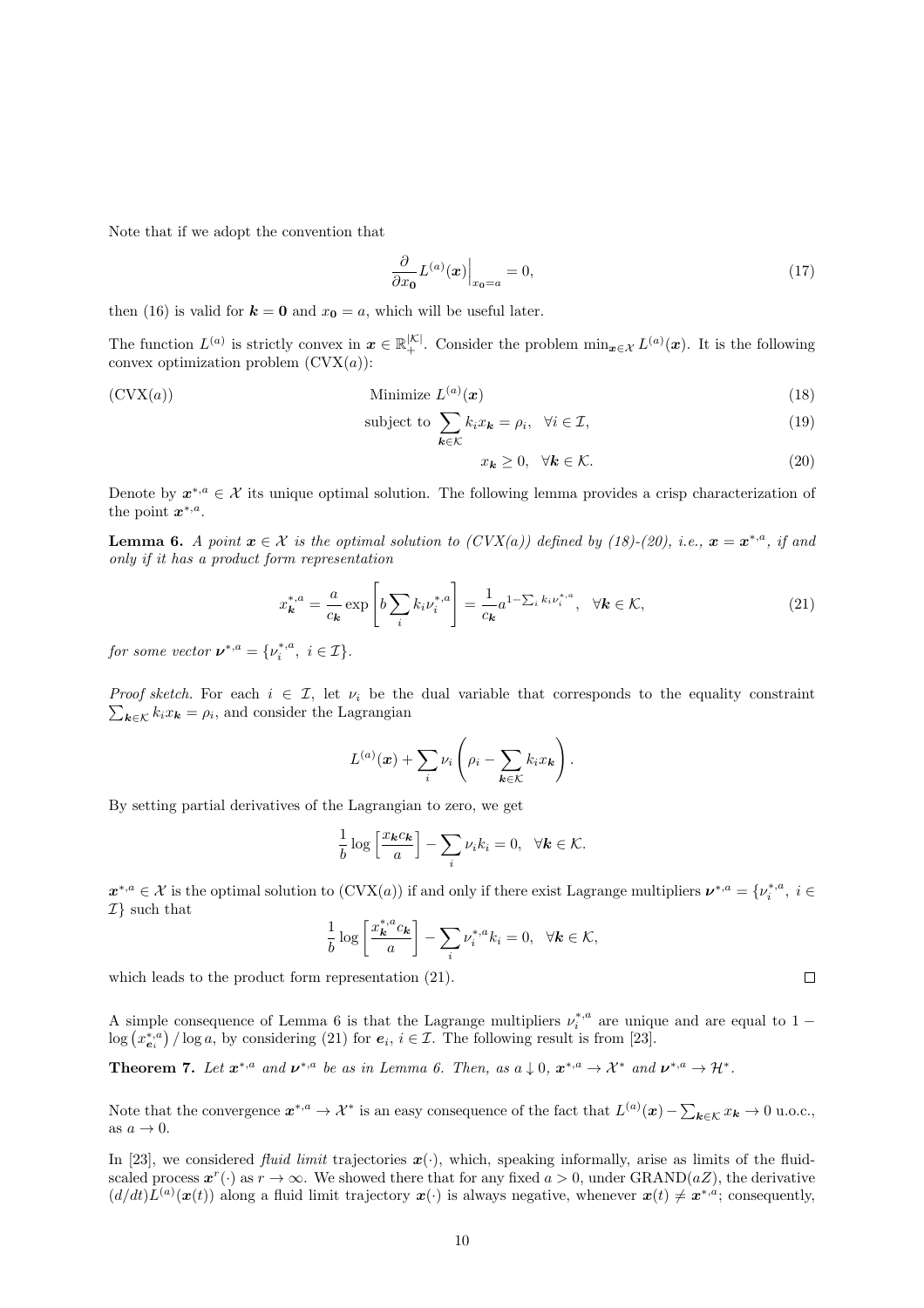$L^{(a)}$  served as a Lyapunov function, which allowed us to prove that  $x(t) \to x^{*,a}$ , as  $t \to \infty$ , along any fluid limit trajectory. This in turn was the key property that led to establishing the fact that the random steady-state system state  $x^r(\infty)$  concentrates on  $x^{*,a}$  as  $r \to \infty$ ; together with Theorem 7 this means the asymptotic optimality of GRAND(aZ), if the limit  $r \to \infty$  of steady states  $x^r(\infty)$  is taken first, and the limit  $a \to 0$  is taken after that. In this paper we will also make use of the family of Lyapunov functions  $L^{(a)}(x)$  defined in (15), but use them in a different way, because the analysis of GRAND( $Z^p$ ) cannot (as will be explained later) rely on an analysis of fluid-limit trajectories.

We continue to introduce some expressions and their properties, derived in [23] and which are closely related to the Lyapunov function  $L^{(a)}$ . In [23], the expression  $\Xi(x)$  defined below in (25) is the derivative of the Lyapunov function  $L^{(a)}(\boldsymbol{x}(t))$  with respect to time, along a fluid limit trajectory  $\boldsymbol{x}(\cdot)$ . In the context of this paper, Ξ will be interpreted and used differently; roughly speaking, it will be the value of the process generator when applied to  $L^{(a)}$ .

Consider  $\boldsymbol{x} \in \mathbb{R}_+^{|K|}$  such that  $x_k > 0$ ,  $\forall k \in K$ . For an ordered pair of edges  $(k, i)$  and  $(k', i)$  we define

$$
\xi_{\mathbf{k},\mathbf{k}',i} = \frac{1}{b} \big[ \log(k'_i x_{\mathbf{k}-\mathbf{e}_i} x_{\mathbf{k}'}) - \log(k_i x_{\mathbf{k}} x_{\mathbf{k}'-\mathbf{e}_i}) \big] \frac{k_i \mu_i x_{\mathbf{k}} x_{\mathbf{k}'-\mathbf{e}_i}}{x_{(i)}},
$$

where by *convention*,

$$
x_0 = a
$$
 and, correspondingly,  $x_{(i)} \doteq x_0 + \sum_{k \in \mathcal{K}: \, k+e_i \in \mathcal{K}} x_k,$  (22)

and  $\xi_{k,k',i}$  is defined for cases when either  $k-e_i = 0$  or  $k'-e_i = 0$  as well. Let us note that in the expression of  $\xi_{\mathbf{k},\mathbf{k}',i}$ ,

$$
\frac{1}{b} \Big[ \log(k_i' x_{\boldsymbol{k} - \boldsymbol{e}_i} x_{\boldsymbol{k'}}) - \log(k_i x_{\boldsymbol{k}} x_{\boldsymbol{k}' - \boldsymbol{e}_i}) \Big] = \left[ \frac{\partial}{\partial x_{\boldsymbol{k}'}} L^{(a)}(\boldsymbol{x}) - \frac{\partial}{\partial x_{\boldsymbol{k}' - \boldsymbol{e}_i}} L^{(a)}(\boldsymbol{x}) \right] - \left[ \frac{\partial}{\partial x_{\boldsymbol{k}}} L^{(a)}(\boldsymbol{x}) - \frac{\partial}{\partial x_{\boldsymbol{k} - \boldsymbol{e}_i}} L^{(a)}(\boldsymbol{x}) \right]. \tag{23}
$$

We have

$$
\xi_{\mathbf{k},\mathbf{k}',i} + \xi_{\mathbf{k}',\mathbf{k},i} = \frac{\mu_i}{bx_{(i)}}[\log(k_i'x_{\mathbf{k}-\mathbf{e}_i}x_{\mathbf{k}'}) - \log(k_ix_{\mathbf{k}}x_{\mathbf{k}'-\mathbf{e}_i})][k_ix_{\mathbf{k}}x_{\mathbf{k}'-\mathbf{e}_i} - k_i'x_{\mathbf{k}-\mathbf{e}_i}x_{\mathbf{k}'}] \le 0,
$$
\n(24)

and the inequality is strict unless  $k'_i x_{\mathbf{k}-\mathbf{e}_i} x_{\mathbf{k}'} = k_i x_{\mathbf{k}} x_{\mathbf{k}'-\mathbf{e}_i}$ . Finally, we define

$$
\Xi(\boldsymbol{x}) = \sum_{i} \sum_{\boldsymbol{k}, \boldsymbol{k}'} [\xi_{\boldsymbol{k}, \boldsymbol{k}', i} + \xi_{\boldsymbol{k}', \boldsymbol{k}, i}]. \tag{25}
$$

Observe that  $\Xi(x) < 0$  unless x has a product form representation (21), for some vector  $\nu^{*,a}$ . This is because  $\Xi(\bm{x}) = 0$  if and only if the equality in (24) holds for all pairs of edges  $\{(\bm{k}, i), (\bm{k}', i)\}\$ , which is true if and only if  $k'_i x_{\mathbf{k}-\mathbf{e}_i} x_{\mathbf{k}'} = k_i x_{\mathbf{k}} x_{\mathbf{k}'-\mathbf{e}_i}$  for all pairs  $\{(\mathbf{k}, i), (\mathbf{k}', i)\}\)$ , a condition that is equivalent to a product form presentation (21) of x, for some  $\nu^{*,a}$ . Let us also note that here the vector  $\nu^{*,a}$  need not correspond to the (unique) Lagrange multipliers of the program  $(Cvx(a))$ , because x does not necessarily satisfy the equalities (19); i.e., we do not necessarily have  $x \in \mathcal{X}$  (recall the definition of X in (5)). If  $x \in \mathcal{X}$ , we will have  $x = x^{*,a}$ , exactly as in (21).

We now provide a more concrete interpretation of  $(25)$ . Consider a state x and suppose that the time derivatives (or rates of changes) of x are defined by the following dynamics. Along each edge  $(k, i)$ , "mass" is moving from  $x_k$  to  $x_{k-e_i}$  at the rate

$$
\tilde{w}_{\mathbf{k},i} = k_i \mu_i x_{\mathbf{k}}.\tag{26}
$$

(Value  $\tilde{w}_{k,i}$  can be interpreted as the *fluid-scaled* rate of type-i departures along the edge  $(k, i)$ .) In addition, along each edge  $(k, i)$ , "mass" is moving from  $x_{k-e_i}$  to  $x_k$  at the rate

$$
\tilde{v}_{\mathbf{k},i} = \frac{\tilde{\lambda}_i x_{\mathbf{k} - \mathbf{e}_i}}{x_{(i)}},\tag{27}
$$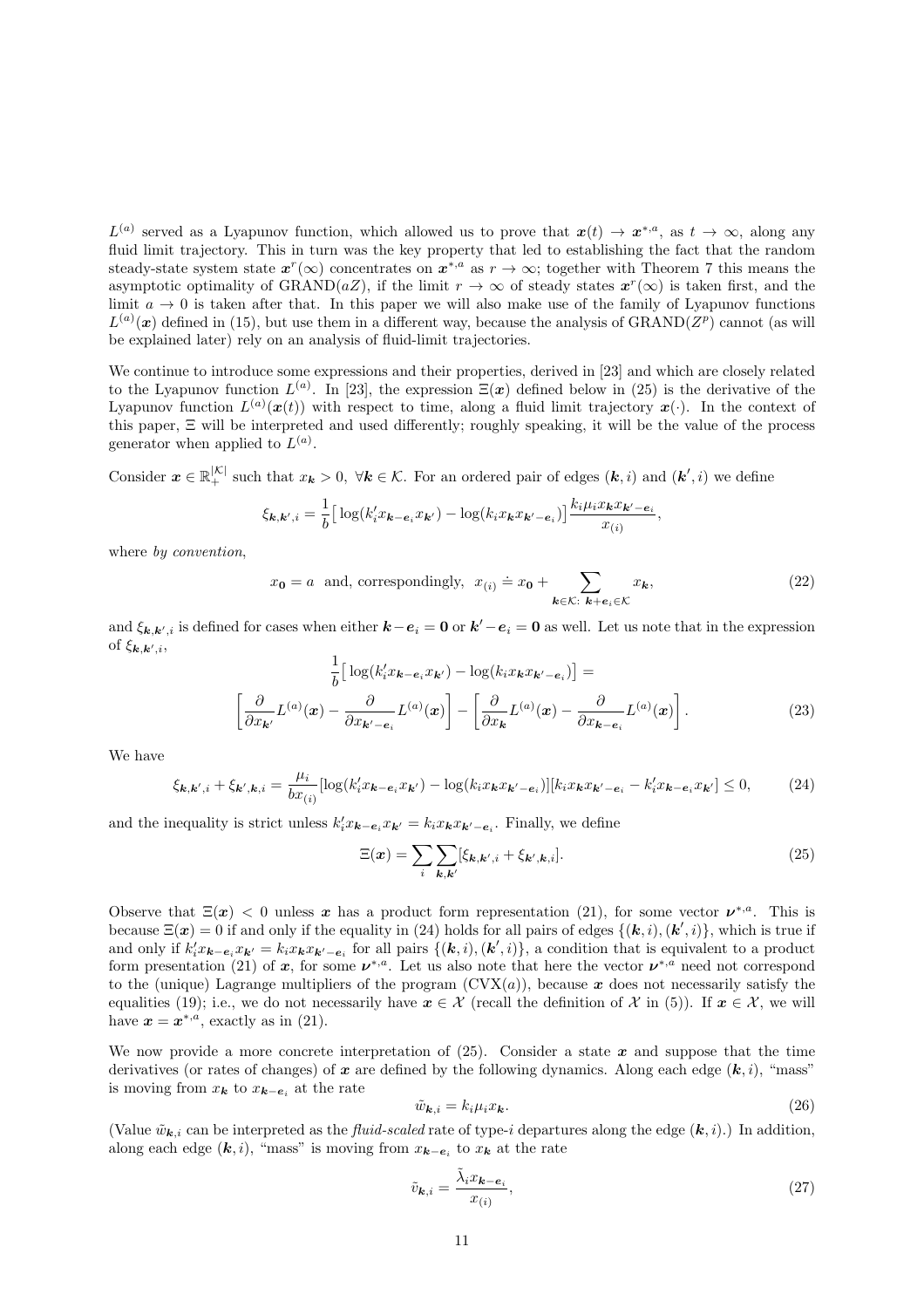where we denote

$$
\tilde{\lambda}_i = \sum_{\mathbf{k} \in \mathcal{K}} k_i \mu_i x_{\mathbf{k}},\tag{28}
$$

and  $x_{(i)}$  is defined by (22). (Values  $\tilde{v}_{k,i}$  and  $\tilde{\lambda}_i$  defined in (27) and (28) can be interpreted as follows. If  $x \in \mathcal{X}$ , then  $\tilde{\lambda}_i = \lambda_i$  for all  $i \in \mathcal{I}$ , by the equality constraints (19), and  $\tilde{v}_{k,i}$  of (27) is the *fluid-scaled* rate of type-i arrivals along the edge  $(k, i)$ , under the GRAND( $Z<sup>p</sup>$ ) algorithm. In general, this is not necessarily the case, since we consider a generic system state  $x$ , which need not belong to  $\mathcal{X}$ .)

Equations (26) and (27) define the derivatives of  $x_k$ , for all  $k \in \mathcal{K}$ . By convention,  $x_0$  remains constant at a, so it has zero derivative. With such derivatives of x and  $x_0$ , given the convention (22) and recalling (23), it is not difficult to check that  $\Xi(x)$  is the time derivative of  $L^{(a)}(x)$ :

$$
\Xi(\boldsymbol{x}) = \sum_{(\boldsymbol{k},i) \in \mathcal{M}} \left[ \frac{\partial}{\partial x_{\boldsymbol{k}}} L^{(a)}(\boldsymbol{x}) - \frac{\partial}{\partial x_{\boldsymbol{k}-\boldsymbol{e}_i}} L^{(a)}(\boldsymbol{x}) \right] \left[ \tilde{v}_{\boldsymbol{k},i} - \tilde{w}_{\boldsymbol{k},i} \right],\tag{29}
$$

where the convention (17) is used.

For future reference, we will use the following notation for the term  $\log(k_i' x_{\mathbf{k}-\mathbf{e}_i} x_{\mathbf{k}'} - \log(k_i x_{\mathbf{k}} x_{\mathbf{k}'-\mathbf{e}_i})$  in (24), defined for a pair of edges  $(\mathbf{k}, i)$  and  $(\mathbf{k}', i)$ :

$$
\chi_{\mathbf{k},\mathbf{k}',i}(\mathbf{x}) = \log(k'_i x_{\mathbf{k}-\mathbf{e}_i} x_{\mathbf{k}'}) - \log(k_i x_{\mathbf{k}} x_{\mathbf{k}'-\mathbf{e}_i}).
$$
\n(30)

### 6 Proof of Theorem 4

This section is organized as follows. In Subsection 6.1, we present the Lyapunov function that we will use for each system indexed by r, and derive some basic properties of this Lyapunov function. In particular, we will see that the Lyapunov function can be thought of as an approximation to the linear objective,  $\sum_{k \in \mathcal{K}} x_k$ . We also point out the main difficulties in establishing the asymptotic optimality of  $\operatorname{GRAND}(Z^p)$  here. In Subsection 6.2, we present some high probability bounds of the process  $x(\cdot)$  in the stationary regime, for large r. Making use of the high-probability bounds in Subsection 6.2, we derive high-probability estimates on the change of the Lyapunov function in Subsection 6.3, and use these estimates to conclude the proof of Theorem 4 in Subsection 6.4.

Throughout this section, we drop superscript r in notation – such as that appears in  $x^r(t)$  – pertaining to processes with parameter r.

### 6.1 A Lyapunov Function and Some Basic Properties

We will use the Lyapunov function  $L^{(a)}$  for the proof of Theorem 4, where the parameter a depends on the system scale r as  $a = r^{p-1}$ . Correspondingly, b will also depend on r, with  $b = -\log a = (1-p)\log r$ . When it is clear from the context that we are working with  $L^{(a)}$  for a given fixed r (and corresponding  $a = r^{p-1}$ ), we often drop the superscript  $(a)$ .

Let us now provide an important remark regarding the Lyapunov function  $L^{(a)}$  with  $a = r^{p-1}$ , and the GRAND( $Z^p$ ) algorithm. On the one hand, for any given system scale parameter r,  $L^{(a)}$  has a fixed parameter  $a = r^{p-1}$ . Furthermore, the expressions (29) and (25) for  $\Xi(x)$ , the time derivative of  $L^{(a)}$ , make use of the convention (22), where  $a = r^{p-1}$ . On the other hand, GRAND( $Z^p$ ) itself does not use or need to know the parameter r, since the actual number of zero-servers that it uses at time t is  $X_0(t) = Z^p(t)$ , which only uses the knowledge of  $Z(t)$ , the total number of customers at time t.

At this point, we can highlight the key technical difficulty of the analysis of  $\text{GRAND}(Z^p)$ , compared to that of GRAND(aZ) in [23]. Under GRAND(aZ), the fluid-scaled quantities  $x_k^r$  are  $O(1)$  for all configurations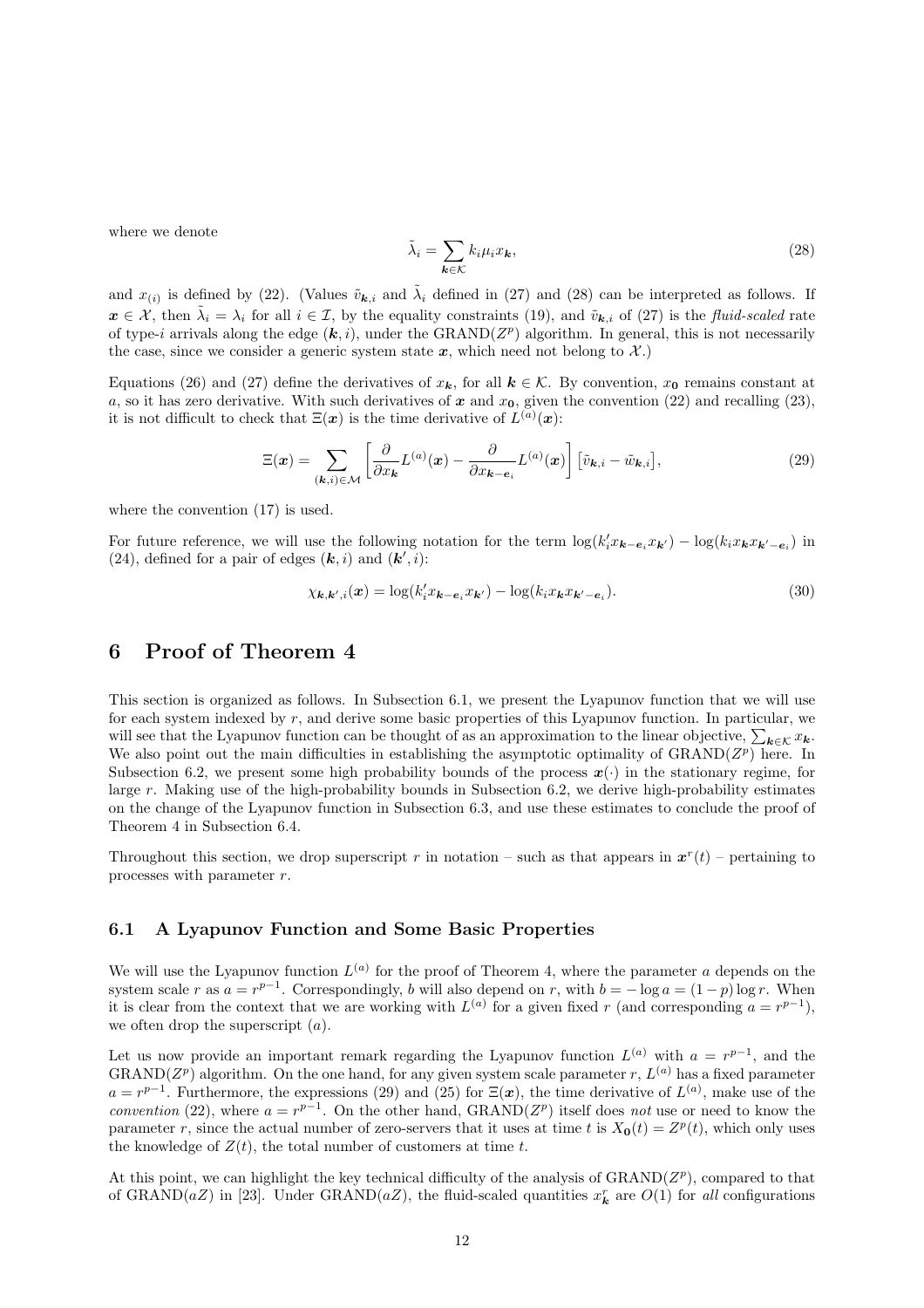k. Consequently, as  $r \to \infty$ , the fluid-scaled process  $x^r(\cdot)$  converges to a well-defined fluid limit  $x(\cdot)$ , for any well-defined limiting initial state  $x(0)$ . The Lyapunov function  $L^{(a)}$ , with fixed  $a > 0$ , is then used in [23] to show the convergence of all fluid trajectories  $x(t)$  to the point  $x^{*,a}$ , as  $t \to \infty$ , which is the key part of the analysis of  $\text{GRAND}(aZ)$ . Therefore, in [23], it sufficed to work with fluid limits and derivatives of the Lyapunov function along fluid limit trajectories.

In this paper, to analyze GRAND( $Z^p$ ), we use  $L^{(r^{p-1})}$  as a Lyapunov function for a system with given r. The key difficulty is that under GRAND( $Z^p$ ), some of the fluid-scaled  $x_k^r$  are  $o(1)$ ; for example,  $x_0^r =$  $O(r^{p-1})$ . A further complication is that different  $x_k^r$  are on *different scales* with respect to r; namely, they are  $O(r^{s(k)})$  with the power  $s(k)$  depending on  $k, s(k) \in (0, 1]$ . Because of the multi-scale system dynamics, the conventional fluid limit is not sufficient to establish a negative drift of the Lyapunov function. Moreover, the use of other, local, fluid limits (obtained under different space/time scalings) also does not appear to be particularly useful, because, again,  $x_k^r$  evolve on different scales. To overcome this difficulty, in Section 6.3, we use direct (and more involved) probabilistic estimates of the Lyapunov function increments, which are based on martingale theory, and which do not involve fluid or local fluid limits.

The following lemmas state some elementary properties related to the Lyapunov function  $L^{(a)}$  with  $a = r^{p-1}$ . **Lemma 8.** Let  $\varepsilon \in (0, \frac{1}{2})$ . Consider a sequence of points  $x^{\circ,a}$  indexed by  $a = r^{p-1}$ , which satisfy

$$
\left| \sum_{\mathbf{k} \in \mathcal{K}} k_i x_{\mathbf{k}}^{\circ, a} - \rho_i \right| \le \frac{r^{-1/2 + \varepsilon}}{I}, \quad \forall i, \text{ for sufficiently large } r,
$$
\n(31)

and

 $\chi_{\mathbf{k},\mathbf{k}',i}(\boldsymbol{x}^{\circ,a})\to 0$  for all pairs of edges  $(\mathbf{k},i),(\mathbf{k}',i),$ 

where we recall the definition of  $\chi_{k,k',i}$  in (30). Then, as  $r \to \infty$ ,  $L^{(a)}(\mathbf{x}^{\circ,a}) \to L^*$ , where  $L^*$  is the optimal value of  $(LP)$  defined by  $(6)-(8)$ .

*Proof.* For each r, and the corresponding  $a = r^{p-1}$ , denote

$$
\nu_i^{*,a} = 1 - \frac{\log(x_{\mathbf{e}_i}^{\circ,a})}{\log a}, \ \ \forall i \in \mathcal{I}.
$$

Define  $\mathbf{x}^{*,a} = \{x_k^{*,a}, k \in \mathcal{K}\}\$ via product form (21) corresponding to these  $\nu_i^{*,a}$ :

$$
x_{\mathbf{k}}^{*,a} = \frac{a}{c_{\mathbf{k}}} \exp\left[b\sum_{i} k_{i} \nu_{i}^{*,a}\right] = \frac{1}{c_{\mathbf{k}}} a^{1-\sum_{i} k_{i} \nu_{i}^{*,a}}, \quad \mathbf{k} \in \mathcal{K}.
$$
 (32)

Note that for any r (and correspondingly,  $a = r^{p-1}$ ),  $x^{*,a}$  and  $v^{*,a}$  need not be the optimal primal and dual solutions to  $(CVX(a))$ , defined by (18)-(20), since  $x^{*,a}$  need not belong to X. Instead, point  $x^{*,a}$  is the optimal solution for the problem

$$
\text{minimize } L^{(a)}(\boldsymbol{x}) \tag{33}
$$

subject to 
$$
\sum_{\mathbf{k}\in\mathcal{K}} k_i x_{\mathbf{k}} = \sum_{\mathbf{k}\in\mathcal{K}} k_i x_{\mathbf{k}}^{*,a}, \quad \forall i \in \mathcal{I},
$$
 (34)

$$
x_k \ge 0, \quad \forall k \in \mathcal{K}.\tag{35}
$$

We now claim that for all  $k \in \mathcal{K}$ ,

$$
x_k^{\circ,a}/x_k^{*,a} \to 1 \text{ as } r \to \infty. \tag{36}
$$

By convention,  $x_0^{\circ,a} = x_0^{*,a} = a = r^{p-1}$ . It is also easy to check that for all  $i \in \mathcal{I}$ ,  $x_{e_i}^{\circ,a} = x_{e_i}^{*,a}$ . Consider a general configuration  $k \in \mathcal{K}$ . For an edge  $(k, i)$ , we use  $\tilde{\chi}_{(k,i)}$  as a shorthand for  $\chi_{e_i,k,i}(\boldsymbol{x}^{\circ, a})$ , and we have

$$
\tilde{\chi}_{(\mathbf{k},i)} = \chi_{\mathbf{e}_i,\mathbf{k},i}(\mathbf{x}^{\circ,a})
$$
\n
$$
= \log (k_i x_0^{\circ,a} x_k^{\circ,a}) - \log (x_{\mathbf{e}_i}^{\circ,a} x_{\mathbf{k}-\mathbf{e}_i}^{\circ,a})
$$
\n
$$
= \log (k_i a x_k^{\circ,a}) - \log (x_{\mathbf{e}_i}^{*,a} x_{\mathbf{k}-\mathbf{e}_i}^{\circ,a}).
$$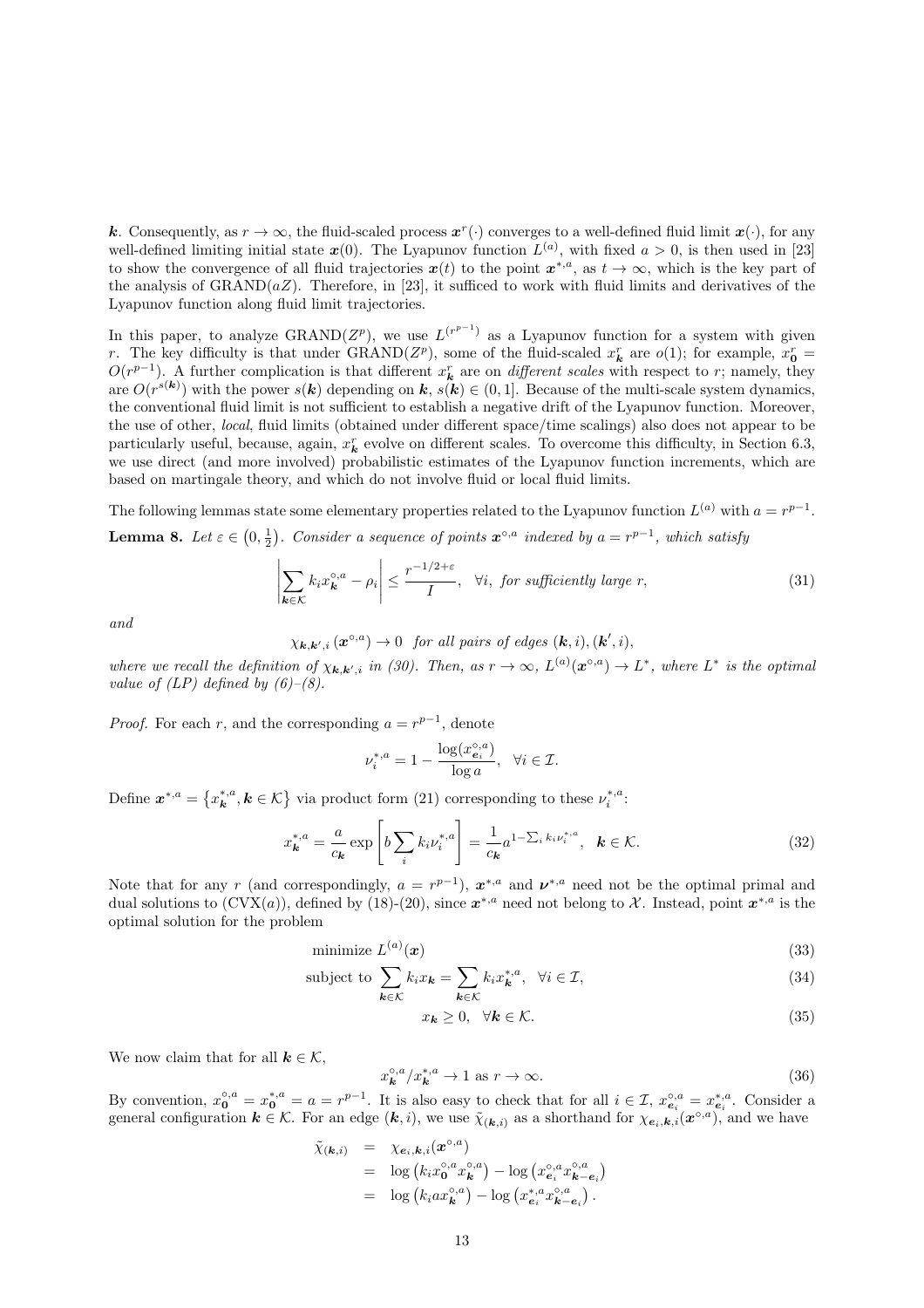By some simple algebraic manipulation, we have the recursion

$$
x_k^{\circ,a} = \frac{e^{\tilde{\chi}_{(\mathbf{k},i)}} x_{\mathbf{\varepsilon}_i}^{*,a} x_{\mathbf{k}-\mathbf{\varepsilon}_i}^{\circ,a}}{k_i a} = \frac{1}{k_i} e^{\tilde{\chi}_{(\mathbf{k},i)}} a^{-\nu_i^{*,a}} x_{\mathbf{k}-\mathbf{\varepsilon}_i}^{\circ,a}.
$$
 (37)

Consider a path that connects configuration k and  $\bf{0}$  using the following sequence of edges: the first  $k_1$  edges are  $(k, 1), (k - e_1, 1), \cdots, (k - (k_1 - 1)e_1, 1)$ , followed by  $k_2$  edges of the form  $(k - (k_1 - 1)e_1, 2), (k - (k_1 - 1)e_2, 1)$  $1)e_1 - e_2, 2), \cdots, (k - (k_1 - 1)e_1 - (k_2 - 1)e_2, 2)$ , etc. Thus, the path uses  $\sum_i k_i$  edges to connect k with 0. Using  $\tilde{e}$  to denote a generic edge that belongs to this path, and using the recursion (37), it is easy to see that

$$
x_{\mathbf{k}}^{\circ,a} = \frac{1}{c_{\mathbf{k}}} \left[ \prod_{\tilde{e}} \exp\left(\tilde{\chi}_{\tilde{e}}\right) \right] a^{1-\sum_{i} k_{i} \nu_{i}^{*,a}} = \left[ \prod_{\tilde{e}} \exp\left(\tilde{\chi}_{\tilde{e}}\right) \right] x_{\mathbf{k}}^{*,a}.
$$

Thus,

$$
\frac{x_k^{\circ,a}}{x_k^{*,a}} = \left[ \prod_{\tilde{e}} \exp\left(\tilde{\chi}_{\tilde{e}}\right) \right] \to 1,
$$

since  $\tilde{\chi}_{\tilde{e}} \to 0$  for all edges  $\tilde{e}$ . This completes the proof of the claim.

By  $(36)$ , we have

$$
\|\boldsymbol{x}^{\circ,a}-\boldsymbol{x}^{*,a}\|\to 0,\ \ r\to\infty.
$$

In addition, using condition (31), we have that for each  $i \in \mathcal{I}$ , the term  $\sum_{k \in \mathcal{K}} k_i x_k^{*,a}$  on the RHS of the equality constraint (34) converges to  $\rho_i$  as  $r \to \infty$ . Furthermore, recall that  $|L^{(a)}(x) - \sum_{\mathbf{k} \in \mathcal{K}} x_{\mathbf{k}}| \to 0$ , uniformly on x from a bounded set. Therefore, we must have  $L^{(a)}(x^{*,a}) \to L^*$ .  $\Box$ 

Lemma 8 implies the following property that we will actually use.

**Lemma 9.** For any  $\gamma > 0$ , there exists  $\delta_1 > 0$  such that, for all sufficiently large r, condition (31) and the condition that

 $|\chi_{\mathbf{k},\mathbf{k}',i}| \leq \delta_1$  for all pairs of edges  $(\mathbf{k},i),(\mathbf{k}',i)$ 

imply

 $L^{(a)}(\boldsymbol{x}) - L^* \leq \gamma.$ 

### 6.2 High Probability Steady-State Bounds on  $x(\cdot)$

From now on in the paper, we fix p satisfying (9), and a corresponding s, satisfying  $7/8 < s < 1 - \kappa(1 - p)$ . We often refer to the following conditions, at a given time  $t \geq 0$ , with some constants  $c > 0$  and  $\varepsilon > 0$ :

$$
|Z(t)/r - 1| \le r^{-1/2 + \varepsilon};\tag{38}
$$

$$
\left| \sum_{\mathbf{k}} k_i x_{\mathbf{k}}(t) - \rho_i \right| \le \frac{r^{-1/2 + \varepsilon}}{I}, \quad \forall i;
$$
\n(39)

$$
x_{\mathbf{k}}(t) \ge c r^{s-1}, \quad \forall \mathbf{k}.\tag{40}
$$

It is easy to see that (39) implies (38).

**Lemma 10.** Let  $\alpha > 0$  and  $\varepsilon > 0$ . Consider our system in the stationary regime for each r. Then,

 $\mathbb{P}\{\text{condition (39) holds for all } t \in [0, r^{\alpha}] \} \to 1, \quad r \to \infty.$ 

The proof of Lemma 10 is provided in Appendix A. The statement of Lemma 10 is very intuitive, because we know that in the stationary regime,  $Y_i(t)$  has Poisson distribution with mean  $\rho_i r$  for any t. Since  $Y_i(t) = \sum_{k \in \mathcal{K}} k_i X_k(t)$ , condition (39) clearly holds for any given t. The proof shows that, in fact, with high probability, (39) holds on any  $r^{\alpha}$ -long time interval.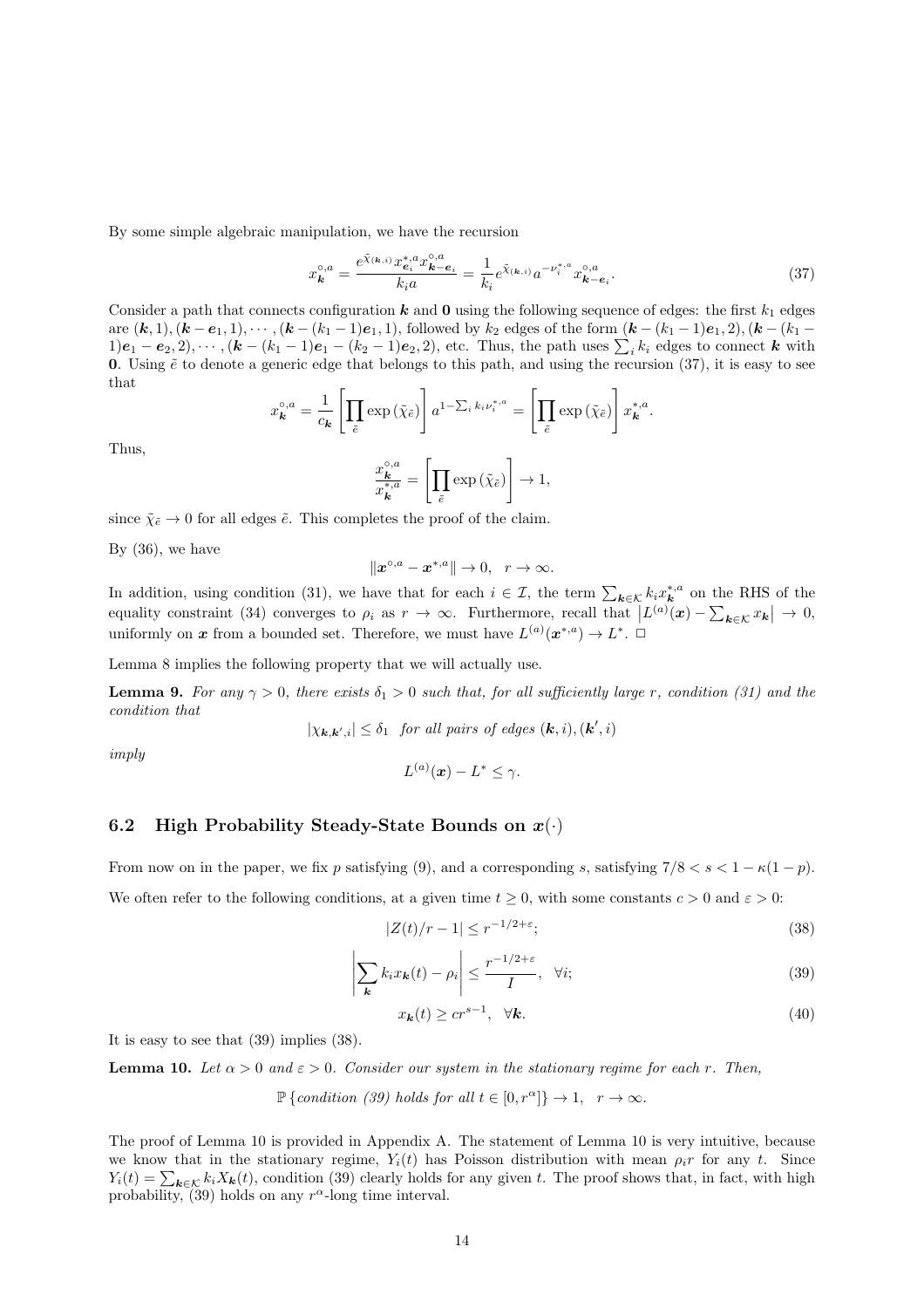#### **Lemma 11.** Let  $\alpha > 0$ . Consider our system in the stationary regime for each r. Then, there exists  $c > 0$ such that

 $\mathbb{P}\{\text{condition } (40) \text{ holds for } t \in [0, r^{\alpha}] \} \to 1, \quad r \to \infty.$ 

The proof of Lemma 11 is provided in Appendix B, where we establish a stronger property: with high probability, there exists some  $c > 0$  such that for all  $k \in \mathcal{K}$  and for all  $t \in [0, r^{\alpha}]$ ,  $x_{k}(t) \geq c r^{s(k)-1}$ , where  $s(\mathbf{k}) = 1 - (\sum_i k_i + 1)(1 - p) \ge 1 - \kappa(1 - p) > s$ . Here we provide a sketch of the argument used to establish this stronger property. By Lemma 10, with high probability, the fluid-scaled total number of customers,  $Z(t)/r$ , is in steady state close to 1 for all  $t \in [0, r^{\alpha}]$ . Therefore,  $x_0$  is close to  $Z^p/r \approx r^{p-1}$ , and the property should hold for  $k = 0$ . Then, we use an induction argument. Fix configuration  $k \neq 0$ , and suppose the property is true for all configurations  $k' \neq k$ ,  $k' \leq k$ . We argue that it should then hold for k and some c (possibly rechosen to be smaller), as follows. Pick  $k' = k - e_i$  for some i; such k' exists since  $k \neq 0$ . We account separately for transitions that increase  $x_k$  and those that decrease  $x_k$ . First, type-i arrivals along edge  $(k, i)$  increase  $x_k$ , and take place at (unscaled) rate  $\lambda_i r x_{k'} / x_{(i)}$ . Furthermore, this arrival process is lower bounded by a Poisson process of (unscaled) rate  $c_1r(r^{s(k')}/r) = c_1r^{s(k')}$ , for a constant  $c_1 > 0$ , because  $X_{(i)}/r \leq (X_0 + Z)/r$  is essentially upper bounded by 1. Second, transitions that would decrease  $x_k$  consist of departures from k and arrivals into k. When  $x_k(t) \leq c r^{s(k)-1}$ , the (unscaled) rates of these transitions are upper bounded by  $c_2cr^{s(k)}$  and  $c_3cr(r^{s(k)}/r^p) = c_3cr^{s(k)+1-p}$ , respectively, for some constants  $c_2 > 0$  and  $c_3 > 0$ . Thus, the transitions that would decrease  $x_k$  are upper bounded by a Poisson process with (unscaled) rate  $c_2cr^{s(k)} + c_3cr^{s(k)+1-p} \leq c_4cr^{s(k)+1-p} = c_4cr^{s(k')}$ , for some  $c_4 > 0$ . Therefore, if we choose constant c sufficiently small, then when  $x_k(t) \leq c r^{s(k)}/r$ , the rate of transitions that increase  $x_k$ dominates the rate of transitions that decrease it, at least by some factor greater than 1. Thus, with high probability,  $x_{\mathbf{k}}(t)$  "should" stay above  $cr^{s(\mathbf{k})-1}$ .

### 6.3 Lyapunov Function Drift Estimates

In this subsection, we consider an artificial process for which  $(38)-(40)$  hold w.p.1 over a  $r^{s-1}$ -long interval, and establish high probability estimates of the change of the Lyapunov function  $L^{(r^{p-1})}$ , for the artificial process over that interval. In Subsection 6.4, we see that these estimates can be used for analyzing the change in  $L^{(r^{p-1})}$  under the original process, since from Subsection 6.2, (38)-(40) hold with high probability, and the artificial and the original processes coincide with high probability. Let us proceed with details.

Consider a single  $r^{s-1}$ -long interval, and let  $T = r^{s-1}$ . The initial state is such that, at  $t = 0$ , conditions (38), (39), and (40) hold for some constant  $c > 0$  and a small constant  $\varepsilon > 0$ , where the magnitude of  $\varepsilon$  will be specified later (at the end of this subsection).

Let  $\hat{\mathcal{X}} = \hat{\mathcal{X}}^r$  denote the set of states x that satisfy (38)-(40). For  $\mathbf{x} \in \hat{\mathcal{X}}$ , we have:

$$
\left| \frac{\partial}{\partial x_{\mathbf{k}}} L(\mathbf{x}) \right| \leq C_1,\tag{41}
$$

$$
0 \le \left| \frac{\partial^2}{\partial x_k^2} L(x) \right| \le C_2' [r^{s-1} \log r]^{-1} \le C_2 r^{1-s},\tag{42}
$$

for some constants  $C_1, C_2$  and all sufficiently large r.

Our process  $x(t)$  is a pure jump process – the jumps are caused by customer arrivals and departures. For the rest of this subsection, we consider an artificial version of the process, which we now describe. In this artificial process, for which, with some abuse, we keep the same notation  $x(\cdot)$ , some of the jumps (i.e., transitions) are not allowed to occur. Specifically, if ξ is a point in time when an arrival or departure takes place, we call it a point of potential transition. If this potential transition keeps the state within conditions (38)-(40), we allow it to occur, so this becomes an actual transition for the artificial process. If the potential transition were to take us to a state violating (38)-(40), we do not allow this transition to actually occur, and keep the state unchanged.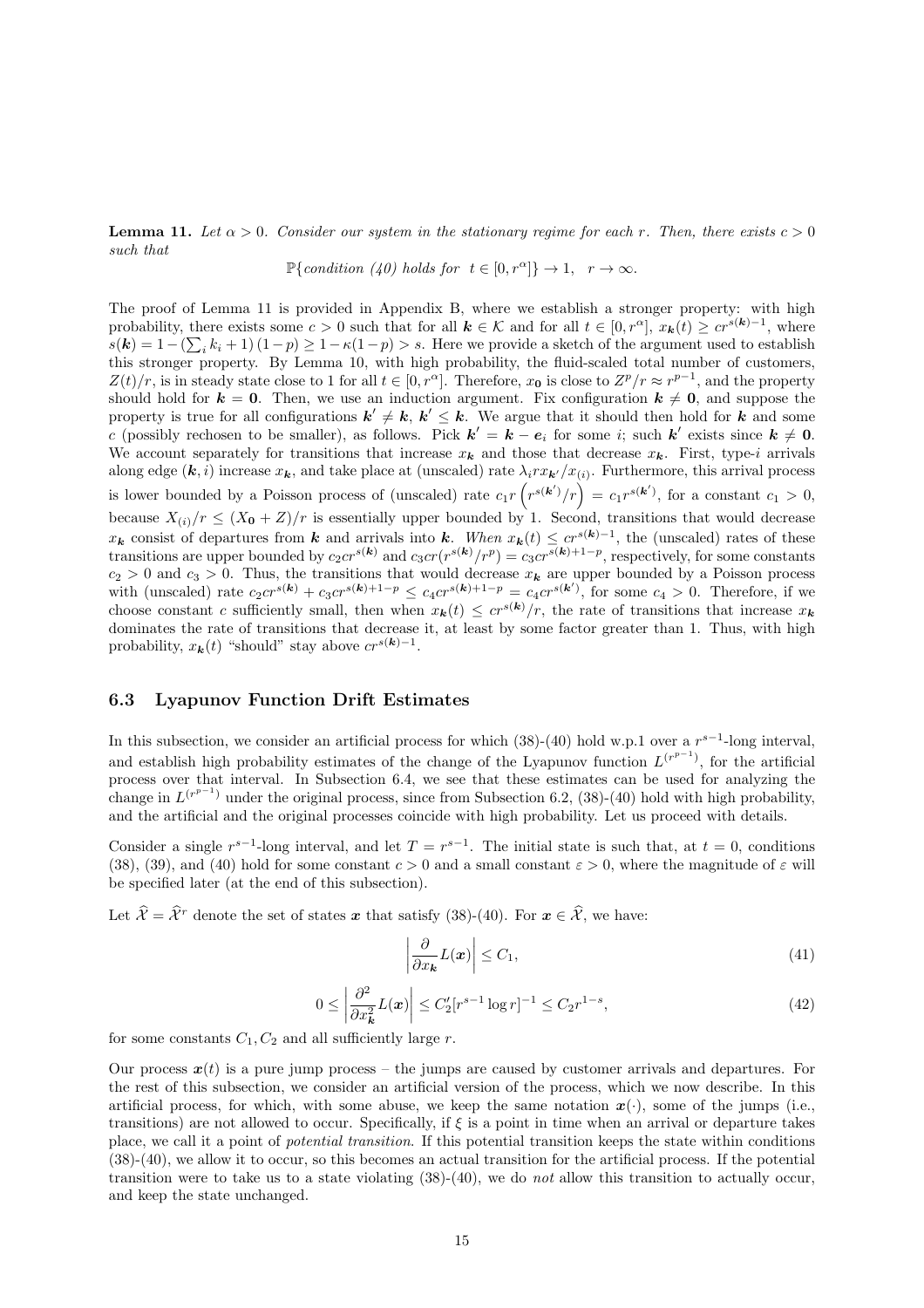We now introduce some notation related to the artificial process. For  $x \in \hat{\mathcal{X}}$ , let  $\mathcal{T}(x) = \mathcal{T}^r(x)$  denote the set of all potential transitions out of it. Let  $\mathcal{T} = \mathcal{T}^r = \bigcup_{\mathbf{x} \in \widehat{\mathcal{X}}} \mathcal{T}(\mathbf{x})$  be the set of all possible potential transitions from the states  $x \in \hat{\mathcal{X}}$ . Note that for any r, the cardinality of  $\hat{\mathcal{X}}$  and of  $\mathcal T$  are both finite. For any  $\alpha \in \mathcal{T}(\bm{x})$ , let  $\bm{x}_{\alpha}$  denote the new state after potential transition  $\alpha$  from  $\bm{x}$ . Denote by  $\widehat{\mathcal{T}}(\bm{x}) \subseteq \mathcal{T}(\bm{x})$  the set of all allowed potential transition out of x, i.e., those for which  $x_\alpha \in \hat{\mathcal{X}}$ . Finally, let  $\hat{\mathcal{T}} = \cup_{x \in \hat{\mathcal{X}}} \hat{\mathcal{T}}(x) \subseteq \mathcal{T}$ denote the set of all potential transitions that are allowed, and for  $x \in \hat{\mathcal{X}}$  and  $\alpha \in \mathcal{T} (\bm{x})$ , denote by  $\beta_{\alpha}$  the (infinitesimal) rate of potential transition  $\alpha$  from  $\boldsymbol{x}$ .

We can and do construct the artificial process on the following probability space. Let the initial state  $x(0) \in \mathcal{X}$  be fixed. For each potential transition type  $\alpha \in \mathcal{T}$ , there is an independent unit-rate Poisson process  $\Pi_{\alpha}(\cdot)$ . The counting process of potential  $\alpha$ -transitions is

$$
H_{\alpha}(t) = \Pi_{\alpha} \left( \int_0^t \beta_{\alpha} I\{\alpha \in \mathcal{T}(\boldsymbol{x}(\xi))\} d\xi \right).
$$

Denote by  $\tau_{\alpha}(t)$  the set of time points where jumps of  $H_{\alpha}(\cdot)$  occurs in [0, t]; these are the potential transition time points in [0, t]. Denote by  $\tau(t) = \cup_{\alpha \in \mathcal{T}} \tau_{\alpha}(t)$  and  $\hat{\tau}(t) = \cup_{\alpha \in \hat{\mathcal{T}}}\tau_{\alpha}(t)$  the sets of all potential transition points and allowed (i.e., actual) transition points, respectively, in  $[0, t]$ . The state  $x(t)$  at time t is the state after the last allowed potential transition. More formally, if  $\max \hat{\tau}(t) \in \tau_{\alpha}(t)$  and  $\alpha \in \mathcal{T}(\mathbf{x}')$ , then  $\mathbf{x}(t) = \mathbf{x}'_{\alpha}$ ;<br>if  $\hat{\tau}(t)$  is apply then  $\mathbf{x}(t) = \mathbf{x}(0)$ . It is easy to see that, w.p.1, this constr if  $\hat{\tau}(t)$  is empty, then  $\mathbf{x}(t) = \mathbf{x}(0)$ . It is easy to see that, w.p.1, this construction uniquely determines the realization of the process, including all potential transition points.

Consider the following pure-jump process:

$$
F(t) = \sum_{\alpha \in \mathcal{T}} \sum_{s \in \tau_{\alpha}(t)} \Delta_{\alpha} \equiv \sum_{\alpha \in \mathcal{T}} \Delta_{\alpha} H_{\alpha}(t),
$$

 $\Delta_{\alpha} = L(\boldsymbol{x}_{\alpha}) - L(\boldsymbol{x}), \quad \alpha \in \mathcal{T}(\boldsymbol{x}).$ 

where

Note that the above definition of 
$$
F(t)
$$
 has the sum over all potential transitions, both allowed and not allowed. We observe for future reference that, if the artificial process realization is such that all potential transitions in [0, t] are allowed, i.e., they are actual transitions, then  $F(t) = L(\mathbf{x}(t)) - L(\mathbf{x}(0))$ .

Denote

$$
AL(\boldsymbol{x}) = \sum_{\alpha \in \mathcal{T}(\boldsymbol{x})} \beta_{\alpha} \Delta_{\alpha} \equiv \sum_{\alpha \in \mathcal{T}(\boldsymbol{x})} \beta_{\alpha} [L(\boldsymbol{x}_{\alpha}) - L(\boldsymbol{x})].
$$

Let us remark that for a process where all potential transitions are allowed, AL is the process generator, if L is within its domain. For our artificial process  $x(\cdot)$ , however,  $AL(x)$  is just a formally defined expression.

We have

$$
F(t) = M(t) + B(t),\tag{43}
$$

where

$$
B(t) = \int_0^t A L(\boldsymbol{x}(t)) dt = \sum_{\alpha \in \mathcal{T}} B_{\alpha}(t), \tag{44}
$$

$$
B_{\alpha}(t) = \Delta_{\alpha} \bar{H}_{\alpha}(t), \quad \bar{H}_{\alpha}(t) \equiv \int_{0}^{t} \beta_{\alpha} I\{\alpha \in \mathcal{T}(\boldsymbol{x}(s))\} ds,
$$
\n(45)

$$
M(t) = \sum_{\alpha \in \mathcal{T}} M_{\alpha}(t),\tag{46}
$$

$$
M_{\alpha}(t) = \Delta_{\alpha} \left[ \Pi_{\alpha} \left( \bar{H}_{\alpha}(t) \right) - \bar{H}_{\alpha}(t) \right]. \tag{47}
$$

Note that  $H_{\alpha}(t) = \Pi_{\alpha}(\bar{H}_{\alpha}(t))$ . We have (from, e.g., Lemmas 3.1 and 3.2 in [19]), that each  $M_{\alpha}(t)$ ,  $t \ge 0$ , is a martingale w.r.t. the filtration describing the history of the process up to time  $t$ . (This itself is a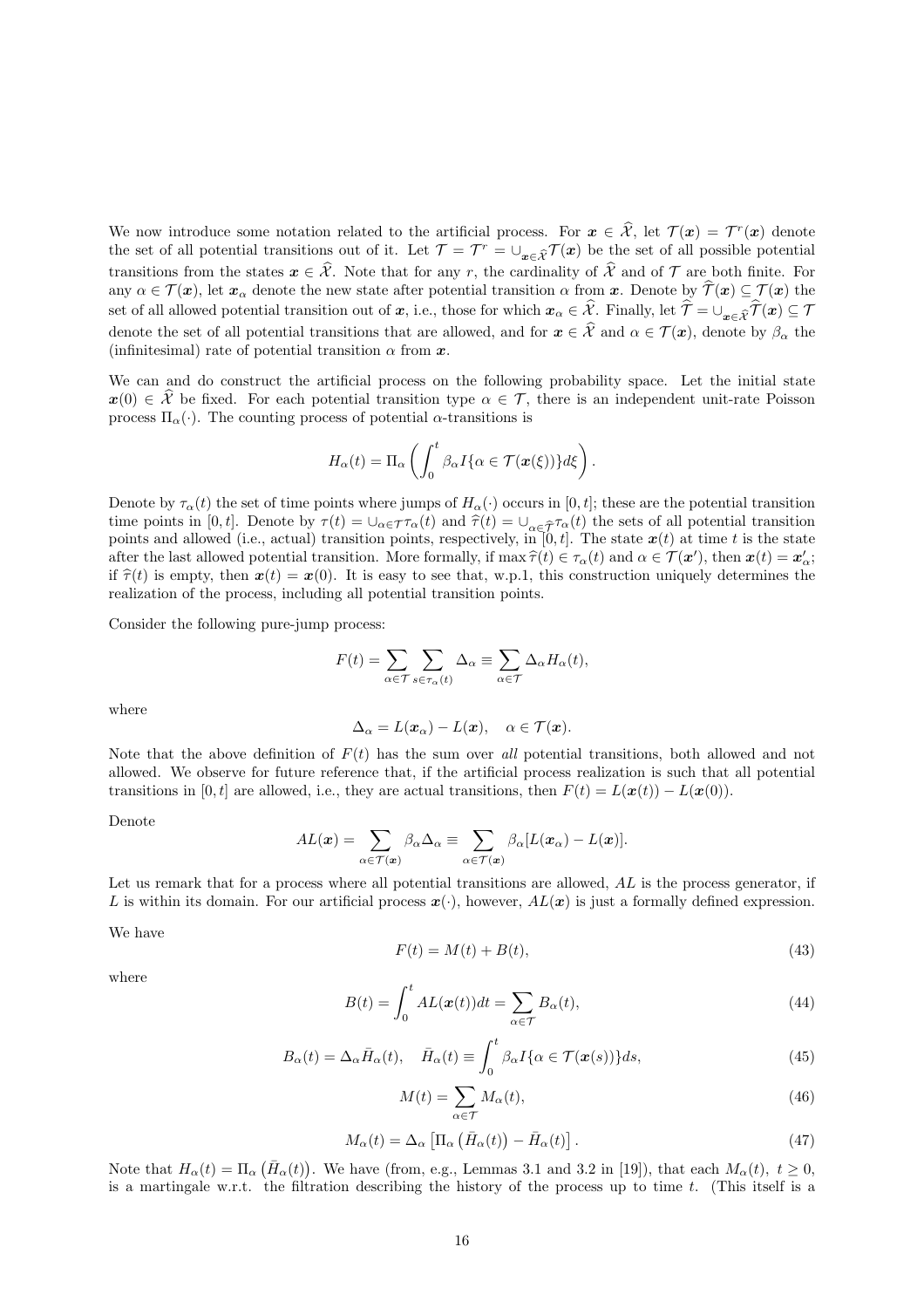martingale, there is no need to localize, as in [19], because in our case the total transition rate and all jump sizes are uniformly bounded.) Moreover, its predictable and optional quadratic variations are, respectively,

$$
\langle M_{\alpha}\rangle(t) = \Delta_{\alpha}^{2} \bar{H}_{\alpha}(t), \quad [M_{\alpha}](t) = \Delta_{\alpha}^{2} H_{\alpha}(t).
$$

We see that  $M(\cdot)$  is also a martingale. Furthermore, since w.p.1 all potential transition time points are distinct, we have

$$
[M](t) = \sum_{\alpha \in \mathcal{T}} [M_{\alpha}](t) = \sum_{\alpha \in \mathcal{T}} \Delta_{\alpha}^{2} H_{\alpha}(t).
$$

Using this fact, and the fact that each  $M_{\alpha}(\cdot)$  is a martingale, the same argument as in the proof of Lemma 3.1 in [19] shows that

$$
\langle M\rangle(t)=\sum_{\alpha\in\mathcal{T}}\Delta_{\alpha}^2\bar{H}_{\alpha}(t).
$$

We have the following deterministic upper bound on the predictable quadratic variation (quadratic characteristic):

$$
\langle M \rangle(t) \leq [C_3 r] \left(\frac{C_4}{r}\right)^2 t,\tag{48}
$$

where  $C_3r$  is a uniform upper bound on the total rate of potential transitions from any state,  $C_4/r$  is a uniform upper bound on  $\Delta_{\alpha}$ , and  $C_3$  and  $C_4$  are positive constants that do not depend on r.

By Doob's inequality (see e.g., Theorem 1.9.1 in [14]), for any  $\delta > 0$ ,

$$
\mathbb{P}\left\{\max_{0\leq\xi\leq t}|M(\xi)|\geq\delta\right\}\leq\frac{\mathbb{E}[\langle M\rangle(t)]}{\delta^2}.\tag{49}
$$

In particular, for  $\delta = \eta r^{3s-3-\epsilon}$  with some  $\eta \in (0, 1/4)$ , and  $t = T = r^{s-1}$ , we have

$$
\mathbb{P}\left\{\max_{0\leq\xi\leq T}|M(\xi)|\geq \eta r^{3s-3-\varepsilon}\right\} \leq \frac{[C_3\lambda r]\left(C_4/r\right)^2 r^{s-1}}{[\eta r^{3s-3-\varepsilon}]^2} \leq C_{11}\frac{r^{4-5s+2\varepsilon}}{\eta^2}.\tag{50}
$$

Our next goal is to estimate  $|AL(x) - \Xi(x)|$ , where  $\Xi(x)$  is defined in (25) and (29). Denote by  $\overline{AL}(x)$  the "linear component" of  $AL(x)$ , i.e. the  $AL(x)$  computed with function L replaced by its linearization at x. More specifically,

$$
\bar{A}L(\boldsymbol{x}) = \sum_{\alpha \in \mathcal{T}(\boldsymbol{x})} \beta_{\alpha}(\boldsymbol{x}_{\alpha} - \boldsymbol{x}) \cdot \nabla L(\boldsymbol{x}),
$$

where  $\nabla L(x)$  is the gradient of L at x. Since the difference between  $L(x_\alpha) - L(x)$  and  $(x_\alpha - x) \cdot \nabla L(x)$  is second order, using (42), we have

$$
|AL(\boldsymbol{x}) - \bar{A}L(\boldsymbol{x})| \le C_6 r \cdot \frac{r^{1-s}}{\log r} \cdot \left(\frac{1}{r}\right)^2 < r^{-s},\tag{51}
$$

where the second inequality is true for  $r > \exp(C_6)$ .

Let us now consider the relation between  $\overline{A}L(x)$  and  $\Xi(x)$ . Expression for  $\overline{A}L(x)$  can be rewritten as

$$
\bar{A}L(\boldsymbol{x}) = \sum_{(\boldsymbol{k},i) \in \mathcal{M}} \left[ \frac{\partial}{\partial x_{\boldsymbol{k}}} L^{(a)}(\boldsymbol{x}) - \frac{\partial}{\partial x_{\boldsymbol{k}-\boldsymbol{e}_i}} L^{(a)}(\boldsymbol{x}) \right] \left[ v_{\boldsymbol{k},i} - \tilde{w}_{\boldsymbol{k},i} \right],\tag{52}
$$

where  $v_{\mathbf{k},i}$  are obtained from making the following modifications to  $\tilde{v}_{\mathbf{k},i}$  in (29) and (27). For each i, replace  $\tilde{\lambda}_i$  by  $\lambda_i$  (since  $\lambda_i$  are the *actual* fluid-scaled arrival rates), which changes the expression of  $\tilde{v}_{k,i}$  in (27) accordingly. Next,  $x_{(i)}$  is defined as in (22), but  $x_0 = a$  is replaced by the actual fluid-scaled number of zero-servers under GRAND( $Z^p$ ), i.e.,  $x_0 = Z^p/r$ , which further changes the value of  $\tilde{v}_{k,i}$  in (27). We keep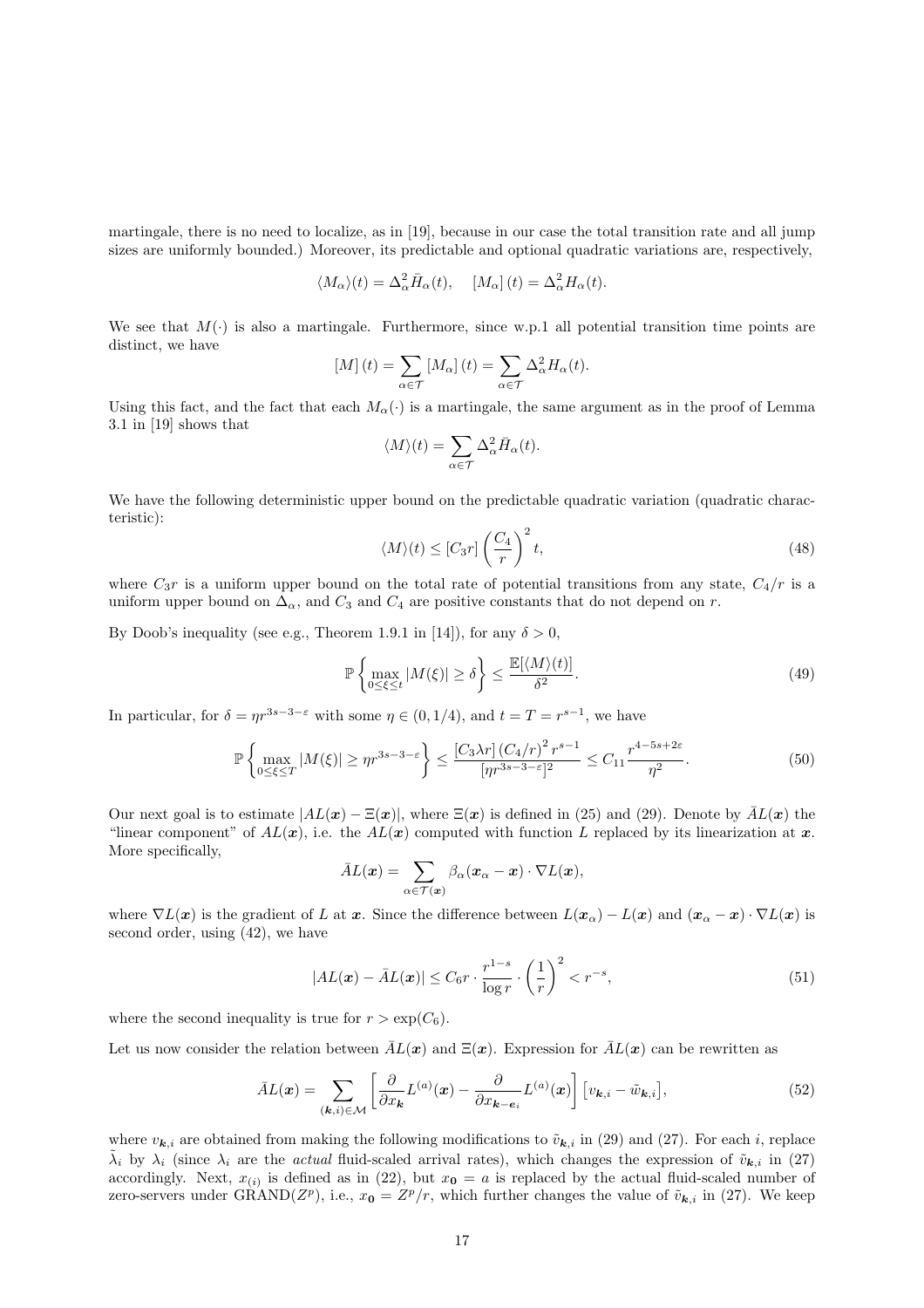the convention  $(\partial/\partial x_0)L(x) = 0$ , for any x. This completes the description of the modifications. We see that  $\bar{A}L(x)$  is exactly equal to  $\Xi(x)$  with each  $\tilde{v}_{k,i}$  replaced by the corresponding  $v_{k,i}$ .

We can now estimate  $|\bar{A}L(x) - \Xi(x)|$ . We know from (39) that

$$
\left|\tilde{\lambda}_i - \lambda_i\right| \leq r^{-1/2 + \varepsilon}.
$$

Furthermore, from (38), we have

$$
\left|\frac{Z^p}{r^p} - 1\right| \le 2r^{-1/2 + \varepsilon}.
$$

Therefore, the modified (and actual)  $x_{(i)}$  with  $x_0 = Z^p/r$ , and the value of  $x_{(i)}$  in (22), assuming  $x_0 = a$  $r^{p-1}$ , are different by at most  $C'r^{p-1}r^{-1/2+\epsilon}$ . Summarizing these observations, we conclude that vectors  $\tilde{\boldsymbol{v}} = \{\tilde{v}_{\boldsymbol{k},i}\}$  and  $\boldsymbol{v} = \{v_{\boldsymbol{k},i}\}$  must be close, specifically

$$
\|\tilde{\mathbf{v}} - \mathbf{v}\| \le C_7 r^{-1/2 + \varepsilon}.\tag{53}
$$

Using the expressions (29) for  $\Xi(x)$  and (52) for  $\bar{A}L(x)$ , we have

$$
|\Xi(\boldsymbol{x}) - \bar{A}L(\boldsymbol{x})| = \sum_{(\boldsymbol{k},i) \in \mathcal{M}} \left[ \frac{\partial}{\partial x_{\boldsymbol{k}}} L^{(a)}(\boldsymbol{x}) - \frac{\partial}{\partial x_{\boldsymbol{k} - \boldsymbol{e}_i}} L^{(a)}(\boldsymbol{x}) \right] \left[ v_{\boldsymbol{k},i} - \tilde{v}_{\boldsymbol{k},i} \right]
$$
(54)

$$
\leq C_8 \|\nabla L^{(a)}(\boldsymbol{x})\| \|\tilde{\boldsymbol{v}} - \boldsymbol{v}\| \tag{55}
$$

$$
\leq C_9 r^{-1/2+\varepsilon},\tag{56}
$$

where the last inequality follows from (41) and (53).

Summing (51) and (56), recalling that  $s > 7/8$ , and rechoosing  $C_9$  to be larger, we obtain the estimate

$$
|AL(\boldsymbol{x})-\Xi(\boldsymbol{x})|\leq |AL(\boldsymbol{x})-\bar{A}L(\boldsymbol{x})|+|\bar{A}L(\boldsymbol{x})-\Xi(\boldsymbol{x})|\leq C_9r^{-1/2+\varepsilon}.
$$

Then,

$$
\int_0^T |AL(\boldsymbol{x}(t)) - \Xi(\boldsymbol{x}(t))| dt \le C_9 r^{s-3/2 + \varepsilon}.
$$
\n(57)

By the remark after (25), we have  $\Xi(x) \leq 0$ . Furthermore, if  $|\chi_{k,k',i}| \geq \delta_1 > 0$  for at least one pair of edges, then for  $\varepsilon > 0$  and some  $C = C(\delta_1) > 0$ ,

$$
\Xi(\boldsymbol{x}) \leq -C(1/\log r)[r^{s-1}]^2 < -r^{2s-2-\varepsilon}.
$$

We conclude that, always,

$$
\int_0^t \Xi(x(\xi))d\xi \le 0, \quad \forall t \le T,\tag{58}
$$

and if  $|\chi_{\boldsymbol{k},\boldsymbol{k}',i}|\geq \delta_1>0$  for at least one pair of edges, in the entire interval  $[0,T]$ , then

$$
\int_0^T \Xi(\boldsymbol{x}(t))dt \le -C(1/\log r)[r^{s-1}]^2 r^{s-1} < -r^{3s-3-\varepsilon}.
$$
\n(59)

Now we specify the choice of the constant  $\varepsilon > 0$ : it has to be small enough to satisfy

$$
3s - 3 - \varepsilon > s - 3/2 + \varepsilon \quad \text{(or} \quad \varepsilon < s - 3/4), \text{ and} \tag{60}
$$

$$
(-3s + 3 + \varepsilon) + (4 - 5s + 2\varepsilon) < 0 \quad \text{(or} \quad \varepsilon < (8s - 7)/3). \tag{61}
$$

Since  $s > 7/8$ , we have both  $s - 3/4 > 0$  and  $(8s - 7)/3 > 0$ . Thus, conditions (60) and (61) are well-defined. Now, compare  $\eta r^{3s-3-\varepsilon}$ , the term on the RHS of the event in bracket in (50), and  $C_9r^{s-3/2+\varepsilon}$ , the term on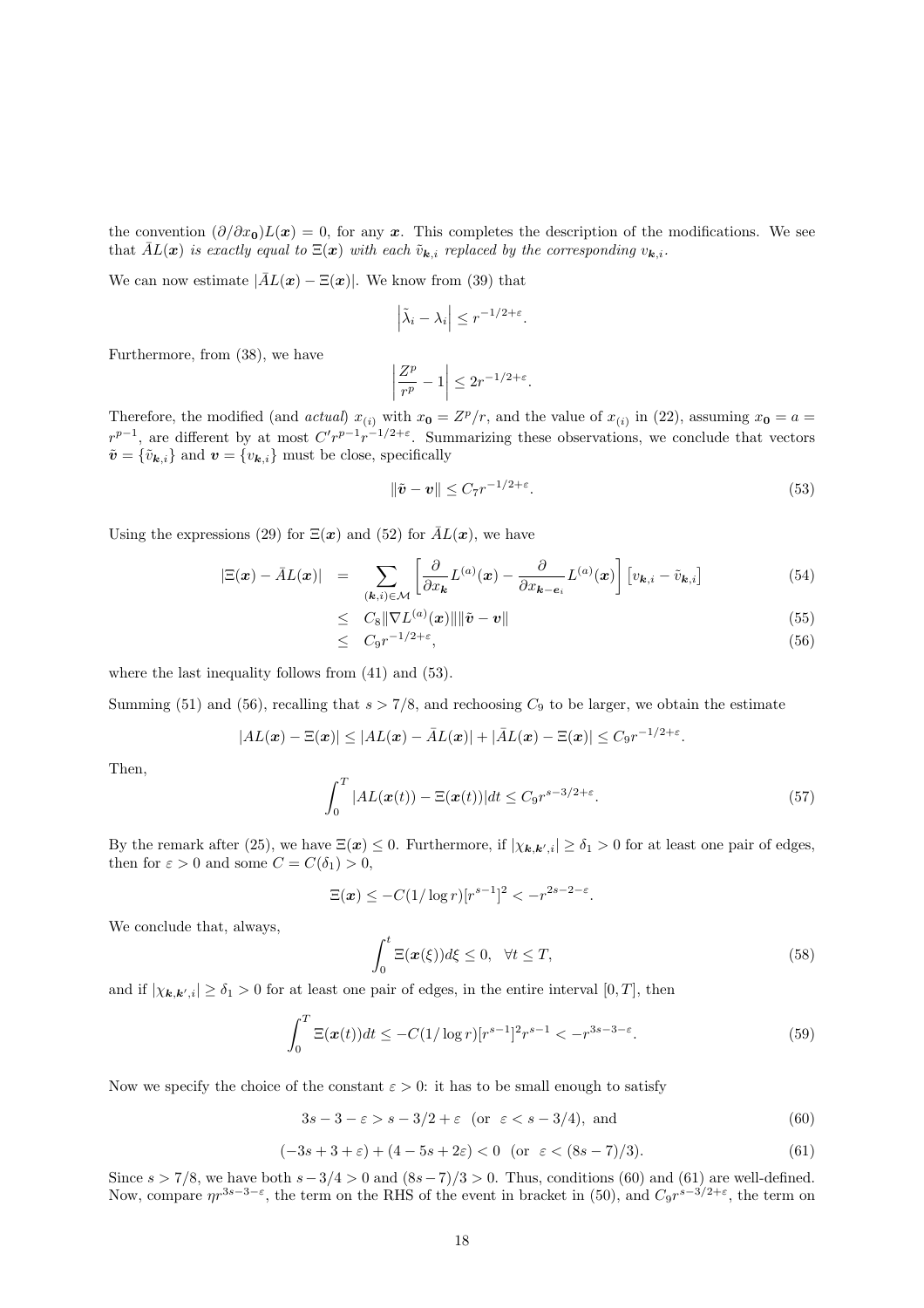the RHS of the error estimate in (57). By condition (60), we have  $\eta r^{3s-3-\epsilon} > C_9 r^{s-3/2+\epsilon}$  for all sufficiently large r. Then, from  $(43)$ ,  $(50)$  and  $(57)$ , we obtain

$$
\mathbb{P}\left\{\max_{0\leq t\leq T}\left|F(t)-\int_{0}^{t}\Xi(\boldsymbol{x}(t))dt\right|\geq 2\eta r^{3s-3-\varepsilon}\right\}\leq C_{11}r^{4-5s+2\varepsilon}/\eta^{2}.
$$
\n(62)

Let us remark that to obtain (62), we only need  $\varepsilon$  to be positive and satisfy condition (60). The condition (61) is needed for the rest of the proof of Theorem 4 in the next subsection.

#### 6.4 Completing the Proof of Theorem 4

We start with a comment about the probability space constructions. The construction that we will use in this section does not have to be same as those used in Subsection 6.3 or Appendices A-B. The probability spaces used in different parts of the paper can be different, as long as we use them to obtain statements in the form of probability estimates, which is the case here. Obviously, the probability estimates are valid regardless of the probability space construction used to derive them.

Let the constants  $\varepsilon > 0$ ,  $\eta > 0$  and  $c > 0$  be those chosen above in Section 6.3. More specifically,  $\varepsilon > 0$ satisfies conditions (60) and (61),  $\eta \in (0, 1/4)$ , and  $c > 0$  is such that Lemma 11 holds. We consider the artificial process on  $C'r^{-3s+3+\varepsilon}$  consecutive  $r^{s-1}$ -long intervals, starting time 0. Its initial condition follows the stationary distribution of the original process. We use the following convention. If the initial state satisfies (38)-(40), then the process is according to the definition of the artificial process; otherwise, the system state is "frozen" and equal to the initial state at all times.

Let us apply the estimate (62) to each of the  $r^{s-1}$ -long intervals. (When (62) is applied to a given interval, the time is shifted so that  $t = 0$  is the beginning of that interval.) Then, by (62) and a simple union bound, we see that the probability that the event in the brackets in the LHS of (62) holds for at least one of the intervals is upper bounded by

$$
C_{11}C'r^{-3s+3+\varepsilon}r^{4-5s+2\varepsilon}/\eta^2 = C_{11}C'r^{7-8s+3\varepsilon}/\eta^2.
$$

Since  $\varepsilon$  satisfies (61),  $C_{11}C'r^{7-8s+3\varepsilon}/\eta^2 \to 0$  as  $r \to \infty$ . Consider a subsequence of r, increasing fast enough, e.g.  $r = r(n) = e^n$ , so that the sum of these probabilities is finite. Then, by Borel-Cantelli lemma, w.p.1, for all large  $r$ , the condition

$$
\max_{0 \le t \le T} \left| F(t) - \int_0^t \tilde{A} L(\boldsymbol{x}(t)) dt \right| < 2\eta r^{3s - 3 - \varepsilon} \tag{63}
$$

holds simultaneously for all  $C'r^{-3s+3+\varepsilon}$  intervals. Furthermore, we have (58)-(59) for all these subintervals simultaneously.

Now consider our original system in a stationary regime for each r. (That is, its initial state coincides with that of the artificial process defined above.) We can and do construct both the artificial and original process on a common probability space, so that if the (common) initial state satisfies (38)-(40), the process trajectories coincide until the first time when the original process violates (38)-(40). By Lemmas 10 and 11, and Borel-Cantelli lemma, we can choose a further subsequence of  $r$ , along which w.p.1, for all large  $r$ , conditions (38)-(40) hold on  $C'r^{-3s+3+\varepsilon}$  consecutive  $r^{s-1}$ -long intervals, and therefore the artificial process and the actual process coincide. Therefore, w.p.1, for all large  $r$ ,  $F(t)$  is the actual increment of the objective for all subintervals simultaneously, and we also have (58)-(59) for all subintervals simultaneously. Given this, we will apply Lemma 9 as follows.

We fix an arbitrarily small constant  $\gamma > 0$ . Then (w.p.1, for all large r) the following occurs. If at the beginning of a subinterval,  $\Delta L \equiv L^{(a)} - L^* \ge \gamma$ , then either condition  $\Delta L \le \gamma$  is "hit" within the subinterval, or, at the end of the subinterval,  $\Delta L$  is smaller by at least  $\delta_2 = \delta_2(r) = r^{3s-3-\epsilon_2}/2 > 0$ . The latter is from (59), (63), and the condition that  $\eta < 1/4$ , because  $\Delta L \ge \gamma$  implies that  $|\chi_{k,k',i}| \ge \delta = \delta(\gamma) > 0$ ; here  $\delta$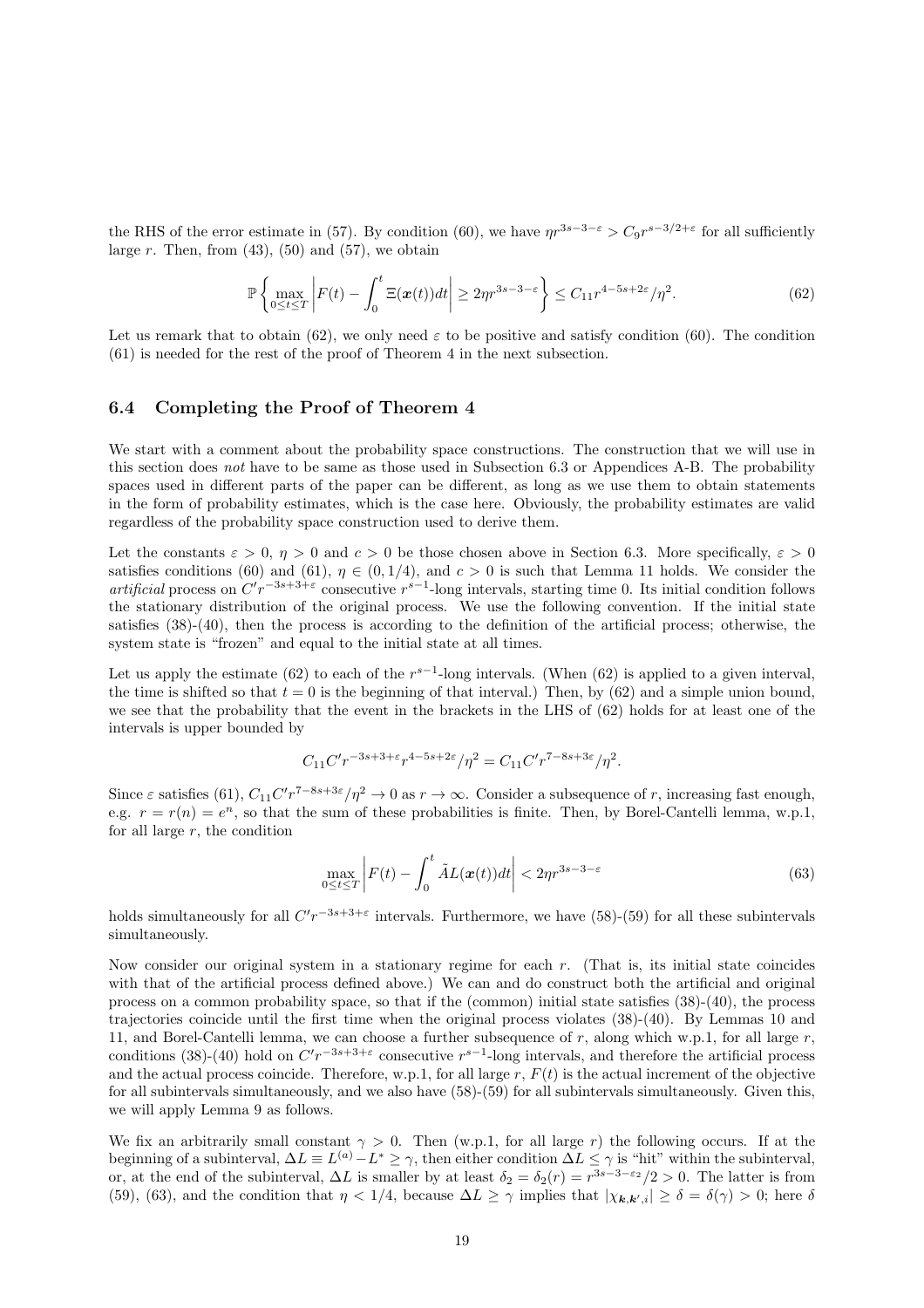does not depend on r, just like  $\gamma$ . In addition, if at the beginning of a subinterval or any other point in it  $\Delta L \leq \gamma$ , then at the end of the subinterval  $\Delta L < 2\gamma$ . Summarizing these statements, we obtain that (w.p.1, for all large r) at the end of the last subinterval,  $\Delta L < 2\gamma$ . This completes the proof of Theorem 4.  $\Box$ 

### 7 Discussion

This paper continues the line of work, originated in [23], which shows that, surprisingly, extremely simple dynamic placement (packing) algorithms, such as GRAND, can be asymptotically optimal. We show that GRAND( $Z<sup>p</sup>$ ) algorithm, which is as simple as GRAND( $aZ$ ) in [23], is asymptotically optimal in a stronger sense than  $\text{GRAND}(aZ)$ . The analysis of  $\text{GRAND}(Z^p)$  is substantially more involved technically than that of GRAND( $aZ$ ), because it cannot be reduced to the analysis of fluid limits and/or local fluid limits.

We believe that our main result, Theorem 4, holds for any  $p \in (0,1)$ , without the additional condition (9) that requires  $p$  to be *sufficiently close* to 1. This additional condition is needed for our technical approach to work, and is probably just technical. Removing or relaxing the additional condition on  $p$  is interesting and important from both practical and methodological point of view, and may be a subject of future work.

### References

- [1] N. Bansal, A. Caprara, M. Sviridenko. A New Approximation Method for Set Covering Problems, with Applications to Multidimensional Bin Packing. SIAM J. Comput., 2009, Vol.39, No.4, pp.1256-1278.
- [2] S. Boyd and L. Vandenberghe. Convex optimization. Cambridge University Press, 2004.
- [3] C. Chekuri and S. Khanna. On multidimensional packing problems. *SIAM Journal on Computing*, vol. 33, no. 4, pp. 837–851, 2004.
- [4] E. G. Coffman Jr., J. Csirik, G. Galambos, S. Martello and D. Vigo. Bin packing approximation algorithms: Survey and classification. Handbook of Combinatorial Optimization, ed. by P. M. Pardalos et al. (Springer, New York, 2013), pp. 455–531.
- [5] E. G. Coffman Jr., M. R. Garey and D. S. Johnson. Dynamic bin packing. SIAM Journal on Computing, 1983, Vol. 12, No. 2, pp. 227–258.
- [6] E. G. Coffman Jr. and A.L. Stolyar. Bandwidth Packing. Algorithmica, 2001, Vol. 29, pp. 70–88.
- [7] J. Csirik, D. S. Johnson, C. Kenyon, J. B. Orlin, P. W. Shor, and R. R. Weber. On the Sum-of-Squares Algorithm for Bin Packing. J.ACM, 2006, Vol.53, pp.1-65.
- [8] D. Gamarnik. Stochastic Bandwidth Packing Process: Stability Conditions via Lyapunov Function Technique. Queueing Systems, 2004, Vol.48, pp.339-363.
- [9] J. Ghaderi, Y. Zhong and R. Srikant. Asymptotic optimality of Best-Fit for stochastic bin packing. MAMA workshop in conjunction with ACM Sigmetrics, 2014.
- [10] A. Gulati, A. Holler, M. Ji, G. Shanmuganathan, C. Waldspurger, X. Zhu. VMware Distributed Resource Management: Design, Implementation and Lessons Learned. *VMware Technical Journal*, 2012, Vol.1, No.1, pp. 45-64. http://labs.vmware.com/publications/vmware-technical-journal
- [11] Y. Guo, A. L. Stolyar, A. Walid. Shadow-routing based dynamic algorithms for Virtual Machine placement in a network cloud. INFOCOM-2013. http://ect.bell-labs.com/who/stolyar/publications/gpdvm-paper-inf.pdf
- [12] V. Gupta, A. Radovanovic. Online Stochastic Bin Packing. Preprint, 2012. http://arxiv.org/abs/1211.2687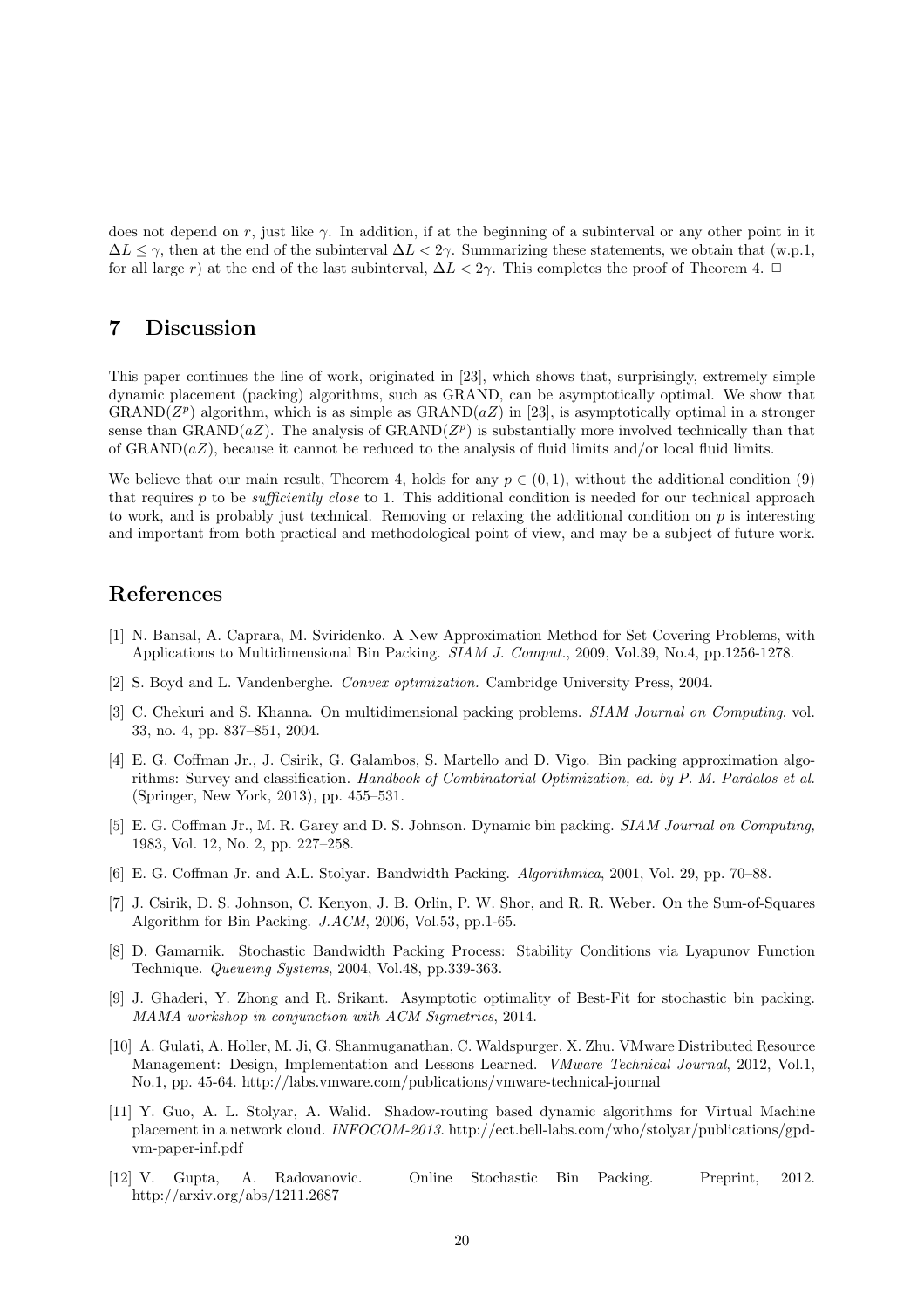- [13] J. W. Jiang, T. Lan, S. Ha, M. Chen, M. Chiang. Joint VM Placement and Routing for Data Center Traffic Engineering. INFOCOM-2012.
- [14] R. Sh. Liptser and A. N. Shiryaev. Theory of Martingales. Kluwer Academic Publishers, 1989.
- [15] S. T. Maguluri, R. Srikant, L.Ying. Stochastic Models of Load Balancing and Scheduling in Cloud Computing Clusters. INFOCOM-2012.
- [16] S. T. Maguluri, R. Srikant. Scheduling Jobs with Unknown Duration in Clouds. INFOCOM-2013.
- [17] A. Mandelbaum, W. A. Massey and M. I. Reiman. Strong Approximations for Markovian Service Networks. Queueing Systems, Vol. 30, 1998, pp. 149-201.
- [18] M. Mitzenmacher and E. Upfal. Probability and Computing: Randomized Algorithms and Probabilistic Analysis. Cambridge University Press, 2005.
- [19] G. Pang, R. Talreja, W. Whitt. Martingale proofs of many-server heavy-traffic limits for Markovian queues. Probability Surveys, Vol. 4, 2007, pp. 193-267.
- [20] A. L. Stolyar, T. Tezcan. Shadow routing based control of flexible multi-server pools in overload. Operations Research, 2011, Vol.59, No.6, pp.1427-1444.
- [21] A. L. Stolyar. An infinite server system with general packing constraints. Operations Research, 2013, Vol.61, No.5, pp. 1200-1217.
- [22] A. L. Stolyar, Y. Zhong. A large-scale service system with packing constraints: Minimizing the number of occupied servers. SIGMETRICS-2013. http://arxiv.org/abs/1212.0875
- [23] A. L. Stolyar, Y. Zhong. Asymptotic optimality of a greedy randomized algorithm in a large-scale service system with general packing constraints. Queueing Systems, 2015, Vol.79, No.2, pp. 117-143. DOI 10.1007/s11134-014-9414-x
- [24] A. L. Stolyar. Large-scale heterogeneous service systems with general packing constraints. Preprint, Aug. 2015. Submitted. http://arxiv.org/abs/1508.07512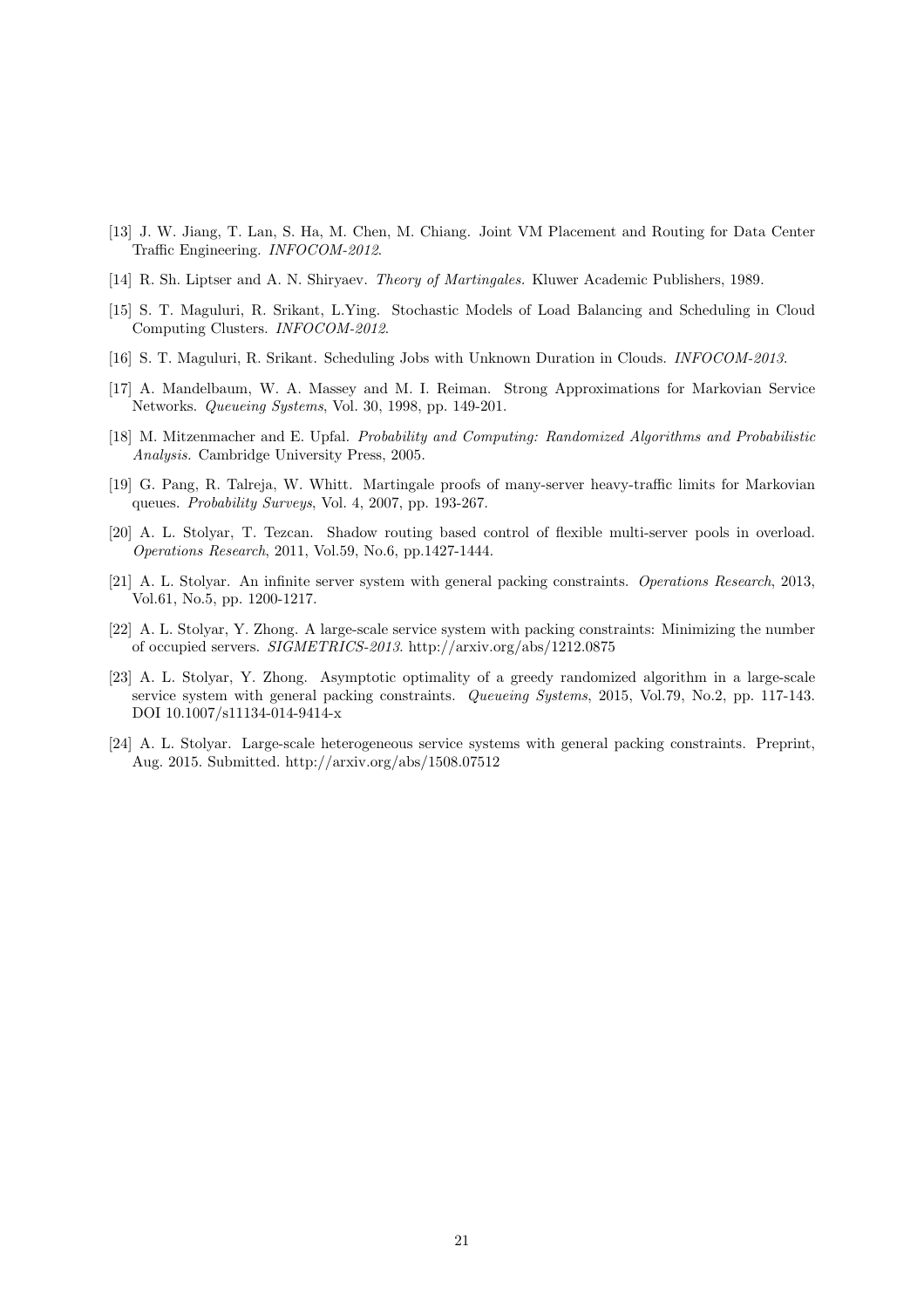# Appendix

# A Proof of Lemma 10

### A.1 Preliminaries

In this subsection, we recall some basic concentration inequalities for Poisson random variables. We then describe a convention that we will follow in this section and Appendix B.

**Proposition 12** (Theorem 5.4, [18]). Let V be a Poisson random variable with mean  $\nu$ . If  $x > \nu$ , then

$$
\mathbb{P}(V \ge x) \le \frac{e^{-\nu} (e\nu)^x}{x^x};\tag{64}
$$

and if  $x < \nu$ , then

$$
\mathbb{P}(V \le x) \le \frac{e^{-\nu} (e\nu)^x}{x^x}.
$$
\n(65)

A consequence of Proposition 12 is the following concentration bounds, which will be used extensively for the proofs of Lemmas 10 and 11.

**Corollary 13.** Let V be a Poisson random variable with mean  $\nu$ , and let  $w \in [0, \nu]$ . Then,

$$
\mathbb{P}(V \ge \nu + w) \le e^{-\frac{w^2}{4\nu}}, \text{ and} \tag{66}
$$

$$
\mathbb{P}(V \le \nu - w) \le e^{-\frac{w^2}{4\nu}}.\tag{67}
$$

 $\Box$ 

*Proof sketch.* Let  $w \in [0, \nu]$ . Then, by (64),

$$
\mathbb{P}(V \geq \nu + w) \leq \frac{e^{-\nu} (e\nu)^{\nu+w}}{(\nu+w)^{\nu+w}} = \exp \left[ w + (\nu+w) \log \frac{\nu}{\nu+w} \right].
$$

To establish (66), it suffices to prove that for all  $w \in [0, \nu]$ ,

$$
w + (\nu + w) \log \frac{\nu}{\nu + w} \le -\frac{w^2}{4\nu}.
$$

The inequality can be established by observing that when  $w = 0$ , LHS = RHS = 0, and that for  $w \in [0, \nu]$ ,

$$
\frac{d}{dw}\left[w + (\nu + w)\log\frac{\nu}{\nu + w}\right] = \log\frac{\nu}{\nu + w} \le -\frac{w}{\nu + w} \le -\frac{w}{2\nu} = \frac{d}{dw}\left[-\frac{w^2}{4\nu}\right].
$$

(67) can be established in a similar way. We omit further details.

To prove Lemmas 10 and 11, we will often consider probability bounds for a sequence of events, indexed by r. To simplify exposition, we use the following notation. For a sequence of constants  $\{C^{(r)}\}$  with  $C^{(r)} \in [0,1]$ for each  $r$ , we write

$$
C^{(r)} \le e^{-\text{poly}(r)} \left( \text{respectively, } C^{(r)} \ge 1 - e^{-\text{poly}(r)} \right),\tag{68}
$$

if there exists a positive constant  $\gamma$  such that for all sufficiently large r,

$$
C^{(r)} \le e^{-r^{\gamma}} \left( \text{respectively, } C^{(r)} \ge 1 - e^{-r^{\gamma}} \right).
$$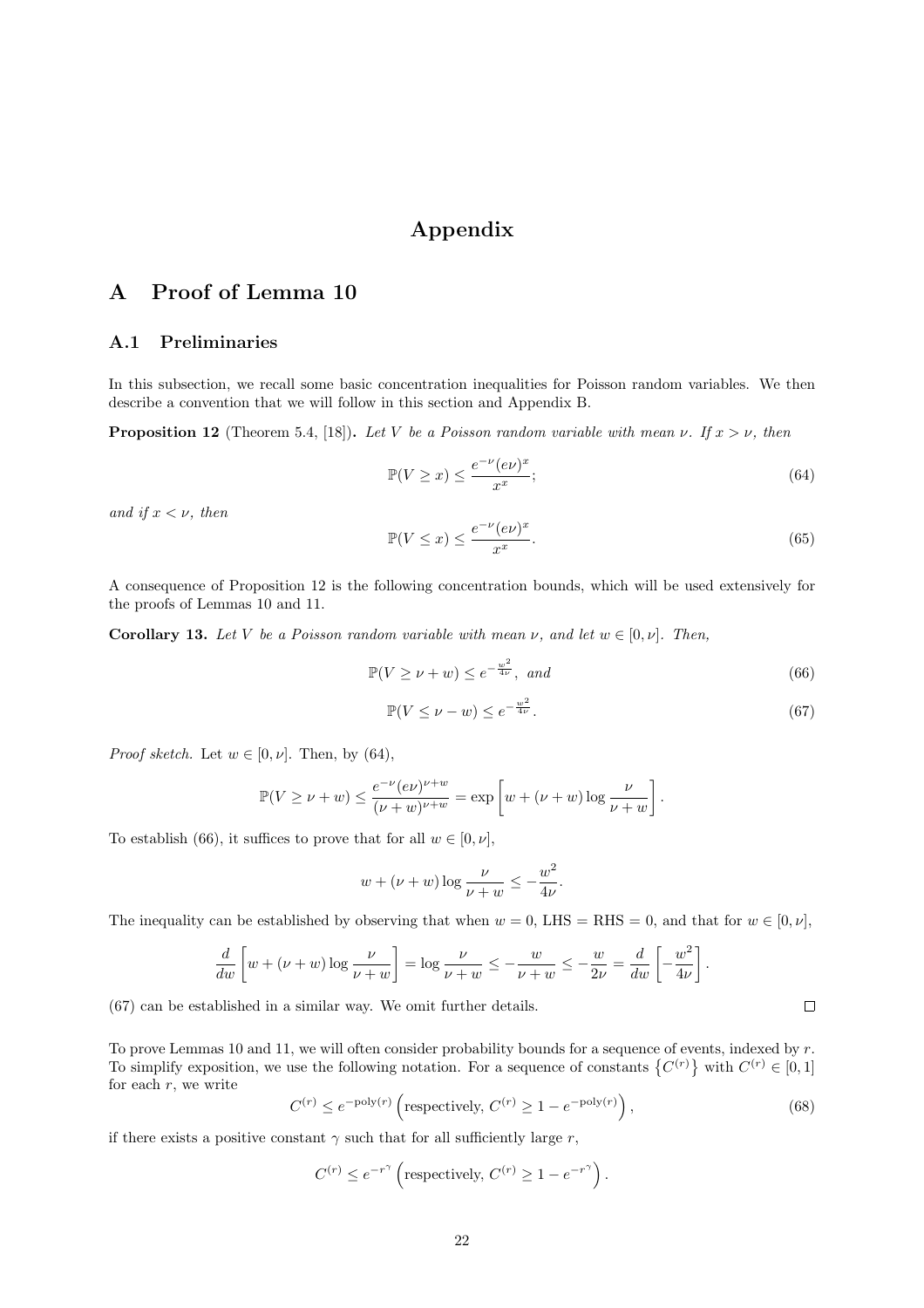It is useful to think of  $C^{(r)}$  as probabilities of events indexed by r. Note that if  $\left\{C_1^{(r)}\right\}$  $_{r}$  and  $\left\{ C_{2}^{(r)}\right\}$ r are two sequences with  $C_1^{(r)} \le e^{-\text{poly}(r)}$  and  $C_2^{(r)} \le e^{-\text{poly}(r)}$ , then we also have

$$
C_1^{(r)} + C_2^{(r)} \le e^{-\text{poly}(r)}.
$$

Similarly, if  $C_1^{(r)} \ge 1 - e^{-\text{poly}(r)}$  and  $C_2^{(r)} \ge 1 - e^{-\text{poly}(r)}$ , then

$$
C_1^{(r)} + C_2^{(r)} \ge 1 - e^{-\text{poly}(r)}.
$$

Finally, we also often use the expression "with probability  $1 - e^{-poly(r)}$ " to mean that the probability is at least  $1 - e^{-r^{\gamma}}$ , for some  $\gamma > 0$  and for all sufficiently large r.

#### A.2 Proof of Lemma 10

Our general strategy for establishing Lemma 10 is to divide the interval  $[0, r^{\alpha}]$  into shorter sub-intervals of length  $r^{-1/2}$ , and show that (39) holds with high probability over each sub-interval. More specifically, let us define events

$$
E_{j,i}^{r} = \left\{ \sup_{t \in \left[ (j-1)r^{-\frac{1}{2}}, jr^{-\frac{1}{2}} \right]} |Y_{i}^{r}(t) - \rho_{i}r| \geq \frac{r^{1/2+\varepsilon}}{I} \right\},
$$
\n(69)

for  $i \in \mathcal{I}, j \in \{1, 2, \cdots, r^{\alpha + \frac{1}{2}}\}^1$ , and for each r. Note that because for each r, the system is in the stationary regime, we have that for any  $i \in \mathcal{I}$ ,

$$
\mathbb{P}\left(E_{1,i}^{r}\right) = \mathbb{P}\left(E_{2,i}^{r}\right) = \cdots = \mathbb{P}\left(E_{r^{\alpha+1/2},i}^{r}\right).
$$
\n(70)

Thus, if we can show that

$$
\mathbb{P}\left(E_{1,i}^r\right) \le e^{-\text{poly}(r)}, \forall i \in \mathcal{I},\tag{71}
$$

then by  $(70)$  and  $(71)$ ,

$$
\mathbb{P}\left(\cup_{1\leq j\leq r^{\alpha+1/2}, i\in\mathcal{I}}E_{j,i}^r\right)\leq e^{-\text{poly}(r)}\to 0 \quad \text{as} \quad r\to\infty,
$$

which establishes Lemma 10 immediately.

It is now left to show that  $\mathbb{P}\left(E_{1,i}^r\right) \leq e^{-\text{poly}(r)}$  for each  $i \in \mathcal{I}$ .

**Lemma 14.** Let  $i \in \mathcal{I}$ , and consider the system indexed by r in the stationary regime. Then, for sufficiently large r,

$$
\mathbb{P}\left(E_{1,i}^r\right) = \mathbb{P}\left(\sup_{t \in [0,r^{-1/2}]} |Y_i^r(t) - \rho_i r| \ge \frac{r^{1/2 + \varepsilon}}{I}\right) \le e^{-poly(r)}.\tag{72}
$$

*Proof.* For notational convenience, we drop the subscript i. The proof of Lemma 14 consists of establishing (a) a probability tail bound of  $|Y^r(0) - \rho r|$ ; and (b) a probability tail bound of sup<sub>t∈[0,r</sub>-1/2]  $(Y^r(t) - \rho r)$ ; and (c) a probability tail bound of  $\inf_{t \in [0,r^{-1/2}]} (Y^r(t) - \rho r)$ .

(a) We first show that

$$
\mathbb{P}\left(|Y^r(0) - \rho r| \ge r^{1/2 + \varepsilon/3}\right) \le e^{-\text{poly}(r)}.\tag{73}
$$

Since  $Y^r(0)$  is a Poisson random variable with mean  $\rho r$ , we apply the concentration bounds (66) and (67). First by (66), we have that for sufficiently large  $r, r^{1/2+\epsilon/3} \le \rho r$ , and

$$
\mathbb{P}\left(Y^r(0) - \rho r \geq r^{1/2 + \varepsilon/3}\right) \leq \exp\left(-\frac{r^{1+2\varepsilon/3}}{4\rho r}\right) = \exp\left(-\frac{r^{2\varepsilon/3}}{4\rho}\right).
$$

<sup>&</sup>lt;sup>1</sup>We treat  $r^{\alpha+\frac{1}{2}}$  as if it were guaranteed to be an integer. Similarly, in the sequel, whenever  $Cr^{\beta}$  is used as an index for some constants  $\beta > 0$  and  $C > 0$ , we treat it as an integer. Rounding them up or down to a nearest integer would overburden our notation, but would not affect our order-of-magnitude estimates.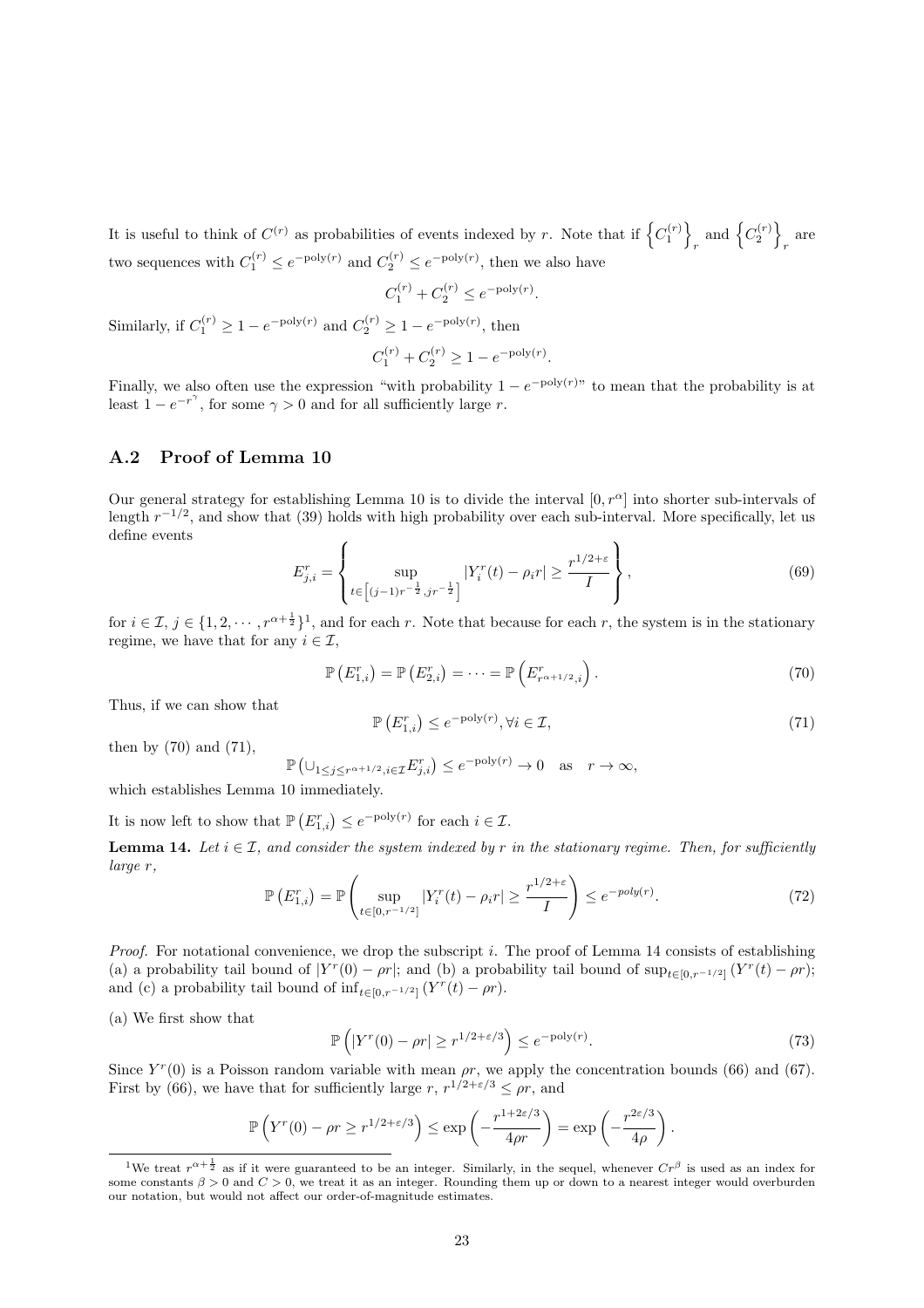Similarly, for sufficiently large  $r$ ,

$$
\mathbb{P}\left(Y^r(0) - \rho r \leq -r^{1/2+\varepsilon/3}\right) \leq \exp\left(-\frac{r^{2\varepsilon/3}}{4\rho}\right).
$$

Thus, by a simple union bound, for sufficiently large  $r$ ,

$$
\mathbb{P}\left(|Y^r(0) - \rho r| \ge r^{1/2 + \varepsilon/3}\right) \le 2\exp\left(-\frac{r^{2\varepsilon/3}}{4\rho}\right) \le e^{-\text{poly}(r)}.\tag{74}
$$

This completes part (a).

(b) We then show that

$$
\mathbb{P}\left(\sup_{t\in[0,r^{-1/2}]} (Y^r(t) - \rho r) \ge r^{1/2 + 2\varepsilon/3}\right) \le e^{-\text{poly}(r)}.
$$
\n(75)

To establish (75), we use the following representation of the process  $Y^r(\cdot)$ . Note that the process  $Y^r(\cdot)$ describes the steady-state evolution of a  $M/M/\infty$  queueing system, so we can represent  $Y^r(\cdot)$  as (see e.g., [19])

$$
Y^{r}(t) = Y^{r}(0) + \Pi(\lambda rt) - \widetilde{\Pi}\left(\int_{0}^{t} \mu Y^{r}(s)ds\right),\tag{76}
$$

where  $Y^r(0)$  is a Poisson random variable with mean  $\rho r$ , and  $\Pi(\cdot)$  and  $\Pi(\cdot)$  are independent unit-rate Poisson processes that are also independent from  $Y^r(0)$ .

By (76), we have that w.p.1, for all  $t \in [0, r^{-1/2}]$ ,

$$
Y^r(t) \leq Y^r(0) + \Pi(\lambda rt) \leq Y^r(0) + \Pi\left(\lambda r \cdot r^{-1/2}\right) = Y^r(0) + \Pi\left(\lambda r^{1/2}\right).
$$

Using (66) and the fact that  $\Pi(\lambda r^{1/2})$  is Poisson with mean  $\lambda r^{1/2}$ , we have that

$$
\mathbb{P}\left(\Pi\left(\lambda r^{1/2}\right) \ge 2\lambda r^{1/2}\right) \le \exp\left(-\frac{\lambda r^{1/2}}{4}\right) \le e^{-\text{poly}(r)}.\tag{77}
$$

For sufficiently large r, if  $Y^r(0) + \Pi(\lambda r^{1/2}) \ge \rho_i r + r^{1/2+2\varepsilon/3}$ , then we must have  $Y^r(0) \ge \rho_i r + r^{1/2+\varepsilon/3}$  or  $\Pi\left(\lambda r^{1/2}\right) \geq 2\lambda r^{1/2}$ . Thus,

$$
\mathbb{P}\left(Y^{r}(0) + \Pi\left(\lambda r^{1/2}\right) \ge \rho_i r + r^{1/2 + 2\varepsilon/3}\right) \le \mathbb{P}\left(Y^{r}(0) \ge \rho_i r + r^{1/2 + \varepsilon/3} \text{ or } \Pi\left(\lambda r^{1/2}\right) \ge 2\lambda r^{1/2}\right)
$$
  
\n
$$
\le \mathbb{P}\left(Y^{r}(0) \ge \rho_i r + r^{1/2 + \varepsilon/3}\right)
$$
  
\n
$$
+ \mathbb{P}\left(\Pi\left(\lambda r^{1/2}\right) \ge 2\lambda r^{1/2}\right)
$$
  
\n
$$
\le e^{-\text{poly}(r)},
$$

where the last inequality follows from (73) and (77).

Since with probability 1, for all  $t \in [0, r^{-1/2}]$ ,

$$
Y^{r}(t) \leq Y^{r}(0) + \Pi\left(\lambda r^{1/2}\right),
$$

it immediately follows that (75) holds. This completes part (b).

(c) We now show that

$$
\mathbb{P}\left(\inf_{t\in[0,r^{-1/2}]} (Y^r(t) - \rho r) \leq -r^{1/2 + 2\varepsilon/3}\right) \leq e^{-\text{poly}(r)}.
$$
\n(78)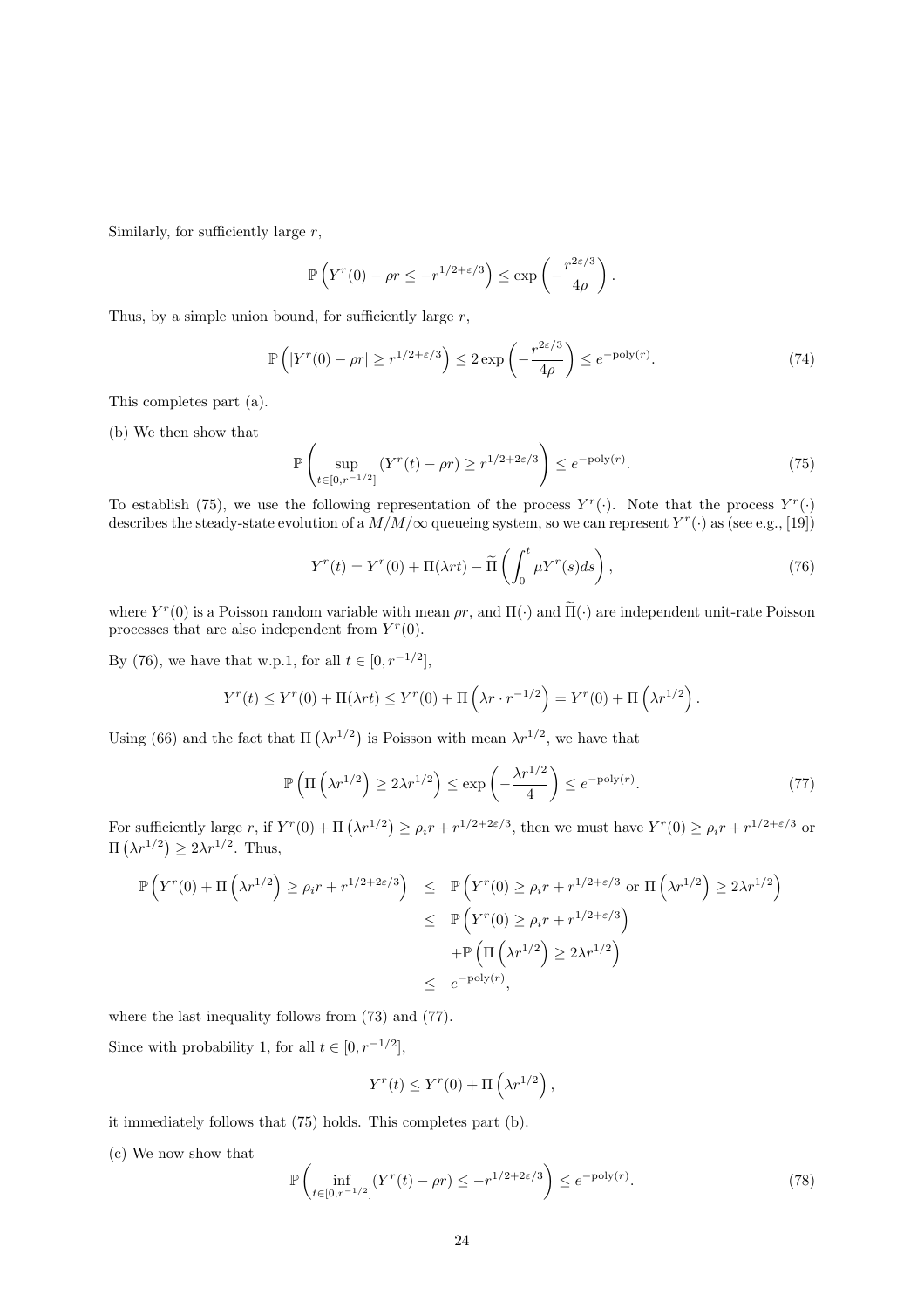Using the representation (76), we have that with probability 1, for all  $t \in [0, r^{-1/2}]$ ,

$$
Y^{r}(t) \geq Y^{r}(0) - \widetilde{\Pi}\left(\int_0^t \mu Y^{r}(s)ds\right) \geq Y^{r}(0) - \widetilde{\Pi}\left(\int_0^{r^{-1/2}} \mu Y^{r}(s)ds\right).
$$

Consider events  $F^r$  and  $G^r$  defined to be

$$
F^r = \left\{ \sup_{t \in [0, r^{-1/2}]} Y^r(t) < 2\rho r \right\}, \quad \text{and} \quad G^r = \left\{ \widetilde{\Pi} \left( r^{1/2 + \varepsilon/3} \right) < 2r^{1/2 + \varepsilon/3} \right\}.
$$

For sufficiently large  $r$ , we have that under event  $F^r$ ,

$$
\int_0^{r^{-1/2}} \mu Y^r(s) ds < \mu r^{-1/2} \cdot (2\rho r) \le r^{1/2 + \varepsilon/3}.
$$

Thus, for sufficiently large r, we have that under the event  $F^r \cap G^r$ ,

$$
\widetilde{\Pi}\left(\int_0^{r^{-1/2}} \mu Y^r(s) ds\right) \le \widetilde{\Pi}\left(r^{1/2+\varepsilon/3}\right) < 2r^{1/2+\varepsilon/3}.
$$

By (75), we know that  $\mathbb{P}(F^r) \geq 1 - e^{-\text{poly}(r)}$ , and using (66), we can easily show that  $\mathbb{P}(G^r) \geq 1 - e^{-\text{poly}(r)}$ . Thus, we have  $\mathbb{P}(F^r \cap G^r) \geq 1 - e^{-\text{poly}(r)}$ , and by considering the complement, we have

$$
\mathbb{P}\left(\widetilde{\Pi}\left(\int_0^{r^{-1/2}} \mu Y^r(s)ds\right) \ge 2r^{1/2+\varepsilon/3}\right) \le e^{-\text{poly}(r)}.\tag{79}
$$

For sufficiently large r, if  $Y^r(0) - \tilde{\Pi} \left( \int_0^{r^{-1/2}}$  $\int_0^{r^{-1/2}} \mu Y^r(s) ds \bigg) \leq \rho_i r^{-1/2 + 2\varepsilon/3}$ , then we have  $Y^r(0) \leq \rho_i r^{-1/2 + \varepsilon/3}$ or  $\widetilde{\Pi} \left( \int_0^{r^{-1/2}}$  $\binom{1}{0}^{n-r-1/2} \mu Y^{r}(s) ds$   $\geq 2r^{1/2+\epsilon/3}$ . Thus, similar to the argument in part (b), we have that

$$
\mathbb{P}\left(Y^{r}(0) - \tilde{\Pi}\left(\int_{0}^{r^{-1/2}} \mu Y^{r}(s)ds\right) \leq \rho_{i}r - r^{1/2+2\varepsilon/3}\right) \leq \mathbb{P}\left(Y^{r}(0) \leq \rho_{i}r - r^{1/2+\varepsilon/3}\right)
$$

$$
+ \mathbb{P}\left(\tilde{\Pi}\left(\int_{0}^{r^{-1/2}} \mu Y^{r}(s)ds\right) \geq 2r^{1/2+\varepsilon/3}\right)
$$

$$
\leq e^{-\text{poly}(r)},
$$

where the last inequality follows from (73) and (79). This establishes (78), and completes part (c). Combining  $(73)$ ,  $(75)$  and  $(78)$ , we have

$$
\mathbb{P}\left(\sup_{t\in[0,r^{-1/2}]}|Y^r(t)-\rho r|\geq r^{1/2+2\varepsilon/3}\right)\leq e^{-\text{poly}(r)}.
$$

Since for sufficiently large  $r, \frac{r^{1/2+\varepsilon}}{I} \geq r^{1/2+2\varepsilon/3}$ , we also have

$$
\mathbb{P}\left(\sup_{t\in[0,r^{-1/2}]}|Y^r(t)-\rho r|\geq \frac{r^{1/2+\varepsilon}}{I}\right)\leq \mathbb{P}\left(\sup_{t\in[0,r^{-1/2}]}|Y^r(t)-\rho r|\geq r^{1/2+2\varepsilon/3}\right)\leq e^{-\text{poly}(r)}.
$$

This establishes Lemma 14.

 $\Box$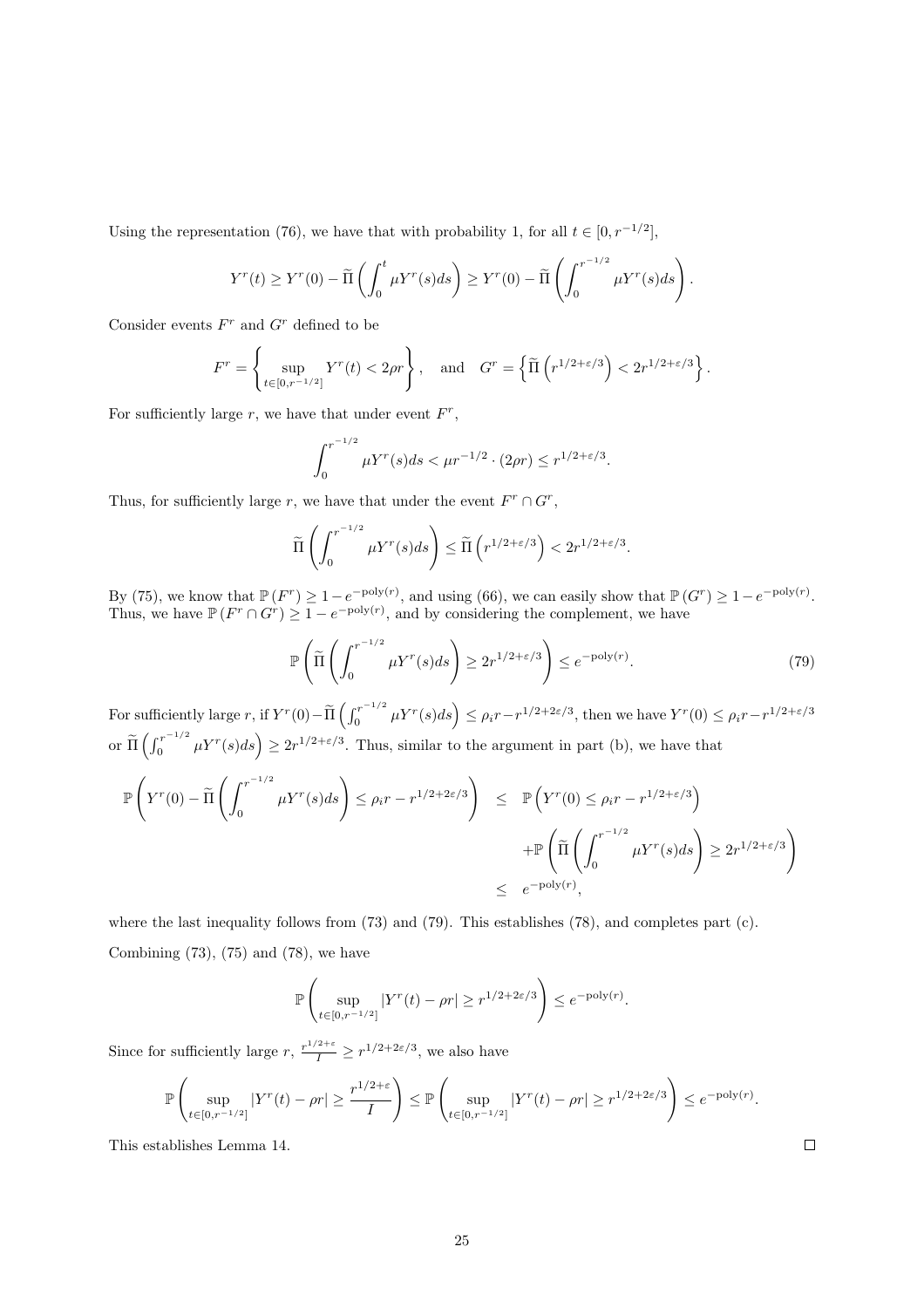# B Proof of Lemma 11

For each  $k \in \overline{K}$ , define constant  $s(k) = 1 - (1 + \sum_{i \in \mathcal{I}} k_i)(1 - p)$ . To establish Lemma 11, we consider instead the condition

$$
X_{\mathbf{k}}^r(t) \ge c r^{s(\mathbf{k})} \tag{80}
$$

for each  $k \in \overline{K}$ , at any time  $t \geq 0$ , and prove the following stronger result.

**Lemma 15.** Let  $\alpha > 0$ . Consider our sequence of systems in the stationary regime, under the GRAND( $Z^p$ ) algorithm. Then for each  $k \in \overline{K}$ , there exists a constant  $c > 0$ , such that as  $r \to \infty$ ,

$$
\mathbb{P}(Condition (80) holds for all  $t \in [0, r^{\alpha}]) \ge 1 - e^{-poly(r)}$ . (81)
$$

To prove Lemma 15, we use the following construction of the underlying probability space. For each  $(k, i) \in$ M, let  $\Pi_{(\mathbf{k},i)}(\cdot)$  and  $\Pi_{(\mathbf{k},i)}(\cdot)$  be unit-rate Poisson processes. Furthermore, all  $\Pi_{(\mathbf{k},i)}(\cdot)$  and  $\Pi_{(\mathbf{k},i)}(\cdot)$  are independent. We will use  $\Pi_{(\mathbf{k},i)}(\cdot)$  as the driving processes for customer arrivals, and  $\Pi_{(\mathbf{k},i)}(\cdot)$  to drive departures. Furthermore, processes  $\Pi_{(k,i)}(\cdot)$  and  $\Pi_{(k,i)}(\cdot)$  are all independent from the initial random system state  $\mathbf{X}^r(0)$ .

More specifically, let  $D^r_{(k,i)}(t)$  denote the total number of departures along the edge  $(k, i)$  in [0, t]. Then,

$$
D_{(\mathbf{k},i)}^r(t) = \widetilde{\Pi}_{(\mathbf{k},i)}\left(\int_0^t X_{\mathbf{k}}^r(u)k_i\mu_i du\right).
$$
 (82)

Similarly, let  $A_{(k,i)}^r(t)$  denote the total number of arrivals along the edge  $(k,i)$  in [0, t]. Under the GRAND algorithm, a type-i customer that arrives at time s is placed in a server of configuration  $k-e_i$  with probability  $X_{\boldsymbol{k}-\boldsymbol{e}_i}^r(s)/X_{(i)}^r(s)$ . Then, we can write

$$
A_{(\mathbf{k},i)}^r(t) = \Pi_{(\mathbf{k},i)} \left( \int_0^t \lambda_i r \cdot \frac{X_{\mathbf{k}-\mathbf{e}_i}^r(u)}{X_{(i)}^r(u)} du \right).
$$
 (83)

Thus, for each  $k \in \mathcal{K}$ , we can write

$$
X_{\mathbf{k}}^{r}(t) - X_{\mathbf{k}}^{r}(0) = \left[ \sum_{i:\mathbf{k}-\mathbf{e}_{i}\in\bar{\mathcal{K}}} A_{(\mathbf{k},i)}^{r}(t) + \sum_{i:\mathbf{k}+\mathbf{e}_{i}\in\mathcal{K}} D_{(\mathbf{k}+\mathbf{e}_{i},i)}^{r}(t) \right] - \left[ \sum_{i:\mathbf{k}+\mathbf{e}_{i}\in\mathcal{K}} A_{(\mathbf{k}+\mathbf{e}_{i},i)}^{r}(t) + \sum_{i:\mathbf{k}-\mathbf{e}_{i}\in\bar{\mathcal{K}}} D_{(\mathbf{k},i)}^{r}(t) \right]
$$
(84)

$$
\geq \left[ \sum_{i:\mathbf{k}-\mathbf{e}_i \in \bar{\mathcal{K}}} A^r_{(\mathbf{k},i)}(t) \right] - \left[ \sum_{i:\mathbf{k}+\mathbf{e}_i \in \mathcal{K}} A^r_{(\mathbf{k}+\mathbf{e}_i,i)}(t) + \sum_{i:\mathbf{k}-\mathbf{e}_i \in \bar{\mathcal{K}}} D^r_{(\mathbf{k},i)}(t) \right]
$$
\n
$$
= S_1(t) - S_2(t) - S_3(t), \tag{85}
$$

where

$$
S_1(t) = \sum_{i:k-e_i \in \bar{\mathcal{K}}} A_{(k,i)}^r(t);
$$
\n(86)

$$
S_2(t) = \sum_{i:\mathbf{k}+\mathbf{e}_i \in \mathcal{K}} A_{(\mathbf{k}+\mathbf{e}_i,i)}^r(t); \tag{87}
$$

$$
S_3(t) = \sum_{i:k-e_i \in \bar{\mathcal{K}}} D_{(k,i)}^r(t).
$$
\n(88)

The equality (84) follows by accounting for all arrivals and departures that contribute to  $X_{\mathbf{k}}^r(t) - X_{\mathbf{k}}^r(0)$ , the change in  $X_{\boldsymbol{k}}^r$ . For example, the term  $\sum_{i:\boldsymbol{k}-\boldsymbol{e}_i\in\bar{\mathcal{K}}} A_{(\boldsymbol{k},i)}^r(t)$  accounts for arrivals along the edges  $(\boldsymbol{k},i)\in\mathcal{M}$ , which increases the number of servers of configuration  $k$ .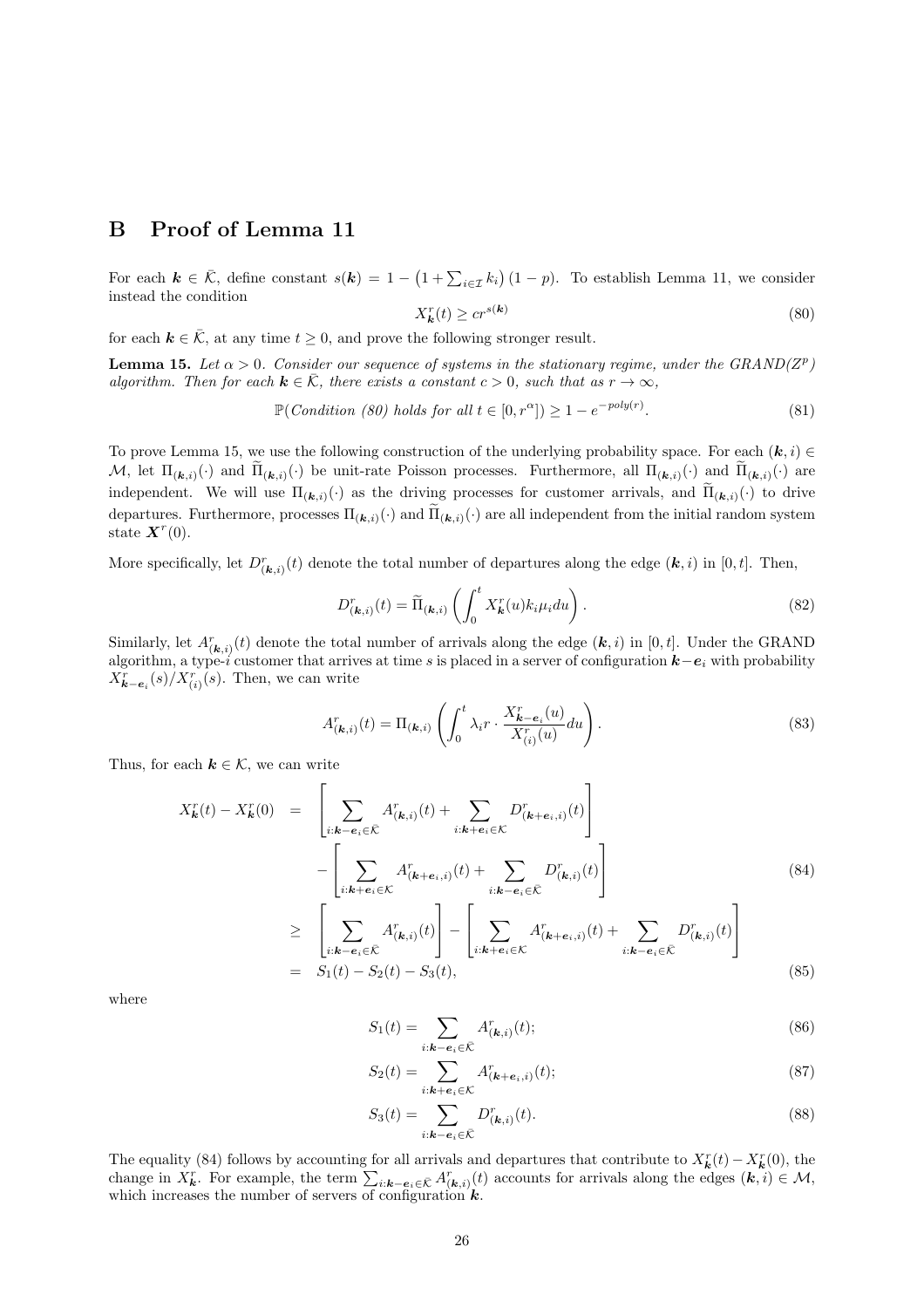*Proof of Lemma 15.* We prove Lemma 15 by induction on  $||\mathbf{k}||_1 = \sum_i k_i$ .

*Base case:*  $||\mathbf{k}||_1 = 0$ . If  $||\mathbf{k}||_1 = 0$ , then  $\mathbf{k} = \mathbf{0}$ , and  $s(\mathbf{0}) = 1 - (1 - p) = p$ . Then, we show that

$$
\mathbb{P}\left(X_0^r(t) \ge \frac{1}{2}r^p, \ \forall t \in [0, r^{\alpha}]\right) \ge 1 - e^{-\text{poly}(r)}.
$$

To this end, note that  $X_0^r(t) = \lfloor (Z^r(t))^p \rfloor$  for all t. By Lemma 10, we know that for any  $\varepsilon > 0$ , as  $r \to \infty$ ,

$$
\mathbb{P}\left(\left|Y_i^r(t) - \rho_i r\right| \leq \frac{r^{1/2+\varepsilon}}{I}, \ \forall t \in [0,r^\alpha], \forall i \in \mathcal{I}\right) \geq 1 - e^{-\text{poly}(r)}.
$$

In particular, by setting  $\varepsilon = 1/4$ , we have

$$
\mathbb{P}\left(|Y_i^r(t) - \rho_i r| \le \frac{r^{3/4}}{I}, \ \forall t \in [0, r^{\alpha}], \forall i \in \mathcal{I}\right) \ge 1 - e^{-\text{poly}(r)}.
$$

For sufficiently large  $r, \frac{r}{2^{1/p}} \leq r - r^{3/4}$ . Since  $Z^r(t) = \sum_{i \in \mathcal{I}} Y_i^r(t)$  for all t, we have

$$
\mathbb{P}\left(Z^r(t) \ge \frac{r}{2^{1/p}}, \ \forall t \in [0, r^{\alpha}]\right) \ge \mathbb{P}\left(|Z^r(t) - r| \le r^{3/4}, \ \forall t \in [0, r^{\alpha}]\right)
$$

$$
\ge \mathbb{P}\left(|Y_i^r(t) - \rho_i r| \le \frac{r^{3/4}}{I}, \ \forall t \in [0, r^{\alpha}], \forall i \in \mathcal{I}\right)
$$

$$
\ge 1 - e^{-\text{poly}(r)}.
$$

This implies that

$$
\mathbb{P}\left(X_0^r(t) \ge \frac{1}{2}r^p, \ \forall t \in [0, r^{\alpha}]\right) \ge \mathbb{P}\left(Z^r(t) \ge \frac{r}{2^{1/p}}, \ \forall t \in [0, r^{\alpha}]\right) \ge 1 - e^{-\text{poly}(r)},
$$

establishing the base case.

Induction step. Let  $\ell > 0$ . Suppose that for all **k'** with  $\|\mathbf{k}'\|_1 \leq \ell - 1$ , there exists  $c' > 0$  such that

$$
\mathbb{P}\left(X_{\mathbf{k}'}^r(t) \ge c'r^{s(\mathbf{k}')} , \ \forall t \in [0, r^{\alpha}] \right) \ge 1 - e^{-\text{poly}(r)}.
$$

Let  $k \in \mathcal{K}$  be a configuration with  $||\mathbf{k}||_1 = \ell > 0$ . Then, there exists  $\iota \in \mathcal{I}$  such that  $k_{\iota} \geq 1$ . Let  $\tilde{\mathbf{k}} = \mathbf{k} - \mathbf{e}_{\iota}$ so that  $\|\tilde{k}\|_1 = \ell - 1$ . For notational convenience, write  $s_1 = s(\tilde{k})$  and  $s_2 = s_1 - (1 - p)$  so that  $s_2 = s(k)$ . By the induction hypothesis, we can assume that

$$
\mathbb{P}\left(X_{\tilde{k}}^r(t) \ge \tilde{c}r^{s_1}, \ \forall t \in [0, r^{\alpha}]\right) \ge 1 - e^{-\text{poly}(r)}\tag{89}
$$

for some  $\tilde{c} > 0$ . Furthermore, let  $E^r$  be the event

$$
E^r = \left\{ X_{\tilde{k}}^r(t) \ge \tilde{c}r^{s_1}, \ \forall t \in [0, r^{\alpha}] \right\}
$$
\n
$$
(90)
$$

so that  $\mathbb{P}(E^r) \geq 1 - e^{-\text{poly}(r)}$ .

Consider the interval  $[0, r^{\alpha}+1]$ , and divide it into  $\frac{r^{\alpha}+1}{T}$  sub-intervals of length  $T = r^{s_2-1-\varepsilon'}$ , where  $0 < \varepsilon' <$  $s_2 - \frac{p}{2}$ ; namely, sub-intervals  $[0, T]$ ,  $[T, 2T]$ ,  $[2T, 3T]$ ,  $\cdots$ . We claim the following.

*Claim 1.* There exist positive constants c and  $\bar{c}$  such that with probability  $1 - e^{-poly(r)}$ , for each  $j \in$  $\{1, 2, \cdots, \frac{r^{\alpha}+1}{T}\}$ :

(i) if  $X_{\mathbf{k}}^r((j-1)T) \leq 4cr^{s_2}$ , then

$$
X_{\mathbf{k}}^r(jT) - X_{\mathbf{k}}^r((j-1)T) \ge \bar{c}r^{2s_2 - p - \varepsilon'};
$$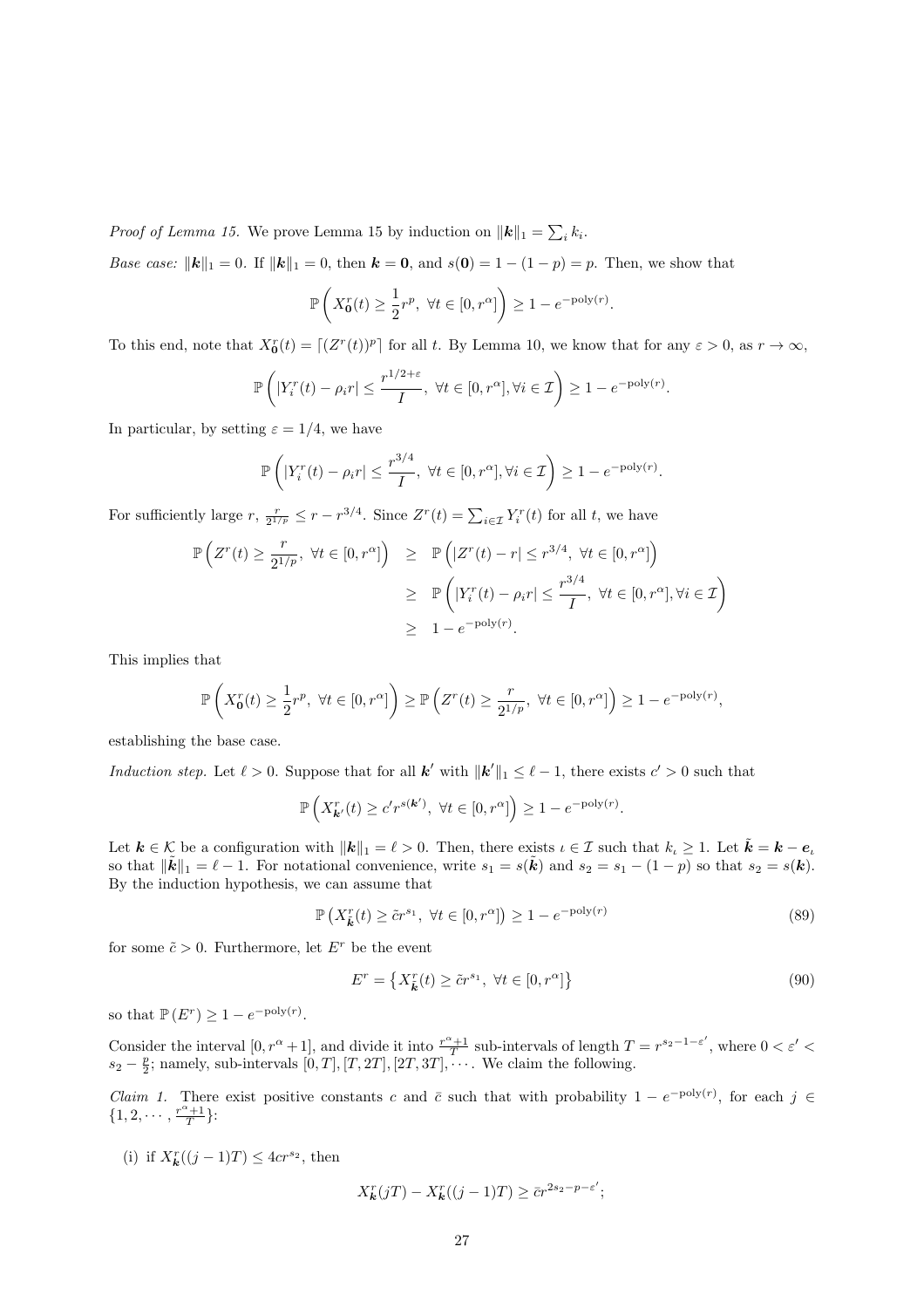(ii) if  $X_{\mathbf{k}}^r((j-1)T) \geq 2cr^{s_2}$ , then

$$
\inf_{t \in [(j-1)T, jT]} X_{\mathbf{k}}^r(t) \ge \frac{1}{2} X_{\mathbf{k}}^r(0).
$$

Assuming the validity of Claim 1, we now complete the rest of the induction step, and defer the proof of the claim.

Suppose that Claim 1 is true. For each  $r$ , consider a sample path for which both statements (i) and (ii) of Claim 1 hold for all  $j \in \{1, 2, \dots, \frac{r^{\alpha}+1}{T}\}\)$ , and let  $j_0$  be minimal such that

$$
X_k^r(j_0T) \ge 4cr^{s_2}.\tag{91}
$$

Then, for sufficiently large r,  $j_0 \n\t\leq \frac{1}{T}$ . If  $X_k^r(0) \geq 4cr^{s_2}$ , then  $j_0 = 0 \leq \frac{1}{T}$ . If  $X_k^r(0) < 4cr^{s_2}$ , then we also have  $j_0 \leq \frac{1}{T}$ , since by comparing the threshold  $4cr^{s_2}$  and increment  $\bar{c}r^{2s_2-p-\varepsilon'}$  from  $X^r_{\mathbf{k}}(jT)$  to  $X^r_{\mathbf{k}}((j-1)T)$ in statement (i), we have

$$
\frac{4cr^{s_2}}{\bar{c}r^{2s_2-p-\varepsilon'}} = \frac{4c}{\bar{c}} \cdot \frac{1}{r^{s_2-p-\varepsilon'}} = \frac{4c}{\bar{c}} \cdot \frac{r^{p-1}}{T} \le \frac{1}{T}.
$$
  
  $\cdots$   $\frac{r^{\alpha}+1}{T}$ , we have

Next, for any  $j \in \{j_0, j_0 + 1, \dots,$ 

$$
X_k^r(jT) \ge 2cr^{s_2},\tag{92}
$$

which we establish by induction (note that this induction is distinct from the induction on  $\|\mathbf{k}\|$  that we use to prove Lemma 15). (92) is true for  $j = j_0$ , by (91). For  $j > j_0$ , suppose by induction hypothesis that  $X_{\mathbf{k}}^r((j-1)T) \ge 2cr^{s_2}$ . Then, we consider two cases: if  $X_{\mathbf{k}}^r((j-1)T) \ge 4cr^{s_2}$ , then by statement (ii), (92) holds for j; if  $X_{\mathbf{k}}^{r}((j-1)T) \in [2cr^{s_2}, 4cr^{s_2})$ , then by statement (i), (92) holds for j as well. This completes the induction step and the proof of (92) for all  $j \in \{j_0, j_0 + 1, \dots, \frac{r^{\alpha}+1}{T}\}\.$  By statement (ii), it then follows that for all  $t \in [1, r^{\alpha} + 1]$ ,

$$
X_k^r(t) \ge c r^{s_2}.\tag{93}
$$

In summary, we have established that with probability  $1 - e^{-\text{poly}(r)}$ , for all  $t \in [1, r^{\alpha} + 1]$ ,

$$
X_{\mathbf{k}}^r(t) \ge cr^{s_2} = cr^{s(\mathbf{k})}.
$$

By the stationarity of the processes  $\mathbf{X}^r(\cdot)$ , we can conclude that

$$
\mathbb{P}\left(X_{\mathbf{k}}^r(t) \geq c r^{s_2}, \ \forall t \in [0, r^{\alpha}]\right) \geq 1 - e^{-\text{poly}(r)}.
$$

This completes the induction step, assuming that Claim 1 holds. It is now left to prove Claim 1.

*Proof of Claim 1.* Let us first focus on the sub-interval  $[0, T]$ . Again, since the systems indexed by r are in the stationary regime, probability bounds that we derive over the sub-interval  $[0, T]$  extend naturally to other sub-intervals  $[jT, (j + 1)T], j = 1, 2, \cdots$ . Claim 1 is an easy consequence of the following claim.

*Claim 2.* There exist positive constants c and  $\bar{c}$  such that with probability  $1 - e^{-poly(r)}$ , the following holds.

$$
X_{\mathbf{k}}^r(T) - X_{\mathbf{k}}^r(0) \ge \bar{c}r^{2s_2 - p - \varepsilon'}.
$$
\n(94)

(2) If  $X_{\mathbf{k}}^r(0) \ge 2cr^{s_2}$ , then

(1) If  $X_{\mathbf{k}}^r(0) \leq 4cr^{s_2}$ , then

$$
\inf_{t \in [0,T]} X_k^r(t) \ge \frac{1}{2} X_k^r(0). \tag{95}
$$

To see how Claim 2 implies Claim 1, recall that our systems are in the stationary regime. Thus, for any other sub-interval  $[jT, (j + 1)T]$ , with the same probability  $1 - e^{-poly(r)}$ , statements (1) and (2) of Claim 2 hold, when we replace 0 by jT and T by  $(j + 1)T$ . Since there are a polynomial (in r) number of such sub-intervals, Claim 1 then follows immediately. We now prove Claim 2.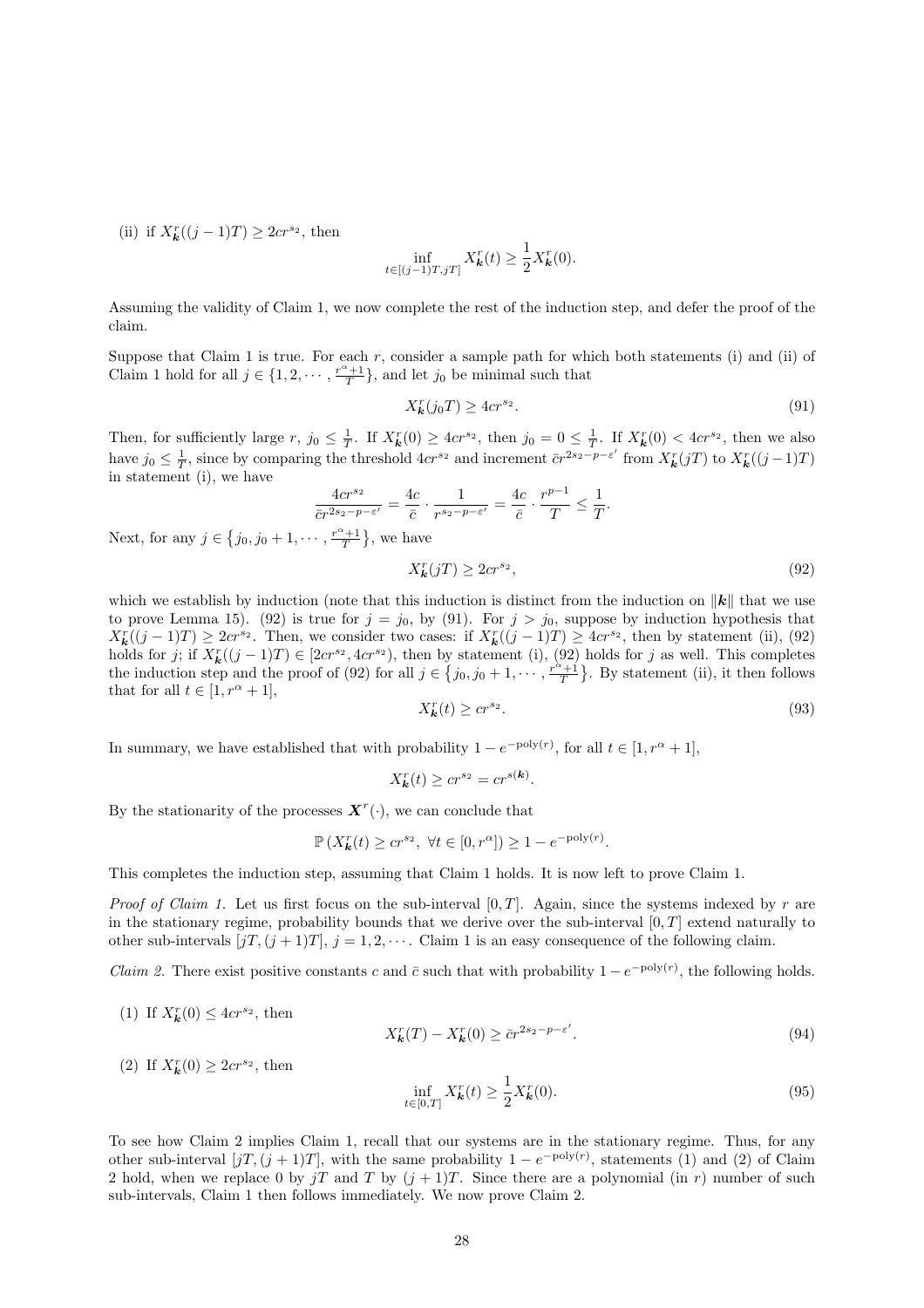*Proof of Claim 2.* To bound  $X_k^r(\cdot)$ , we consider terms  $S_1(T), S_2(T)$  and  $S_3(T)$  defined in (86) – (88) separately.

(a) First, consider the term  $S_1(T)$  defined in (86). Focus on  $A^r_{(\mathbf{k},\iota)}(T)$ , the cumulative arrivals along the edge  $(k, \iota)$ , where we recall that  $k_{\iota} \geq 1$ , and  $\tilde{k} = k - e_{\iota}$ . We have

$$
A_{(\mathbf{k},\iota)}^r(T) = \Pi_{(\mathbf{k},\iota)}\left(\int_0^T \lambda_\iota r \frac{X_\mathbf{k}^r(u)}{X_{(\iota)}^r(u)} du\right) \le S_1(T).
$$

Let  $F_1^r$  be the event defined by

$$
F_1^r = \left\{ \frac{1}{2}r \le Z^r(u) \le \frac{3}{2}r, \text{ for all } u \in [0, T] \right\}.
$$

Then, by inspecting the proof of the base case, it is easy to see that  $\mathbb{P}(F_1^r) \geq 1 - e^{-\text{poly}(r)}$ . Furthermore, for sufficiently large r, under the event  $F_1^r$ , we have that for all  $u \in [0, T]$ ,

$$
X_{(\iota)}^r(u) \le Z^r(u) + [Z^r(u)]^p \le 2r.
$$

Thus, for sufficiently large r, under the event  $E^r \cap F_1^r$ , where we recall the definition of  $E^r$  in (90), we have that for all  $u \in [0, T]$ ,

$$
\frac{X_{\tilde{\boldsymbol{k}}}^r(u)}{X_{(\iota)}^r(u)}\geq \frac{\tilde{c}r^{s_1}}{2r}=\frac{\tilde{c}}{2}r^{s_1-1},
$$

from which it follows that

$$
\int_0^T \lambda_t r \frac{X_k^r(u)}{X_{(t)}^r(u)} du \ge \lambda_t r \cdot \frac{\tilde{c}}{2} r^{s_1 - 1} \cdot T = c_1 r^{s_1 + s_2 - 1 - \varepsilon'}.
$$

where  $c_1 = \frac{1}{2}\lambda_i \tilde{c}$ . We also define event  $G_1^r$  to be

$$
G_1^r = \left\{ \Pi_{(\mathbf{k},\iota)} \left( c_1 r^{s_1 + s_2 - 1 - \varepsilon'} \right) \ge \frac{1}{2} c_1 r^{s_1 + s_2 - 1 - \varepsilon'} \right\}.
$$

Then,  $\mathbb{P}(G_1^r) \geq 1 - e^{-\text{poly}(r)}$ , and under the event  $E^r \cap F_1^r \cap G_1^r$ , we have that

$$
A_{(k,\iota)}^r(T) \ge \frac{1}{2} c_1 r^{s_1 + s_2 - 1 - \varepsilon'}.
$$
\n(96)

Thus,

$$
\mathbb{P}\left(S_1(T) \ge \frac{1}{2}c_1r^{s_1+s_2-1-\varepsilon'}\right) \ge \mathbb{P}\left(A_{(k,\iota)}^r(T) \ge \frac{1}{2}c_1r^{s_1+s_2-1-\varepsilon'}\right) \ge 1 - e^{-\text{poly}(r)}.\tag{97}
$$

This completes our probability bound for  $S_1(T)$  and part (a).

(b) Next, we consider the term  $S_2(T)$  defined in (87). We have

$$
S_2(T) = \sum_{i:k+e_i \in \mathcal{K}} A_{(k+e_i,i)}^r(T) = \sum_{i:k+e_i \in \mathcal{K}} \Pi_{(k+e_i,i)} \left( \int_0^T \lambda_i r \cdot \frac{X_k^r(u)}{X_{(i)}^r(u)} du \right).
$$

Instead of deriving probability bounds for  $S_2(T)$ , in part (b) we will only derive a probability bound for

$$
\sum_{i:\mathbf{k}+\mathbf{e}_i\in\mathcal{K}} \int_0^T \lambda_i r \cdot \frac{X_\mathbf{k}^r(u)}{X_{(i)}^r(u)} du.
$$
\n(98)

The reason is twofold. First, the term (98) captures the order of magnitude of  $S_2(T)$ . Second, the bound that we will derive for the term (98) depends on  $X_k^r(0)$ . Since we will consider two separate cases depending on the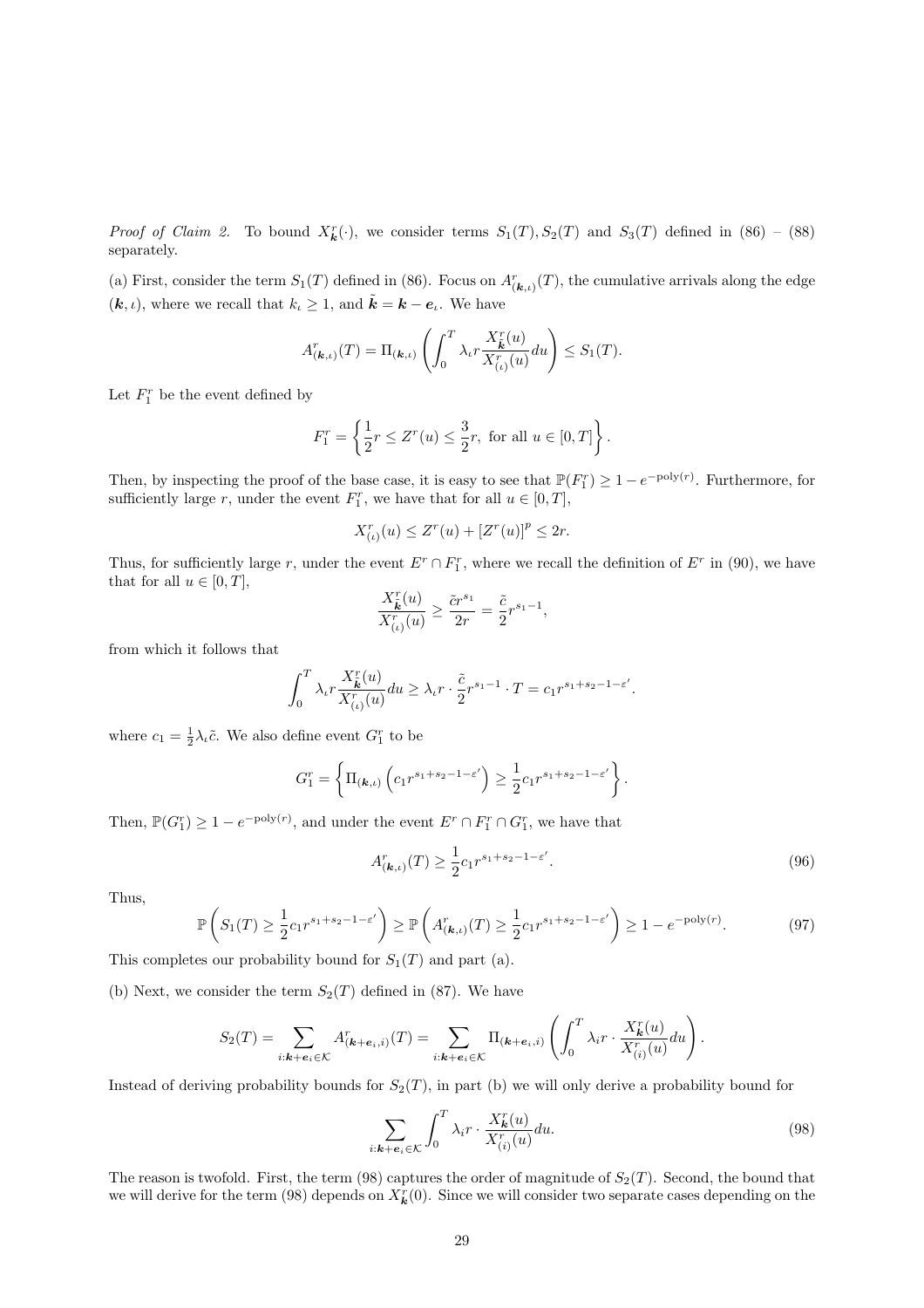magnitude of  $X_{\mathbf{k}}^r(0)$ , we will have separate probability bounds for  $S_2(T)$ , which we derive after considering the term  $S_3(T)$ . Consider  $\int_0^T \lambda_i r \frac{X_k^r(u)}{X_{(i)}^r(u)} du$ , a generic summand of the term (98). By the base case and using the fact that  $X_{(i)}^r(u) \ge X_0^r(u)$  for all u, we have that

$$
\mathbb{P}\left(X_{(i)}^r(u) \ge \frac{1}{2}r^p\right) \ge \mathbb{P}\left(X_0^r(u) \ge \frac{1}{2}r^p\right) \ge 1 - e^{-\text{poly}(r)}.\tag{99}
$$

Furthermore, there exists a constant  $c_2 > 0$  such that

 $\mathbb{P}(X_{\mathbf{k}}^r(u) - X_{\mathbf{k}}^r(0) \le c_2 rT, \ \ \forall u \in [0, T]) \ge 1 - e^{-\text{poly}(r)}$  $(100)$ 

We establish (100) as follows. Let  $N<sup>r</sup>$  be the total number of arrivals to and departures from the system up to time T. Then, it is clear that for all  $u \in [0,T]$ ,  $X_k^r(u) - X_k^r(0) \leq N^r$ . We now obtain a probability bound on  $N<sup>r</sup>$ . Since we are only interested in probability bounds, we can and will at different points of the proof use different underlying probability space constructions, as long as they produce the same – in law – system process. At this point, we will use the following, different probability space construction. We associate a driving unit-rate Poisson process Π(·) for all the arrivals to the system, and an independent unit-rate Poisson process  $\tilde{\Pi}(\cdot)$  to drive all the departures. The total arrival rate at all times is r, and the total departure rate at time t is given by  $\sum_i \mu_i Y_i^r(t)$ . Thus, N<sup>r</sup> has the same distribution as  $\Pi(rT) + \tilde{\Pi} \left( \int_0^T \sum_i \mu_i Y_i^r(u) du \right)$ . With probability  $1 - e^{-poly(r)}$ ,  $\Pi(rT) \leq 2rT$ . By Lemma 10, it is easy to see that with probability  $1 - e^{-poly(r)}$ , for all  $u \in [0,T]$ ,  $\sum_i \mu_i Y_i^r(u) du \leq \sum_i \mu_i (2\rho_i r) = 2 \sum_i \lambda_i r = c'_2 r$  for  $c'_2 = 2 \sum_i \lambda_i$ . This implies that with probability  $1 - e^{-\text{poly}(r)}$ ,

$$
\widetilde{\Pi}\left(\int_0^T \sum_i \mu_i Y_i^r(u) du\right) \leq \widetilde{\Pi}\left(\int_0^T c_2' r du\right) = \widetilde{\Pi}\left(c_2' r T\right) \leq 2c_2' r T.
$$

Thus, with probability  $1 - e^{-\text{poly}(r)}$ , for all  $u \in [0, T]$ ,

$$
X_{\mathbf{k}}^r(u) - X_{\mathbf{k}}^r(0) \le N^r \stackrel{d}{=} \Pi(rT) + \widetilde{\Pi}\left(\int_0^T \sum_i \mu_i Y_i^r(u) du\right) \le 2rT + 2c_2'rT = c_2rT.
$$

where  $c_2 = 2 + 2c'_2$ . This establishes (100).

By (99) and (100), we can bound (98) as follows. With probability  $1 - e^{-poly(r)}$ ,

$$
\int_0^T \lambda_i r \frac{X_k^r(u)}{X_{(i)}^r(u)} du \leq \int_0^T \lambda_i r \frac{X_k^r(0) + c_2 rT}{r^p/2} du
$$
  

$$
\leq c_3 Tr^{1-p} X_k^r(0) + c_4 T^2 r^{2-p}
$$
  

$$
= c_5 r^{s_2 - p - \varepsilon'} \left( X_k^r(0) + r^{s_2 - \varepsilon'} \right)
$$

for some positive constants  $c_3$ ,  $c_4$  and  $c_5$ . It then follows immediately that with probability  $1 - e^{-poly(r)}$ ,

$$
\sum_{i:\mathbf{k}+\mathbf{e}_i\in\mathcal{K}} \int_0^T \lambda_i r \frac{X_\mathbf{k}^r(u)}{X_{(i')}^r(u)} du \le c_6 r^{s_2-p-\varepsilon'} \left(X_\mathbf{k}^r(0) + r^{s_2-\varepsilon'}\right),\tag{101}
$$

for some positive constant  $c_6$ . This completes part (b).

(c) We now consider the term  $S_3(T)$  defined in (88), which is given by

$$
S_3(T) = \sum_{i:k-e_i \in \overline{\mathcal{K}}} D_{(\mathbf{k},i)}^r(T) = \sum_{i:k-e_i \in \overline{\mathcal{K}}} \widetilde{\Pi}_{(\mathbf{k},i)} \left( \int_0^T X_{\mathbf{k}}^r(u) k_i \mu_i du \right).
$$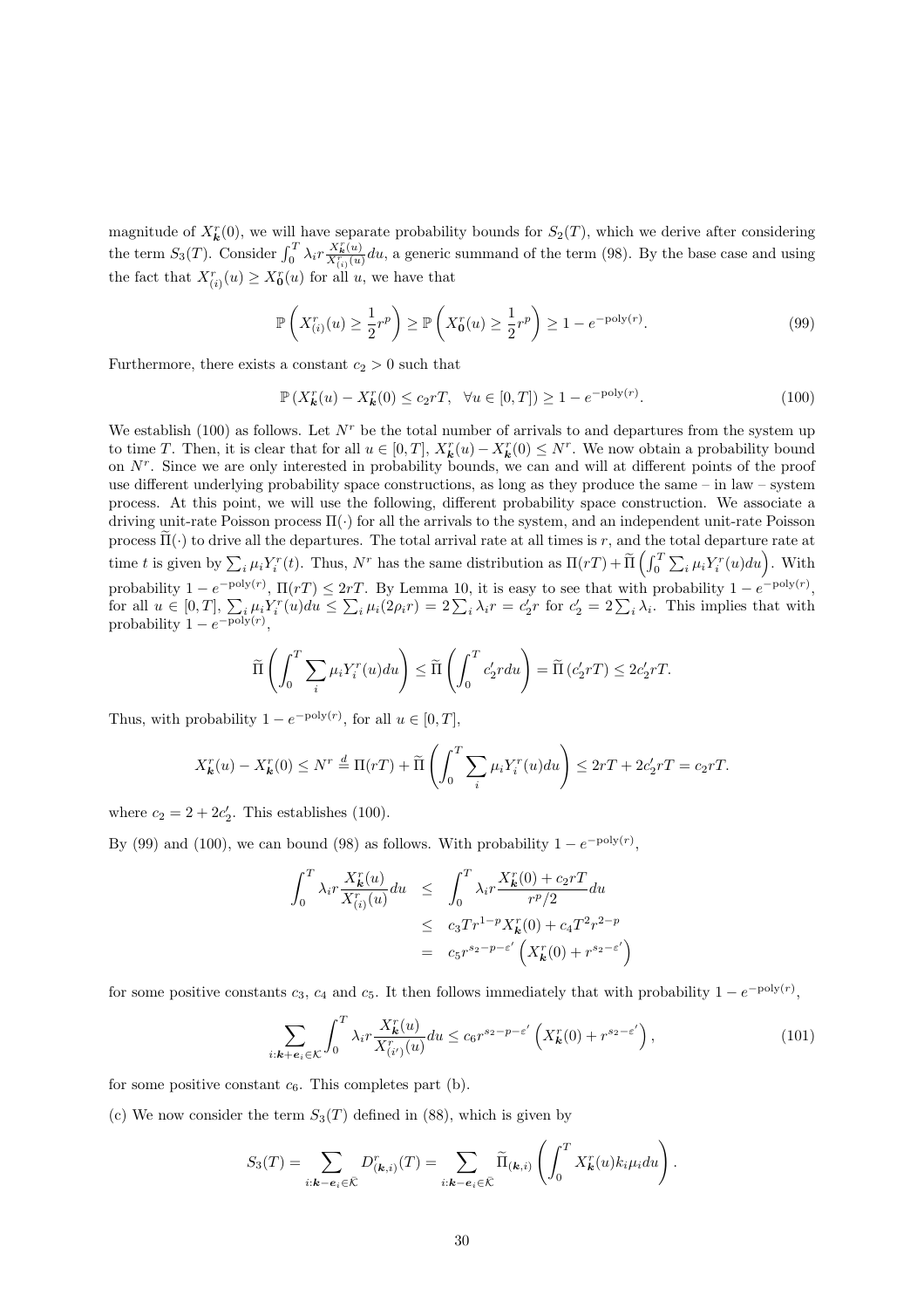Similar to part (b), we only derive a probability bound for

$$
\sum_{i:\mathbf{k}-\mathbf{e}_i\in\bar{\mathcal{K}}} \int_0^T X_{\mathbf{k}}^r(u) k_i \mu_i du.
$$
 (102)

By (100), we have that with probability  $1 - e^{-\text{poly}(r)}$ ,

$$
\int_0^T k_i \mu_i X_{\boldsymbol{k}}^r(u) du \leq \int_0^T k_i \mu_i (X_{\boldsymbol{k}}^r(0) + c_2 rT) du
$$
  
=  $c_7 TX_{\boldsymbol{k}}^r(0) + c_8 rT^2$   
=  $c_9 r^{s_2 - 1 - \varepsilon'} \left( X_{\boldsymbol{k}}^r(0) + r^{s_2 - \varepsilon'} \right),$ 

and

$$
\sum_{i:\mathbf{k}-\mathbf{e}_i\in\bar{\mathcal{K}}} \int_0^T k_i \mu_i X_\mathbf{k}^r(u) du \le c_{10} r^{s_2-1-\varepsilon'} \left(X_\mathbf{k}^r(0) + r^{s_2-\varepsilon'}\right),\tag{103}
$$

for some positive constants  $c_7, c_8, c_9$  and  $c_{10}$ . This completes part (c).

Observe that by (101) and (103), we have that with probability  $1 - e^{-poly(r)}$ ,

$$
\sum_{i:\mathbf{k}+\mathbf{e}_i\in\mathcal{K}}\int_0^T \lambda_i r \frac{X_k^r(u)}{X_{(i)}^r(u)} du + \sum_{i:\mathbf{k}-\mathbf{e}_i\in\bar{\mathcal{K}}}\int_0^T k_i \mu_i X_k^r(u) du \le c_{11} r^{s_2-p-\varepsilon'}\left(X_k^r(0)+r^{s_2-\varepsilon'}\right),
$$

for some positive constant  $c_{11}$ . For notational convenience, we use  $\tilde{S}$  to denote the LHS of the preceding inequality, i.e.,

$$
\widetilde{S} = \sum_{i:\mathbf{k}+\mathbf{e}_i \in \mathcal{K}} \int_0^T \lambda_i r \frac{X_\mathbf{k}^r(u)}{X_{(i)}^r(u)} du + \sum_{i:\mathbf{k}-\mathbf{e}_i \in \bar{\mathcal{K}}} \int_0^T k_i \mu_i X_\mathbf{k}^r(u) du,
$$
\n(104)

and we have

$$
\mathbb{P}\left(\widetilde{S} \le c_{11}r^{s_2 - p - \varepsilon'}\left(X_k^r(0) + r^{s_2 - \varepsilon'}\right)\right) \ge 1 - e^{-\text{poly}(r)}.\tag{105}
$$

Let us also recall  $S_2(T)$  and  $S_3(T)$  defined in (87) and (88), and consider the distribution of  $S_2(T) + S_3(T)$ . Note that by our construction of the probability space,  $S_2(T)$  and  $S_3(T)$  are sums of terms that correspond to arrivals and departures driven by independent underlying Poisson processes. Since we are only interested in the distribution of  $S_2(T) + S_3(T)$ , at this point consider the following alternative construction of the probability space, where all arrivals and departures that appear in the summations of  $S_2(T)$  and  $S_3(T)$  are driven by a *common* unit-rate Poisson process  $\Pi'$ . Then  $\tilde{S}$  has the same distribution under the original and alternative constructions; and  $S_2(T) + S_3(T)$  under the original construction has the same distribution as  $\Pi'\left(\widetilde{S}\right)$  under the alternative construction.

We now complete the proof of Claim 2, making use of mainly (97) and (105).

Let  $c = \frac{c_1}{64c_{11}}$  and  $\bar{c} = \frac{c_1}{4}$ . We first consider case 1 of Claim 2, and suppose that  $X_k^r(0) \leq 4cr^{s_2}$ . For sufficiently large  $r, 4cr^{s_2} \geq r^{s_2-\varepsilon'}$ . Thus, by (105), with probability  $1-e^{-\text{poly}(r)}$ ,

$$
\widetilde{S} \le c_{11} r^{s_2 - p - \varepsilon'} \left( X_{\mathbf{k}}^r(0) + r^{s_2 - \varepsilon'} \right) \le c_{11} r^{s_2 - p - \varepsilon'} \cdot (8cr^{s_2}) \le \frac{c_1}{8} r^{2s_2 - p - \varepsilon'} = \frac{\bar{c}}{2} r^{2s_2 - p - \varepsilon'}.
$$

Since  $\varepsilon' < s_2 - p/2$ ,  $2s_2 - p - \varepsilon' > 0$ , and with probability  $1 - e^{-poly(r)}$ , we have

$$
\Pi'(\widetilde{S}) \le \Pi'\left(\frac{\bar{c}}{2}r^{2s_2 - p - \varepsilon'}\right) \le \bar{c}r^{2s_2 - p - \varepsilon'}.
$$

Thus, the event

$$
\Pi'(\widetilde{S}) \le \frac{c_1}{4} r^{2s_2 - p - \varepsilon'},
$$